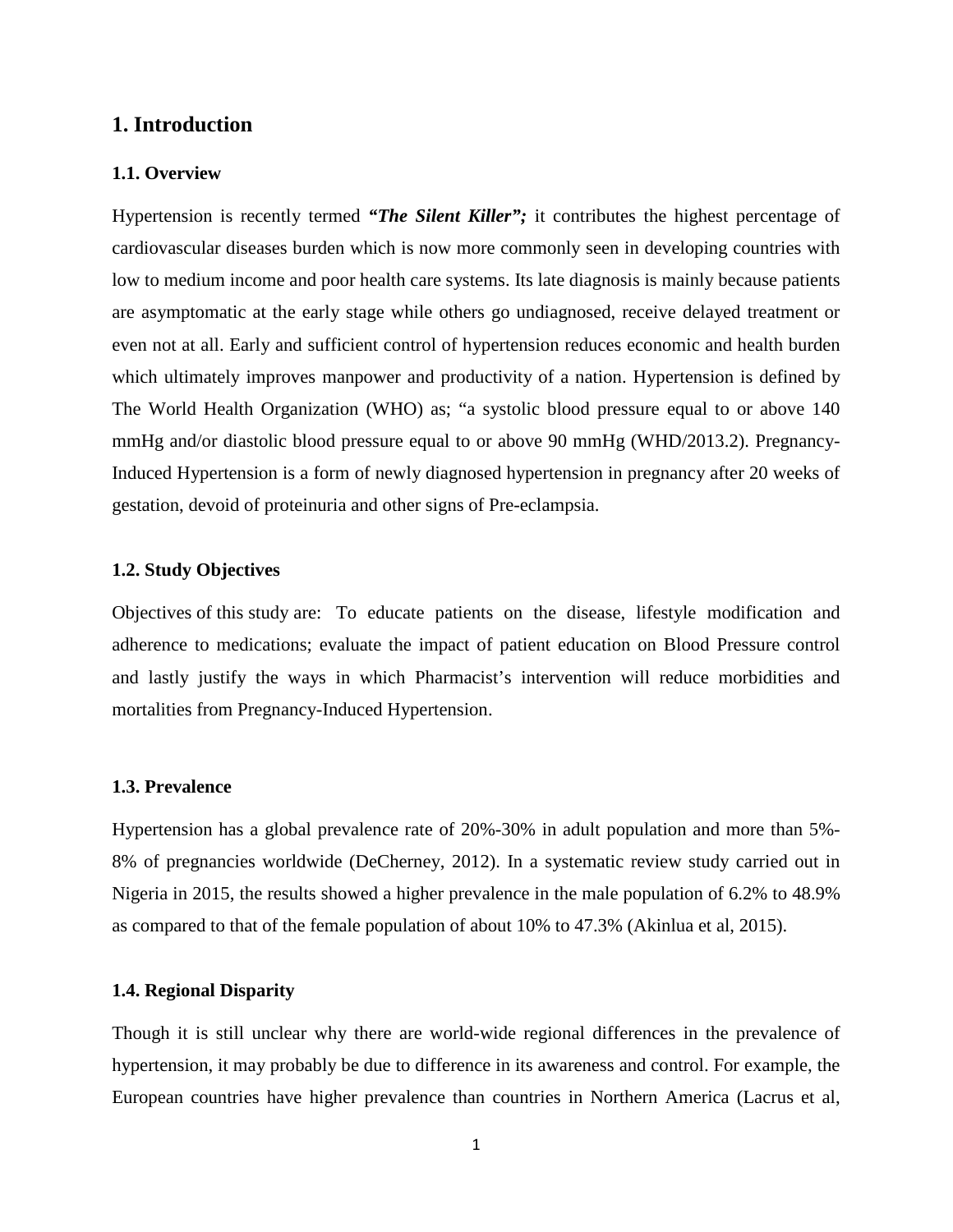2015). Several studies carried out in Nigeria reported that late onset pregnancy induced hypertension accounts for most cases of hypertension in pregnancy, with the early onset ones relatively rare compared to that seen in Caucasian populations (Lacruz et al. 2015).

## **1.5. Location of the Study**

Nigeria is a tropical Sub Saharan country in the West African region that covers a land mass area of 923, 768.00 square kilometers. It has a maximum and minimum temperatures of 45<sup>0</sup>C and 6<sup>0</sup>C respectively. Katsina is a North Western State in Nigeria having a Muslim-Hausa predominant population. It occupies an area of 24, 192 square kilometers and has a population of over 6.5 million (NDHS, 2008). This Study was carried out in a tertiary medical institution (Federal Medical Center) in Katsina State of Nigeria.

#### **1.6. Background**

One of the most common medical complications of pregnancy is Hypertensive disorders and pregnancy-induced hypertension (PIH). Pregnancy Induced Hypertension is defined as BP≥140mmHg/90mmHg, taken on two occasions after rest or ≥160mmHg/110mmHg taken once in a previously normotensive woman (Sibai, 2003). The American College of Obstetricians and Gynecologists (ACOG) classified Hypertensive disorders in pregnancy into four groups:

(1) Gestational hypertension; here the resting blood pressure (BP) is 140/90 mmHg or higher after 20th week of gestation;

(2) Chronic hypertension; this occurs before pregnancy or begins in the first week 20 weeks of gestation;

(3) Pre-eclampsia, defined by hypertension and/or edema;

(4) Pre-eclampsia superimposed on chronic hypertension (ACOG, 2000).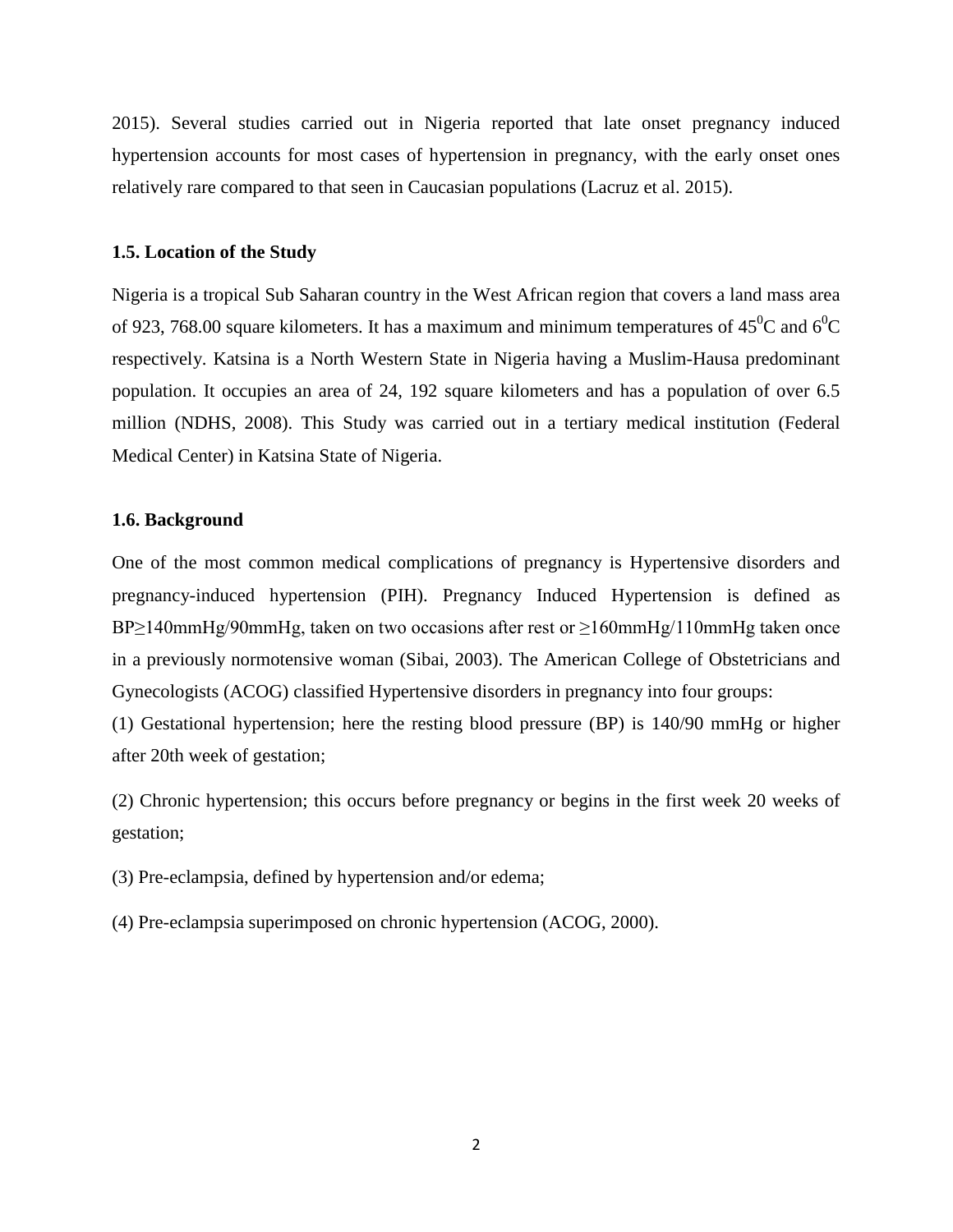## **1.7. Preeclampsia**

Based on severity of pre-eclampsia, The American Congress of Obstetricians and Gynecologists (ACOG) used blood pressure and systemic involvement parameters to categorize preeclampsia into two classes: i. mild to moderate; and ii. Severe preeclampsia.

## **1.7.1. Classification**

**Mild to Moderate preeclampsia**: the patient's blood pressure here ranges from 140 to 159 mmHg systolic and 90 to 109 mmHg diastolic.

**Severe preeclampsia:** Here, any or a combination of the following conditions are seen;

- Blood pressure of >160/110mmHg in two or more readings taken at least 6 hours apart in a patient on bed rest,
- Intrauterine growth restriction and/or retardation,
- Presence of  $\geq 5g$  or triple positive value of protein in urine within 24 hours in at least in two random urine samples collected at least 4 hours apart,
- Low urine output of less than 500ml in 24 hours (Bosio PM et al, 1999).

However, an epidemiological study carried out in the USA from 1995 to 2004 showed that pregnancy-induced hypertension (gestational hypertension/preeclampsia) was the most commonly diagnosed hypertensive condition in pregnancy when compared to pre-existing hypertension (Savitz et al, 2013).

In 2011, WHO reported pregnancy induced hypertension as one of the main causes of maternal, fetal and neonatal mortality and morbidity in developing countries (WHO, 2011) including Nigeria (Salako et al, ) and the most common cause of maternal death in Europe (Onuh et al, 2004). With the current population of Nigeria which is estimated to be over 170 million, it is most likely that the prevalence of hypertension in Nigeria may form a substantial proportion of the total burden in Africa (Adeloye et al, 2015).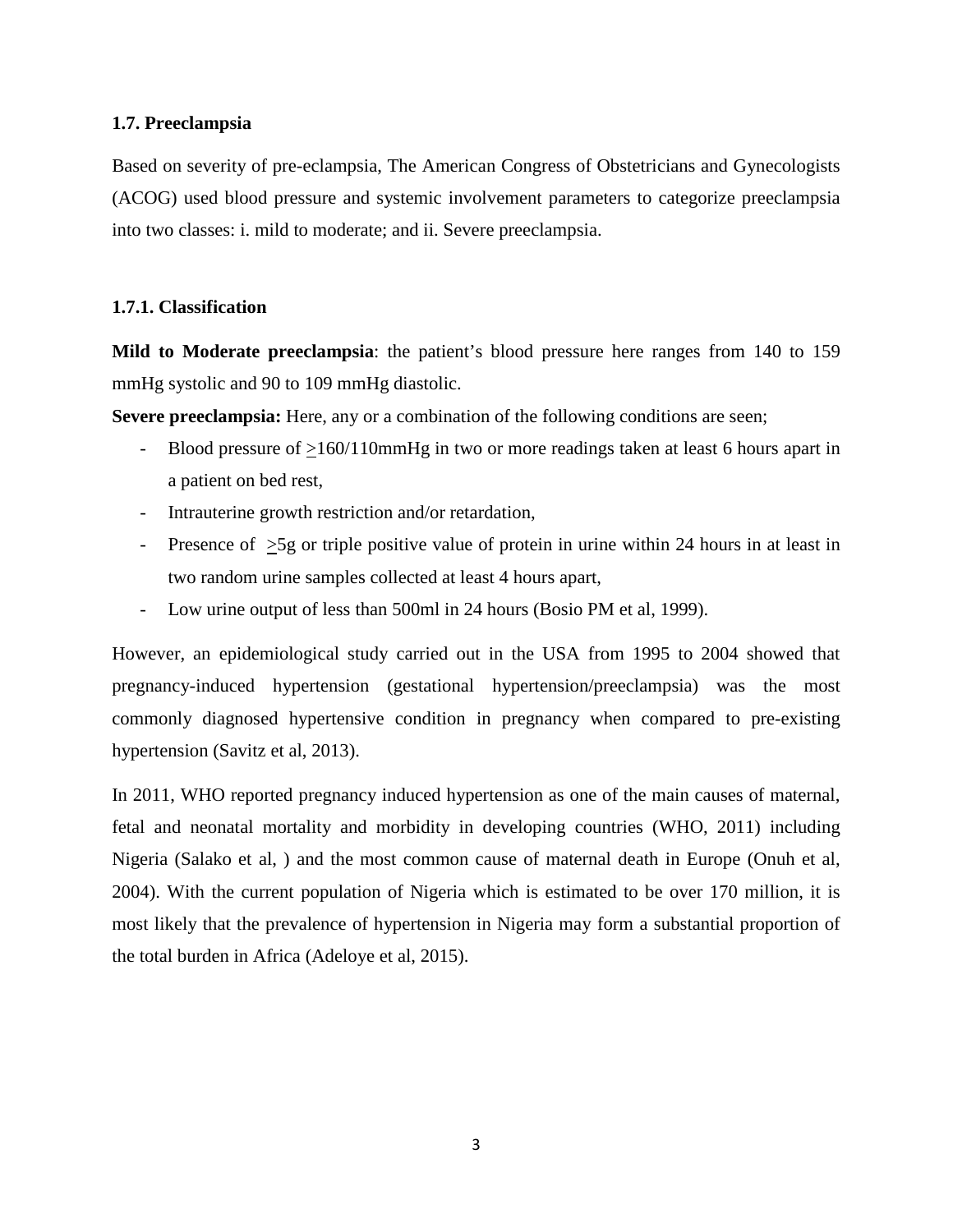## **1.8. Clinical Pharmacist's Intervention; a form of Pharmaceutical Care.**

Pharmaceutical Care is a patient-centered form of practice which utilizes the professional knowledge and skills of the pharmacist to achieve best drug therapy outcomes (Hepler, 1990).The role a Clinical Pharmacist plays here; is to optimize pharmaceutical care and proper medication use for the attainment of best outcomes. The target duties in this study includes; setting goals, providing patient counselling and evaluating treatment outcomes.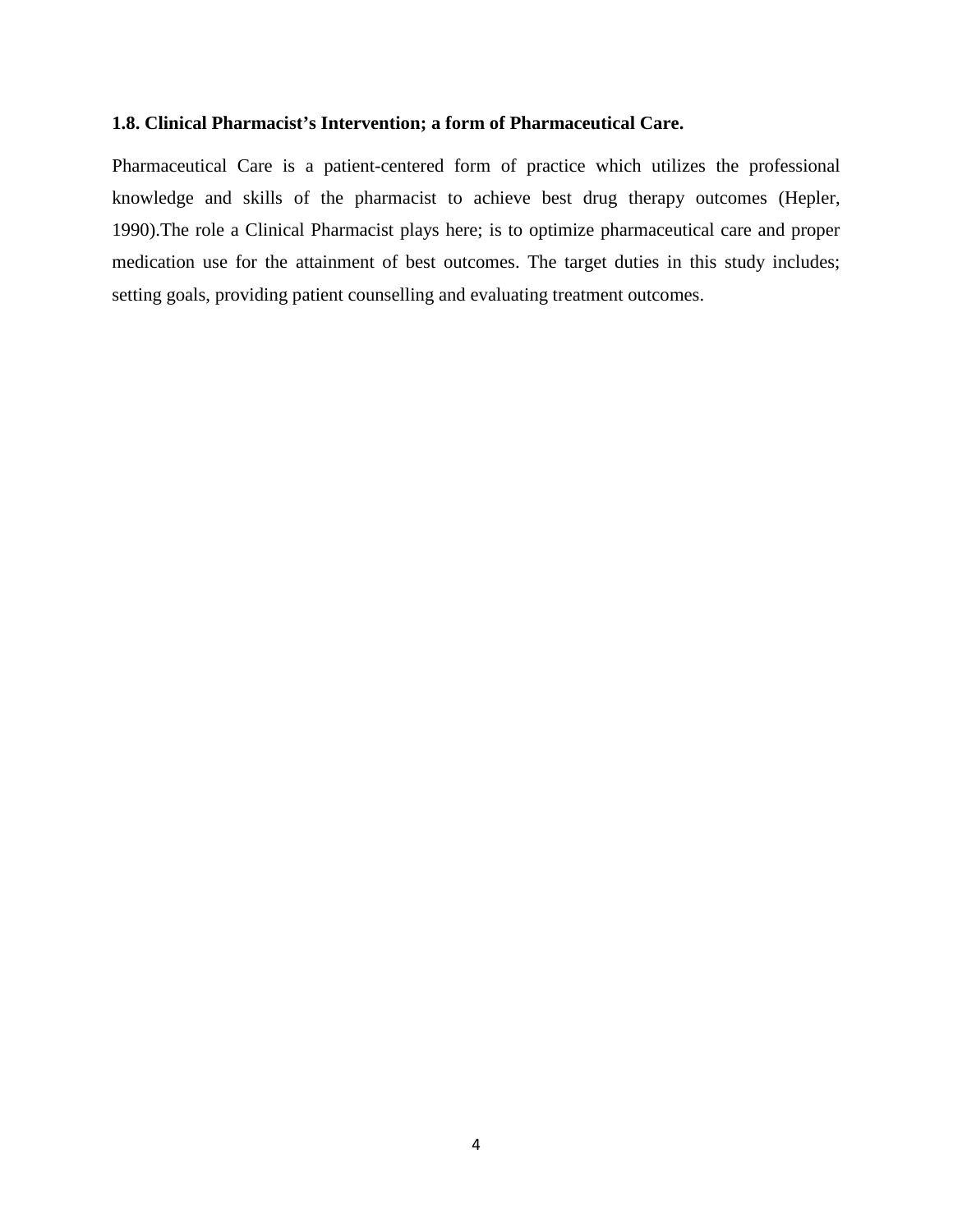## **2. Literature Review**

#### **2.1.Hypertensive Disorders of Pregnancy**

Hypertensive disorders of pregnancy continue to be one of the largest causes of maternal and fetal mortality and morbidity and affects 3-10% of all pregnancies worldwide (Granger et al., 2001). Hypertension is a common clinical complication during pregnancy. It is usually defined as systolic blood pressure of at least 140 mmHg and/or diastolic blood pressure of at least 90 mmHg (Cnossen et al., 2006). Hypertension is reported to account for 15% of all antenatal hospitalizations for pregnancy complications in the United States (Scott et al., 1997). Depending on the region, between 9.1% (Africa, Asia), 16.1% (developed countries), and 25.7% (Latin America) of maternal deaths may be attributed to pregnancy associated hypertension (Khan et al., 2006). About 18% of fetal deaths are associated with hypertensive disorders (Cnossen et al., 2006).

The diagnostic criteria for disorders of hypertension in pregnancy are not presently consistent and there are a number of different systems made known by major working groups and international societies. The National High Blood Pressure Education Program Working Group (2000) has classified hypertensive disorders of pregnancy as chronic hypertension, preeclampsia superimposed on chronic hypertension, preeclampsia-eclampsia, gestational hypertension (pregnancy-induced hypertension).

## **2.2.Pregnancy-Induced Hypertension**

Pregnancy-Induced Hypertension (PIH) is defined as the occurrence of hypertension after 20 weeks of gestation in a woman without prior hypertension (National High Blood Pressure Education Group, 2000). It is usually defined as systolic blood pressure of at least 140 mmHg and/or diastolic blood pressure at introduction of least 90 mmHg (Cnossen et al., 2006). When accompanied by proteinuria, the disorder is termed preeclampsia and when it is without significant proteinuria it is termed; gestational or transient hypertension (National High Blood Pressure Education Group, 2000).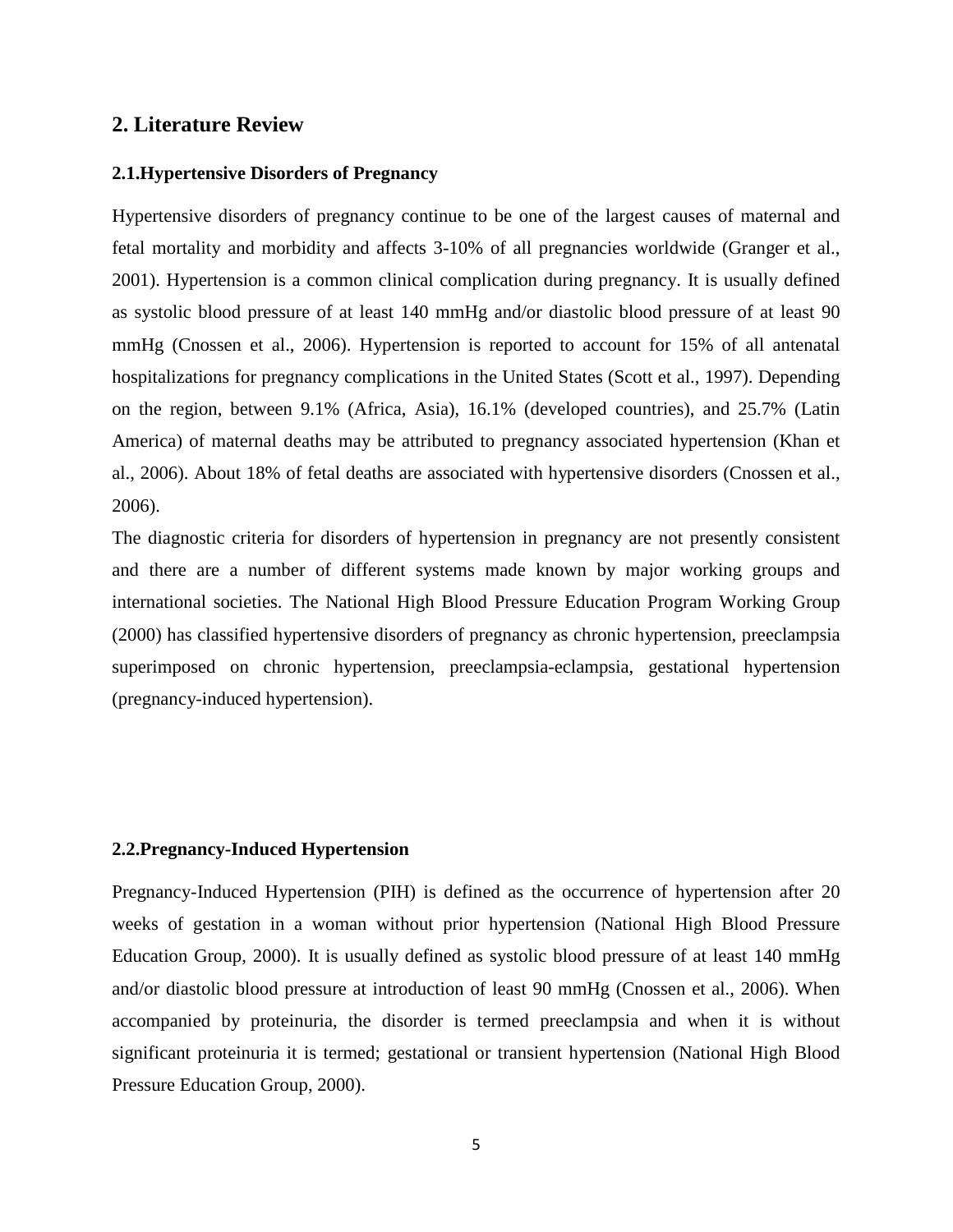| <b>American College</b><br>of Obstetricians and<br>Gynecologists<br>(ACOG) | <b>International Society</b><br>for the Study<br>of Hypertension in<br><b>Pregnancy</b><br>(ISSHP) | <b>Working Group on</b><br><b>High Blood</b><br><b>Pressure</b><br>in Pregnancy | <b>Royal College of</b><br><b>Obstetricians and</b><br><b>Gynecologists</b><br>(RCOG) |                                                 |
|----------------------------------------------------------------------------|----------------------------------------------------------------------------------------------------|---------------------------------------------------------------------------------|---------------------------------------------------------------------------------------|-------------------------------------------------|
| <b>Chronic Hypertension</b>                                                | $BP \ge 140/90$ mm Hg<br>Present before 20<br>weeks                                                | $BP \ge 140/90$ mm Hg<br>Present before 20<br>weeks                             | $BP \ge 140/90$ mm Hg<br>Present before 20<br>weeks                                   | ***                                             |
| <b>Gestational</b><br><b>Hypertension</b>                                  | $BP \ge 140/90$ mm Hg<br>Onset after 20 weeks                                                      | $BP \ge 140/90$ mm Hg<br>Present after 20<br>weeks                              | $BP \ge 140/90$ mm Hg<br>Onset after 20 weeks                                         | ***                                             |
| Pre-eclampsia                                                              | $BP \geq 140/90$ mm Hg<br>Onset after 20 weeks<br>Proteinuria*                                     | $BP \ge 140/90$ mm Hg<br>Onset after 20 weeks<br>Proteinuria*                   | $BP \ge 140/90$ mm Hg<br>Onset after 20 weeks<br>Proteinuria*                         | Gestational<br>hypertension<br>Proteinuria*     |
| <b>Severe</b><br>Preeclampsia                                              | $BP > 160/110$ mm Hg<br>Excessive<br>proteinuria**                                                 | $BP > 160/110$ mm<br>Hg                                                         | $DBP \ge 110$ mm Hg<br>Severe symptoms^                                               | $BP \ge 170/110$ mm Hg<br>(severe hypertension) |
| Preeclampsia<br>Superimposed<br>on Chronic<br><b>Hypertension</b>          | $BP \ge 140/90$ mm Hg<br>Present before 20<br>weeks<br>New onset proteinuria                       | $BP \ge 140/90$ mm Hg<br>Present before 20<br>weeks<br>New onset<br>proteinuria | New onset proteinuria<br>during pregnancy in<br>chronic hypertension                  |                                                 |

**Table 1:** Classifications of Hypertensive Disorders during Pregnancy (McCoy and Baldwin, 2009; Vest and Cho, 2012; Steegers et al., 2010; Brown et al., 2001).

\*Proteinuria is defined as  $>$  300 mg on 24 hour urine collection or  $>$  30 mg on a urine spot test

\*\*Excessive proteinuria is defined as  $>$  5 grams on 24 hour urine collection

\*\*\*RCOG follows NICE guidelines

## **2.2.1.Pathophysiology of Pregnancy-Induced Hypertension**

The pathogenesis of hypertensive pregnancy still remains uncertain; it has been said to be multifaceted and includes immune, genetic, placental abnormalities and environmental factors. Kopcow & Karumanchi, (2007) documented the immunological basis of preeclampsia. Chelbi and Vaiman, (2008) hypothesized that genetic, epigenetic and environmental factors are involved in the pathogenesis of preeclampsia. Additionally, it has been reported that there is decreased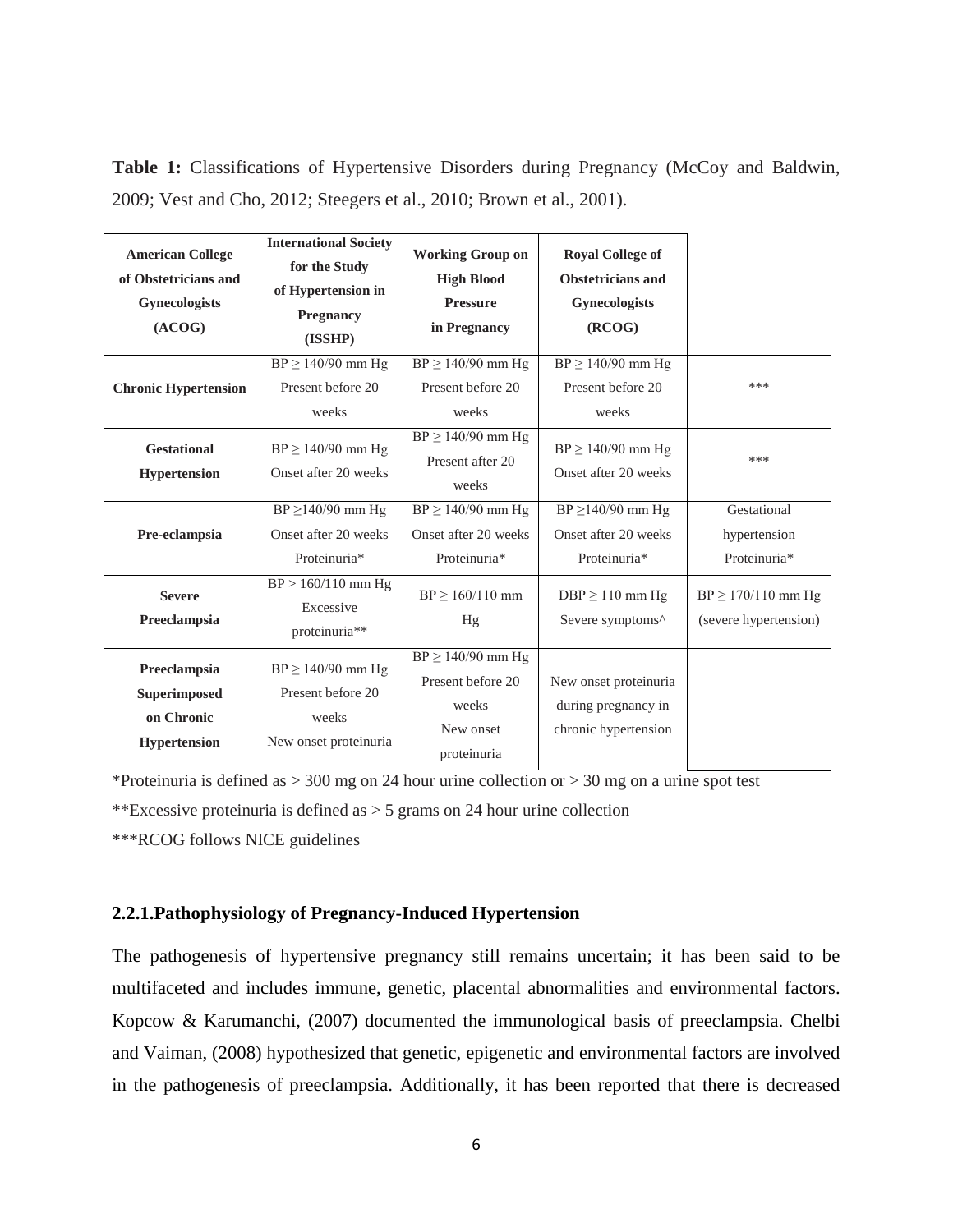formation of vasodilators such as nitric oxide (Granger et al., 2001; Mitchell et al., 2007) and prostacyclin (Granger et al., 2001) in women who present with gestational hypertension and preeclampsia. Mitchell et al, (2007) has also reported that increased reactive oxygen species (superoxide and peroxynitrite) production and decreased bioavailability of the endothelial nitric oxide (NO) synthase (eNOS), cofactor tetrahydrobiopterin (BH4) could add to maternal endothelial dysfunction in rats with pregnancy-induced hypertension and the numerous characteristics of preeclampsia.

It has also been suggested that preeclampsia is a two-stage disease (Roberts, 2000); the first stage is asymptomatic and characterized by abnormal placental development during the first trimester leading to placental insufficiency and the release of disproportionate amounts of placental materials into the maternal circulation. This in turn leads to the second, symptomatic stage, where the pregnant woman develops characteristic hypertension, renal impairment, and proteinuria and also at increased risk for the HELLP syndrome (haemolysis, elevated liver function enzymes and low platelets), eclampsia, and other end organ damage (Hladunewich et al., 2007). All these may contribute to endothelial dysfunction typical of gestational hypertension and preeclampsia and this endothelial dysfunction may in turn, trigger several critical features of preeclampsia, including vasoconstriction, hypertension, loss of the usual pregnancy-associated refractoriness to pressor effects of angiotensin II, increased platelet aggregation and proteinuria (National High Blood Pressure Education Group, 2000).

## **2.2.2.**I**ncidence and Prevalence of Pregnancy-Induced Hypertension**

There are varying reports on the incidence of hypertensive disorders of pregnancy worldwide and these incidence reports show great disparity. This may be attributable to differences in definition, population composition, demographic and obstetric characteristics, actual disease incidence, or access to and availability of antenatal care services (WHO, 1988). A population based international collaborative study designed to control for these factors found that clinically recognized hypertension during pregnancy varied by a factor of 25 (incidence range 1.2% to 31.0%) between countries. Even using a strict definition of proteinuric hypertension, the incidence varied by a factor of 5 (incidence range 1.5% to 8.3%) (WHO, 1988).

Hypertension complicating pregnancy (approximately 9% worldwide) has been reported to be associated with substantial maternal and perinatal morbidity and death, mostly because of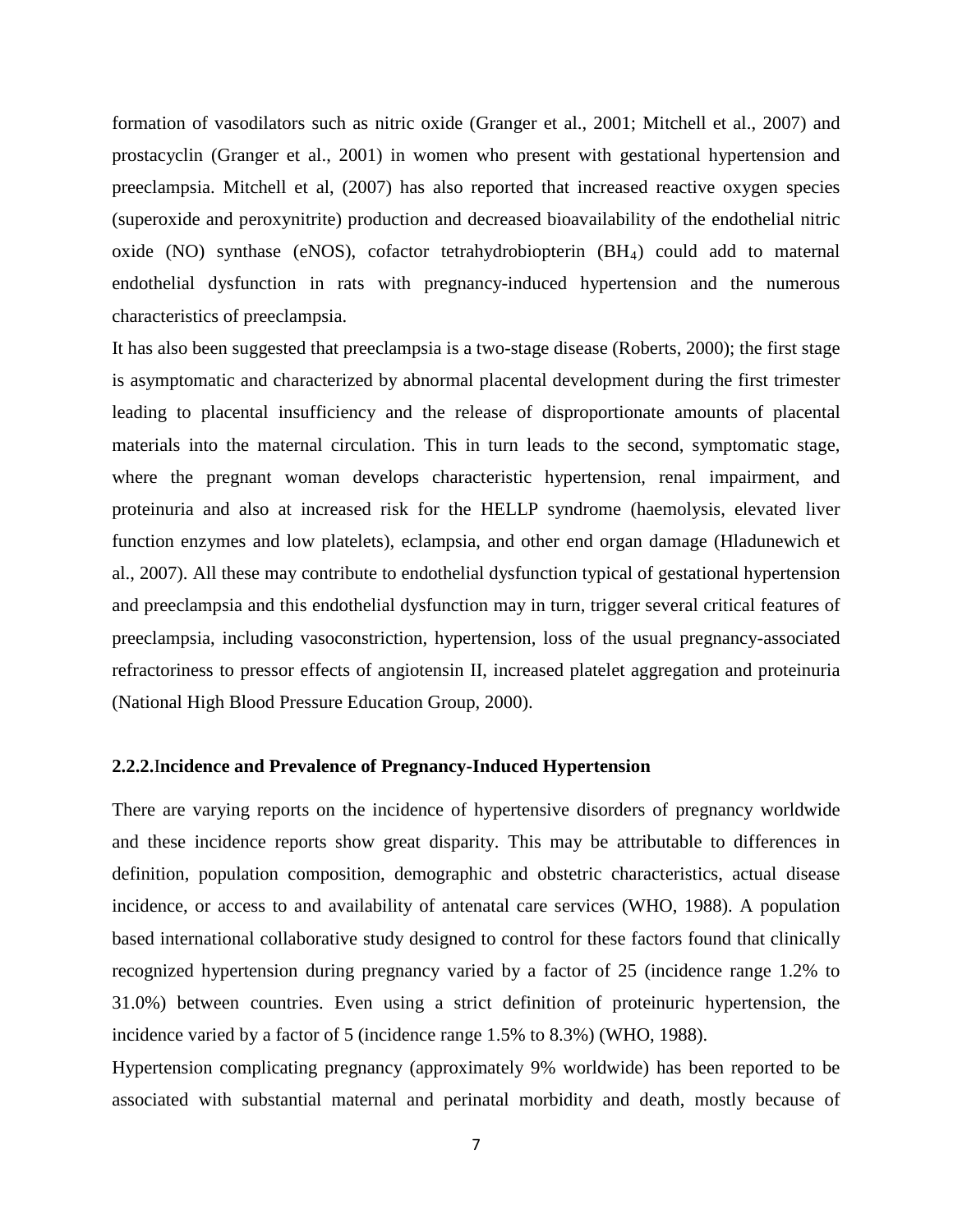preeclampsia (pure or superimposed on chronic hypertension) (Villar et al., 2006). Pregnancy-Induced Hypertension complicates 5-10 % pregnancies in the United States and is a major cause of maternal, fetal and neonatal morbidity and mortality (Seely & Solomon, 2003). Gestational hypertension has been reported to complicate between 4.4 and 17.5% of pregnancies, with a weighted mean of 14.6% (Hauth et al., 1993; North et al, 1999; Stone et al, 1995).

The reported incidence of preeclampsia varies between 3-10% (Mittendorf et al., 1996; Redman & Jefferies, 1988; WHO, 1988) and some of this variation may be attributable to differences between study populations. In Tehran, an incidence of 3% for preeclampsia has been reported (Pyri et al., 2001). In Sri Lanka, studies on hypertensive disorders of pregnancy have been reported to occur in 4.9% of pregnant women delivering in a tertiary care hospital (Jayawardana & Fernando, 1995). This study and another from the same hospital (Jayawardana & Lekamge, 1994), report the proportion of hypertensive women having preeclampsia (43.4% and 46.5% respectively) as being not much less than that of gestational hypertension (51.1% and 53.4% respectively). In Ghana, incidence of preeclampsia amongst pregnant women has been reported to be about 7.03% (Obed & Aniteye, 2006).

## **2.2.3.Risk Factors for Pregnancy-Induced Hypertension**

Research into PIH has been unlimited as a result of its growing prevalence, but to date the etiology remains unknown.However, a number of risk factors have been identified (Roberts & Lain, 2002; Zhang et al., 1997). These risk factors for hypertensive pregnancy (preeclampsia and gestational hypertension) includes maternal, paternal, genetic, environmental and/or obstetric factors. Reportedly, primiparas are known to be at markedly greater risk of preeclampsia than multiparas (Chesley, 1984). Preeclampsia is reported to complicate 25-30% of nulliparous pregnancies, it is more common in nulliparous women than in multiparous women and as such the first pregnancy is understood to be a risk factor for preeclampsia (Serhal et al., 2003).

Lack of leisure-time physical activity early in pregnancy (Marcoux et al., 1989), the use of barrier contraceptives (Klonoff-Cohen et al., 1989), young maternal age (Saftlas et al., 1990), and partner change (Duckitt & Harrington, 2005; Sibai et al., 1997; Trupin et al., 1996); have all been reported to amplify the risk of PIH or preeclampsia. Women with hypertensive pregnancy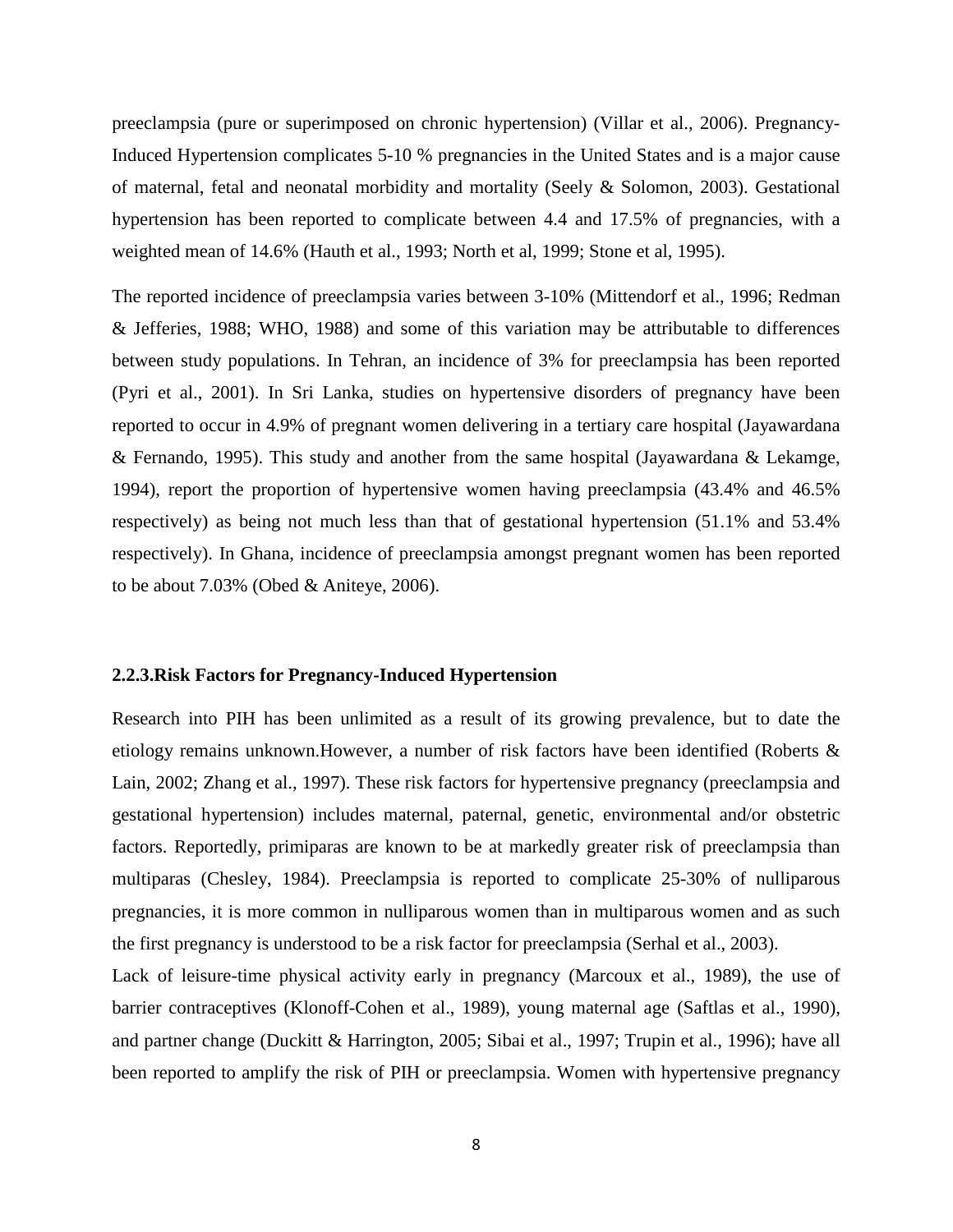are also reported to present with pregnancy overweight and metabolic derangement and are thought to present with a syndrome similar to the Metabolic Syndrome.

#### **2.2.3.1.Pregnancy-Induced Hypertension and Metabolic Syndrome**

It is a common knowledge that women who develop Pregnancy-Induced Hypertension also develop a syndrome similar to metabolic Syndrome. Such women, exhibit exaggerated insulin resistance and metabolic changes (Seely & Solomon, 2003). There is uncertainty as to the pathogenesis of these factors in hypertensive pregnancy but many suggested that it may play a role in either disease evolution or markers underlying a disease process (Seely & Solomon, 2003).

Women in whom PIH eventually develop are more likely to present with pregnancy overweight and demonstrate during pregnancy, some of the risk factors characterizing atherosclerosis, such as dyslipidemia (hypertriglyceridemia, low levels of high-density lipoprotein (HDL) cholesterol and low-density lipoprotein (LDL) cholesterol (Belo et al., 2002; Sattar et al., 1997) insulin resistance (Kaaja et al., 1999; Seely & Solomon, 2003) and endothelial dysfunction (Roberts, 1998). Indeed, these metabolic irregularities (increased adiposity, hyperlipidemia, hyperglycemia, and elevated blood pressure) are indicative of the metabolic syndrome (Forest et al,2005). However geographical, social, economic and racial differences are thought to be responsible for incidence rates up to 3 times higher in some populations (Lopez-Jaramillo et al., 2001; WHO, 1988). In some countries such as Columbia it is the main cause of maternal mortality; up to 42% of maternal deaths are attributed to this disorder in Colombia (Lopez-Jaramillo et al, 2001). Because of the increased risk for morbidity and mortality associated with the Metabolic Syndrome, an understanding of the dimensions of this syndrome is critical both for allocating health care and research resources and for other purposes (Ford & Giles, 2003).

#### **2.2.3.2.Dietary Salt and Pregnancy-Induced Hypertension**

There is evidence in support of the hypothesis which proposes that prolonged increases in salt intake or the habitual high intake of salt is related to rise in arterial blood pressure (Chobanian & Hill, 2000) however, the mechanisms by which salt intake raises the blood pressure still remains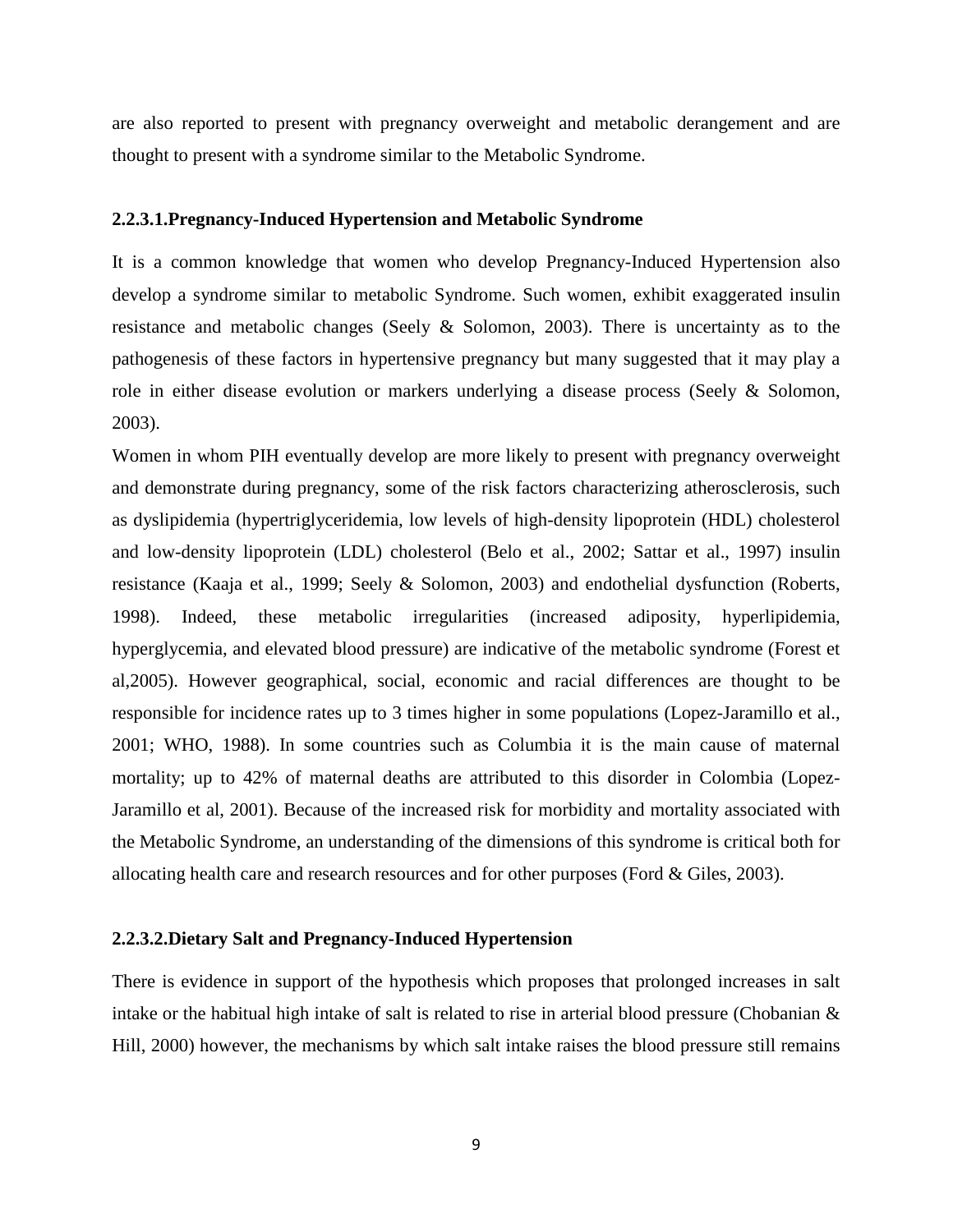unclear (de Wardener et al., 2004). Cappuccio et al, (2006) showed a significant and positive relationship between the level of salt intake and both systolic and diastolic blood pressure.

Hypertension involves abnormal and persistent changes in the blood pressure control mechanisms. In industrialized societies, the individual's average salt consumption is 10 g/day, and the incidence of hypertension is greater than in rural societies. A large body of evidence points to a link between dietary salt, kidney function, and hypertension (Guyton, 1991; Hall et al., 1980; Meneton et al., 2005). Various mechanisms by which salt increases blood pressure have been put forward. A decrease in the capacity of kidneys to excrete salt would cause salt and water retention, increased extracellular and plasma volume, and increased blood pressure.

The kidneys' ability to excrete sodium declines gradually with age, and smaller increases in salt intake induce a rise in blood pressure. Also, with increasing age, the glomerular filtration rate is reduced, accompanied by a decline in functioning nephrons and progressive glomerulosclerosis. If with age salt consumption is not reduced, sodium balance is maintained by raising fractional sodium excretion, which requires elevation of blood pressure (Corman & Michel, 1987; Khalil, 2006). High salt diet may also increase renal medullary osmolality and decrease Nitric Oxide (NO) synthase expression (Herrera et al., 2006) and reduced renal medullary NO synthase activity is associated with salt-sensitive hypertension (Tian et al., 2003).

#### **2.2.3.3.Age; a risk factor for Pregnancy-Induced Hypertension**

Several epidemiological studies have considered the association of maternal age and the risk of Pregnancy-Induced Hypertension (gestational hypertension and preeclampsia). Inspite of this, there have been inconsistent reports on the effects of maternal age on preeclampsia. While some studies did not find age a significant risk factor (Anorlu et al., 2005; Conde-Agudelo & Belizan, 2000; Eskenazi et al., 1991), some studies have reported increased risk of preeclampsia in younger women who are  $\leq$  21 years (Sibai, 1990) and other studies have reported an association of increased risk of preeclampsia with women who are 35 years or older (Conde-Agudelo & Belizan, 2000; Sibai, 1990).

Several studies have reported that increasing age is associated with an increased risk of gestational hypertension (Brown & de Swiet, 1999; Eras et al., 2000; Hartikainen et al., 1998). Teenagers and women aged 35 years and over, generally have been shown to have a greater risk of adverse perinatal outcomes, including low birth weight, (Fraser et al., 1995; Reichman &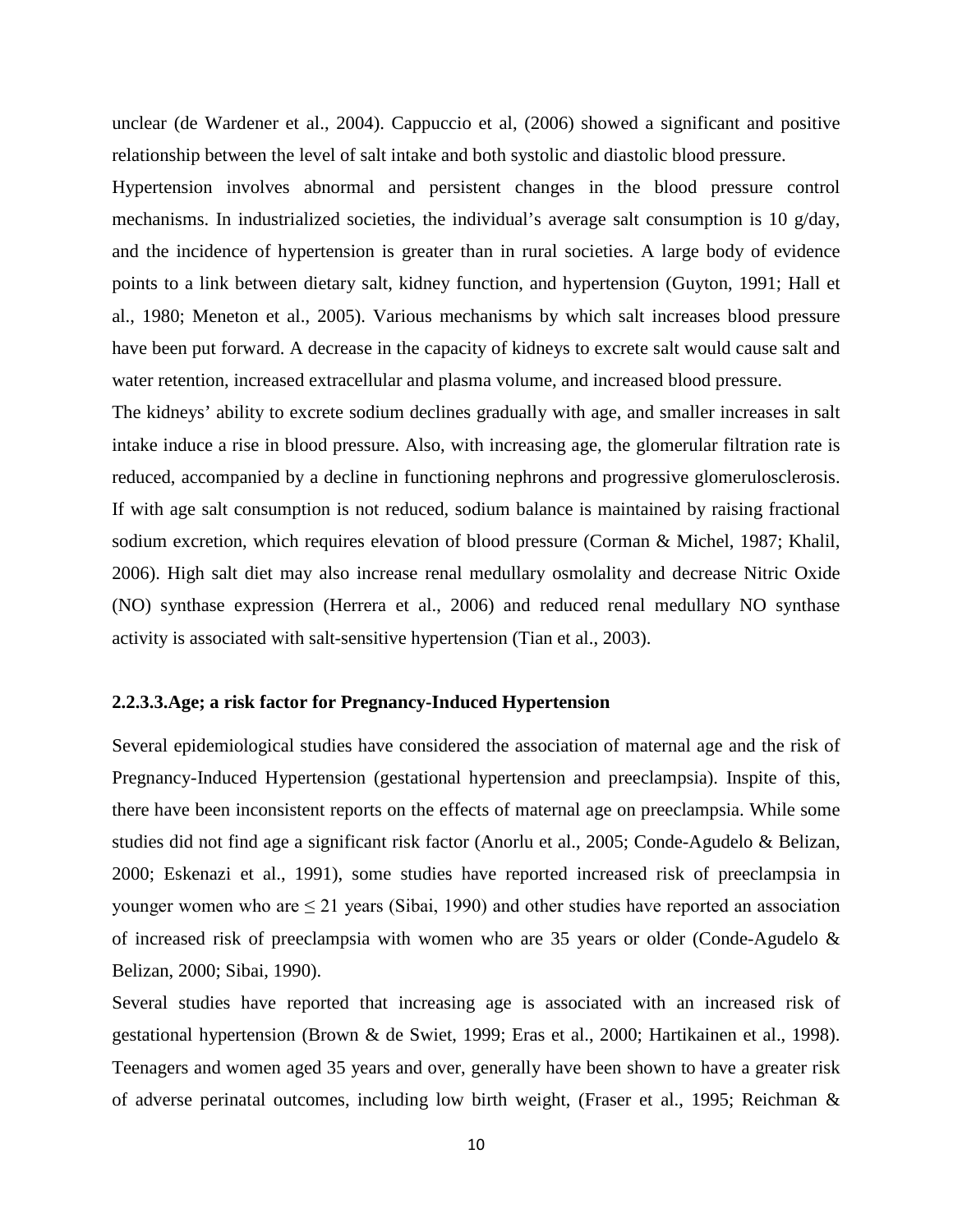Pagnini, 1997) small-for-gestational age, (Cnattingius et al., 1992; Fraser et al., 1995), preterm birth (PTB), (Cnattingius et al., 1992; Fraser et al., 1995; Jacobsson et al., 2004) and perinatal or infant mortality (Cnattingius et al., 1992; Jacobsson et al., 2004; Olausson et al., 1999) and these are largely associated with Pregnancy-Induced Hypertension.

#### **2.2.3.4.Anthropometric Indices and Pregnancy-Induced Hypertension**

Anthropometric measurement is the science of measuring the human body parts for height, weight, and size of component parts including skinfold thickness, to study and compare the relative proportions under normal and abnormal conditions. Anthropometric indices includes;Weight(Wt), Height (Ht), Ponderal Index (PI), Body Mass Index (BMI), Thigh Circumference/Head Circumference Ratio (THR), Waist-to-Hip Ratio (WHR),Mid-Arm Circumference to Occipito-Frontal Circumference(MAC/OFC), Weight to Occipito-Frontal Circumference (W/OFC), and Weight/Length (W/L).

Anthropometric measurements are among the most frequently applied methods for assessing nutritional status in pregnant women and are recognized as an effective tool for the prevention of perinatal, morbidity and mortality, the prognosis of child health, and the promotion of women's health (Oliveira et al., 2004; Padilha & Nelson, 2009).

## **2.2.4.Stress, Exercise and Hypertensive Disorders of Pregnancy**

The occurrence of preeclampsia as well as gestational hypertension has been associated with stress at work and reduced participation in exercise during pregnancy. Some studies have reported that high job stress have a positive relationship with gestational hypertension (Landsbergis & Hatch, 1996; Marcoux et al., 1989). Preeclampsia has been hypothesized as a stress-related disease and indeed epidemiologic studies show that the relative risk for preeclampsia is increased in many stressful situations (Takiuti et al., 2003).

Reduced levels of physical exercise have also been associated with the development of gestational hypertension (Marcoux et al., 1999; Marcoux et al., 1989). Similarly, moderate/high physical activity is reported to be associated with a two times increase in the risk of severe preeclampsia compared to mild activity (Spinillo et al., 1995). Marcoux et al., (1989) also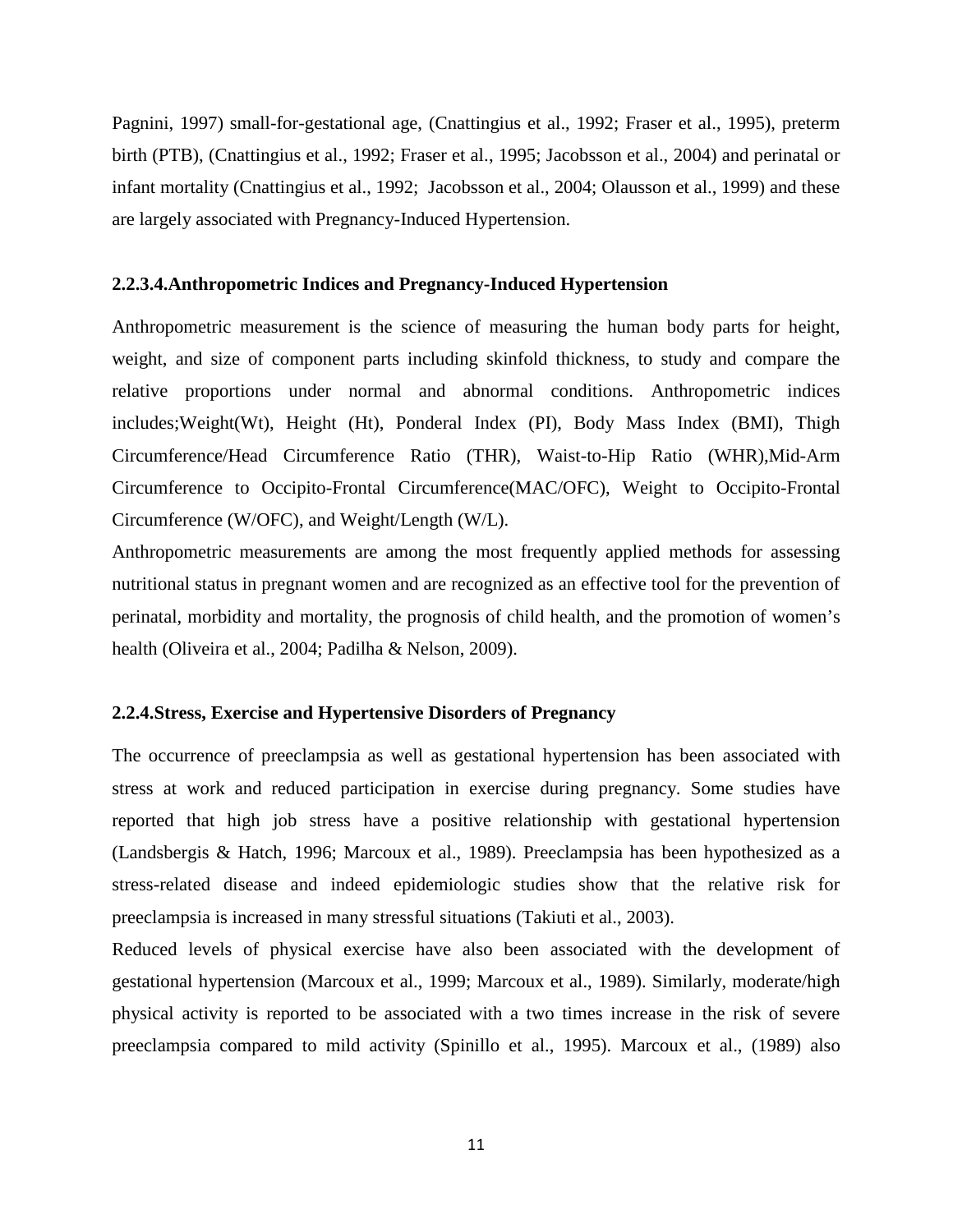reported that the lack of leisure-time physical activity early in pregnancy had the tendency to increase the risk of developing gestational hypertension.

#### **2.3.Parity andPregnancy-Induced Hypertension**

Parity which refers to the number of times a woman has given birth, for long have been associated with hypertensive pregnancy. The strong relationship between parity and the clinical condition was documented over 300 years ago by Mauriceau, who indicated that ''primigravidas are at far greater risk of convulsions than multiparas.'' Several studies have corroborated this observation and others have revealed that the association does not hold for nulliparity and nonproteinuric hypertension (Campbell et al., 1985; Misra & Kiely, 1997). Indeed, gestational hypertension has been reported to be more common in nulliparous than multiparous women (1.6 to 2-fold), but the association is less remarkable than that seen in preeclampsia (Campbell  $\&$ MacGillivray, 1999; Hartikainen et al., 1998; Trupin et al., 1996).

In a Scottish study of over 130,000 pregnancies, the relative risk (RR) of gestational hypertension in nulliparous women compared to multiparas was 1.98 (95% CI 1.94–2.03) in singleton pregnancies and 1.85 (95% CI 1.55–2.21) in twin pregnancies (Campbell  $\&$ MacGillivray, 1999). Among nulliparous women, gestational hypertension was more common in the first pregnancy compared to subsequent pregnancies, [odds ratio (OR) 2.29 (95% CI 1.65- 3.20)] (Eras et al., 2000). Indeed, preeclampsia is frequently considered as being a clinical condition of first pregnancies (Roberts & Redman, 1993). Serhal and Craft, (1987) also reported that first pregnancy is a risk factor for preeclampsia and its occurrence is more common in nulliparous than multiparous women. Suggesting that after a previous normal pregnancy, there is a markedly lower incidence of preeclampsia in subsequent pregnancies. But the protective effect of multiparity, is however lost with change of partner (Dekker, 2002). This has led to widespread epidemiological studies, and has given rise to data to implicate immunological factors in the etiology of preeclampsia.

#### **2.4.Primipaternity andPregnancy-Induced Hypertension**

It has been suggested that primipaternity rather than primiparity is an appropriate risk factor (Robillard et al., 1999; Robillard et al., 1993) for hypertensive pregnancy since some studies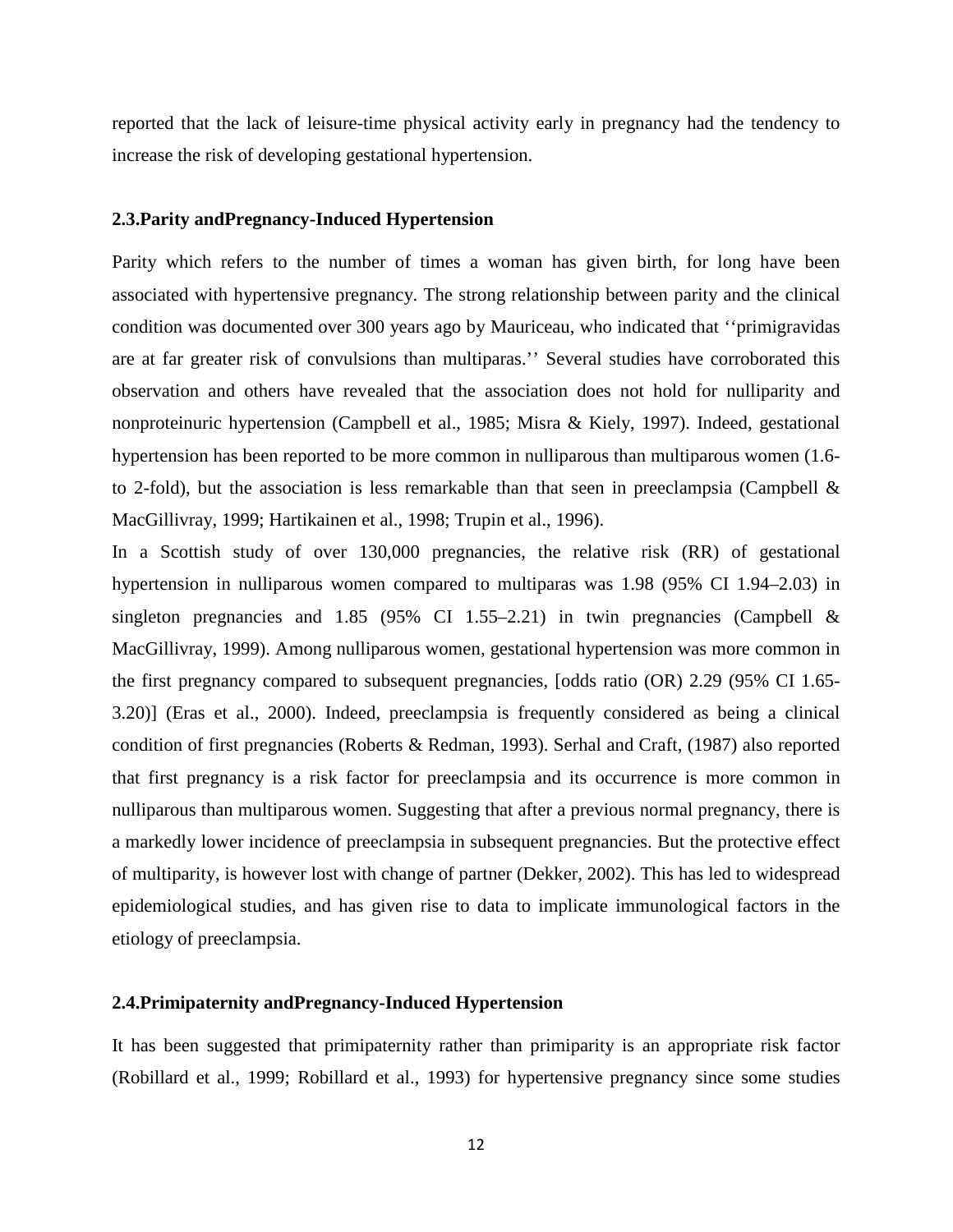have shown that the protective effect of multiparity, is lost with change of partner (Belfort et al., 2002). This implies that, not only are primiparas at high risk, multiparas having a child with a new father (Li & Wi, 2000; Lie et al., 1998; Need et al., 1983; Trupin et al., 1996) are equally at a high risk for hypertensive pregnancy. Trupin et al., (1996) reported that multiparous women who change their partners have a slightly higher risk of developing gestational hypertension than multiparous women with the same partner [OR 1.3 (95% CI 1.1–1.6)].

In a cohort study based on 140,147 women with two successive births during 1989–1991, Li and Wi (2000), established that among women without preeclampsia in the first birth, changing partners resulted in a 30% increase in the risk of preeclampsia in the subsequent pregnancy as compared with women who did not change partners. However, among women with preeclampsia in the first birth, changing partners resulted in a 30% reduction in the risk of preeclampsia in the subsequent pregnancy. Li and Wi's findings show that preeclampsia is rather a disease of primipaternity rather than primigravidity and are consistent with the hypothesis that normal pregnancy reflects a state of tolerance to the foreign paternally derived antigens of the foetus, whereas in women with preeclampsia, this immunological tolerance is impaired. Similarly, an increased risk has been noticed among women who had artificial insemination by an unknown donor (Belfort et al., 2002; Smith et al., 1997).

#### **2.5.Contraceptive Use andPregnancy-Induced Hypertension**

Pregnancy-Induced Hypertension has long been considered to have an immunological basis, as its frequency is largely increased with primigravidae and rarely affects multigravid women unless there is a change in paternity (Robillard et al., 1993). This concept has been supported by the results of several studies suggesting that repeated exposure to father's spermatozoa prior to conception may reduce the risk of pregnancy-induced hypertension in the first pregnancy (Marti & Herrmann, 1977). A prospective study of 1011 pregnant women reported a strong inverse association between the length of sexual cohabitation with the father and the risk of pregnancyinduced hypertension, (Robillard et al., 1994).

The risk of developing gestational hypertension or preeclampsia was increased 12-fold if the duration of sexual cohabitation before conception was less than 4 months compared to more than 12 months (Robillard et al., 1994). The very high incidence (24.0%) of pregnancy-induced hypertension among new-paternity multiparous women was shown to be related to a remarkably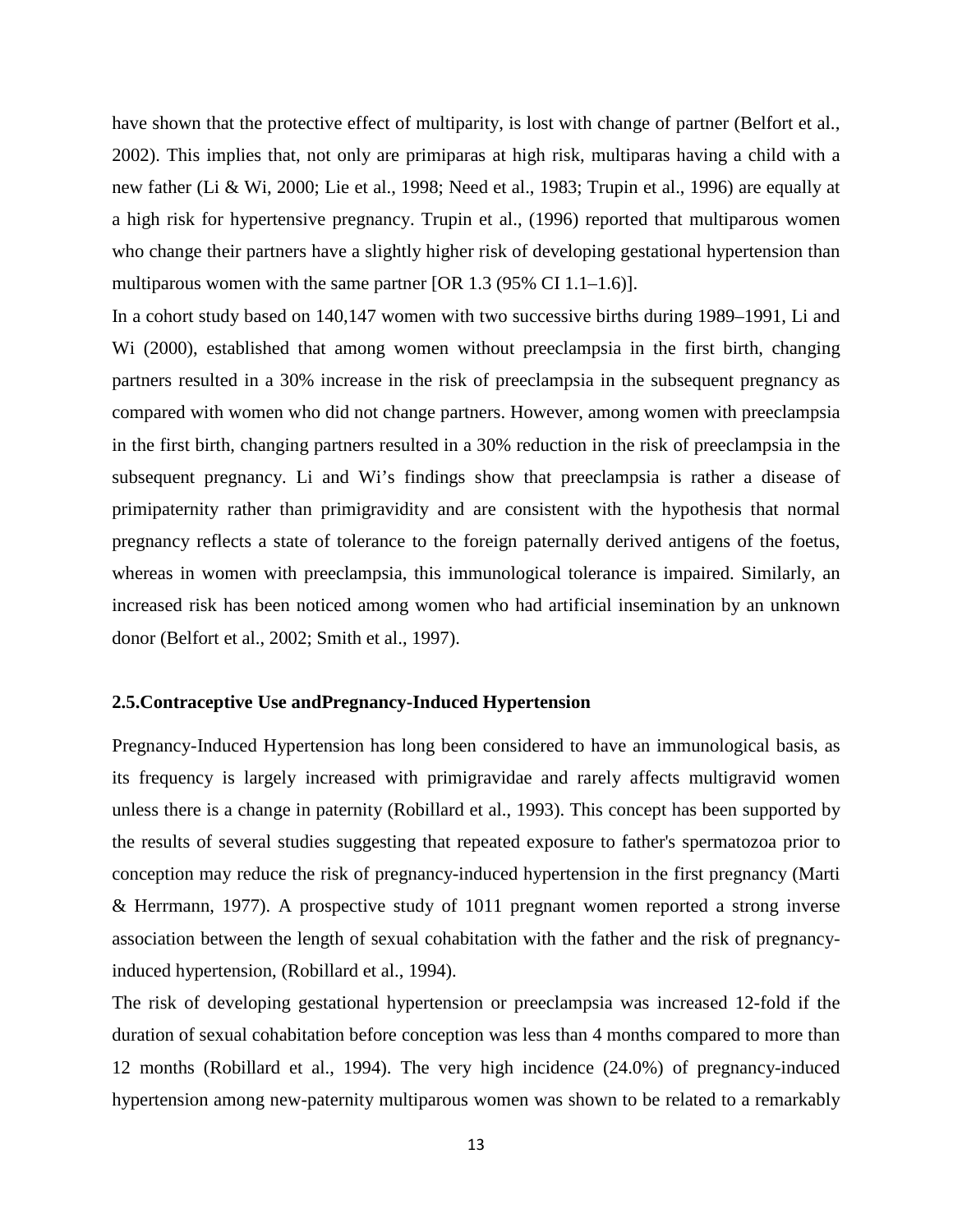short period of sperm exposure preceding conception, suggesting that extended duration of sexual intercourse might reduce this risk. It is therefore assumed that this may be related to the contact of spermatozoa with the female genital tract. However, it is yet to be established whether the risk of developing pregnancy-induced hypertension is dependent on the type of contraception used (Gratacos et al., 1996).

## **2.6.Pharmacologic Treatments**

Pharmacologic treatment of Pregnancy-Induced Hypertension and preeclampsia does not lead to resolution. The only known resolution is delivery of the fetus and placenta (McCoy and Baldwin, 2009; Dattel et al., 2005; Borgelt et al., 2010). The focus of pharmacologic treatment is management of the maternal signs and symptoms so gestation may be prolonged and fetal outcomes improved (Steegers et al., 2010). Treatment often requires balancing maternal safety and fetal safety. An increased gestation leads to decreased morbidity and mortality for the fetus, but this should be weighed against maternal condition, as preeclampsia may quickly progress to eclampsia, HELLP syndrome, or other morbidities (McCoy and Baldwin, 2009).

Numerous medications are available to treat hypertension and caution should be used when selecting an agent for use during pregnancy. Treating pregnancy-induced hypertension and preeclampsia requires knowledge of the mechanism of action and the safety and efficacy profiles of the medications. Commonly used antihypertensive pharmacologic agents include labetalol, hydralazine, methyldopa, nicardipine, or nifedipine (McCoy and Baldwin, 2009; Dattel et al., 2005; Barss et al., 2012).

Certain classes of antihypertensive medications should not be used during pregnancy, including angiotensin converting enzyme inhibitors (ACEIs), angiotensin II receptor blockers (ARBs), some beta-blockers, and diuretics (Vest and Cho, 2012). ACEIs and ARBs have been associated with detrimental effects on fetal growth and development, including renal failure and death of the fetus (LexiComp, 2010).

Additionally, some beta-blockers such as atenolol and metoprolol have been associated with an increased risk of intrauterine growth restriction and are therefore avoided (Vest and Cho, 2012; Giannubilo et al., 2012). Diuretics, although often helpful in treating hypertension, do not have

14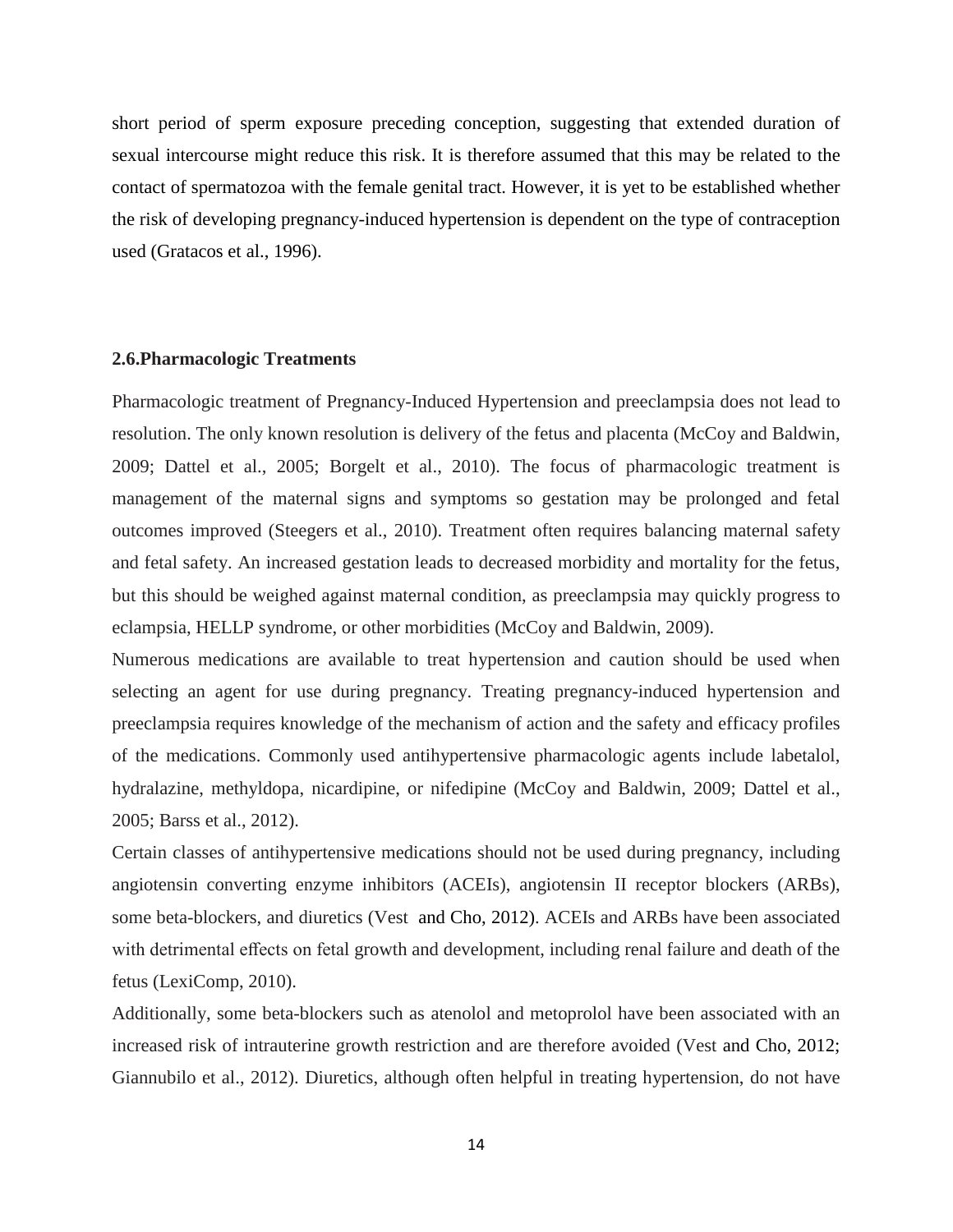much of a role in treating pregnancy-induced hypertension and preeclampsia since women with these conditions may already be in a state of decreased volume (Vest and Cho, 2012). Use of diuretics may further deplete circulating volume, potentially leading to hypovolemia and decreased placental perfusion (Vest and Cho, 2012).

## **2.6.1.Hydralazine**

Hydralazine lowers blood pressure by decreasing systemic vascular resistance through direct vasodilation of arterioles (LexiComp, 2010). Acute maternal hypertensive emergency is the most common use of parenteral hydralazine during pregnancy. Common side effects of hydralazine may present as nausea, vomiting, and headache in up to 50 percent of patients with preeclampsia (Nij et al., 2010). Hydralazine may cause maternal hypotension, reflex tachycardia, and flushing (McCoy and Baldwin, 2009). Maternal use of hydralazine has also been associated with thrombocytopenia in neonates (Vest and Cho, 2012).

## **2.6.2.Labetalol**

Labetalol is a non-selective antagonist at alpha1, beta1, and beta2 adrenergic receptors, and is FDA approved for the treatment of hypertension and hypertensive emergencies (LexiComp, 2010; Giannubilo et al., 2012); Pregnancy induced hypertension and preeclampsia are off-label uses. Labetalol may be preferred over other beta blockers as it dilates arterioles and decreases vascular resistance without significantly lowering cardiac output (Molvi et al., 2012). Labetalol may be administered as an oral or intravenous product. Hypotension, bradycardia, and hypoglycemia are common adverse effects of beta blockers.

## **2.6.3.Methyldopa**

Methyldopa, or α-methyldopa, is an alpha2 adrenergic agonist which causes a reduction in blood pressure by decreasing the effects of the sympathetic nervous system (LexiComp, 2010). Methyldopa is frequently used to treat hypertension during pregnancy (Vest and Cho, 2012). This medication may be administered by either intravenous or oral routes. Methyldopa has the most long-term safety data to support its use during pregnancy (Cockburn et al., 1982). No adverse effects on growth and development were seen in a 7.5 year follow-up in children exposedto methyldopa in utero.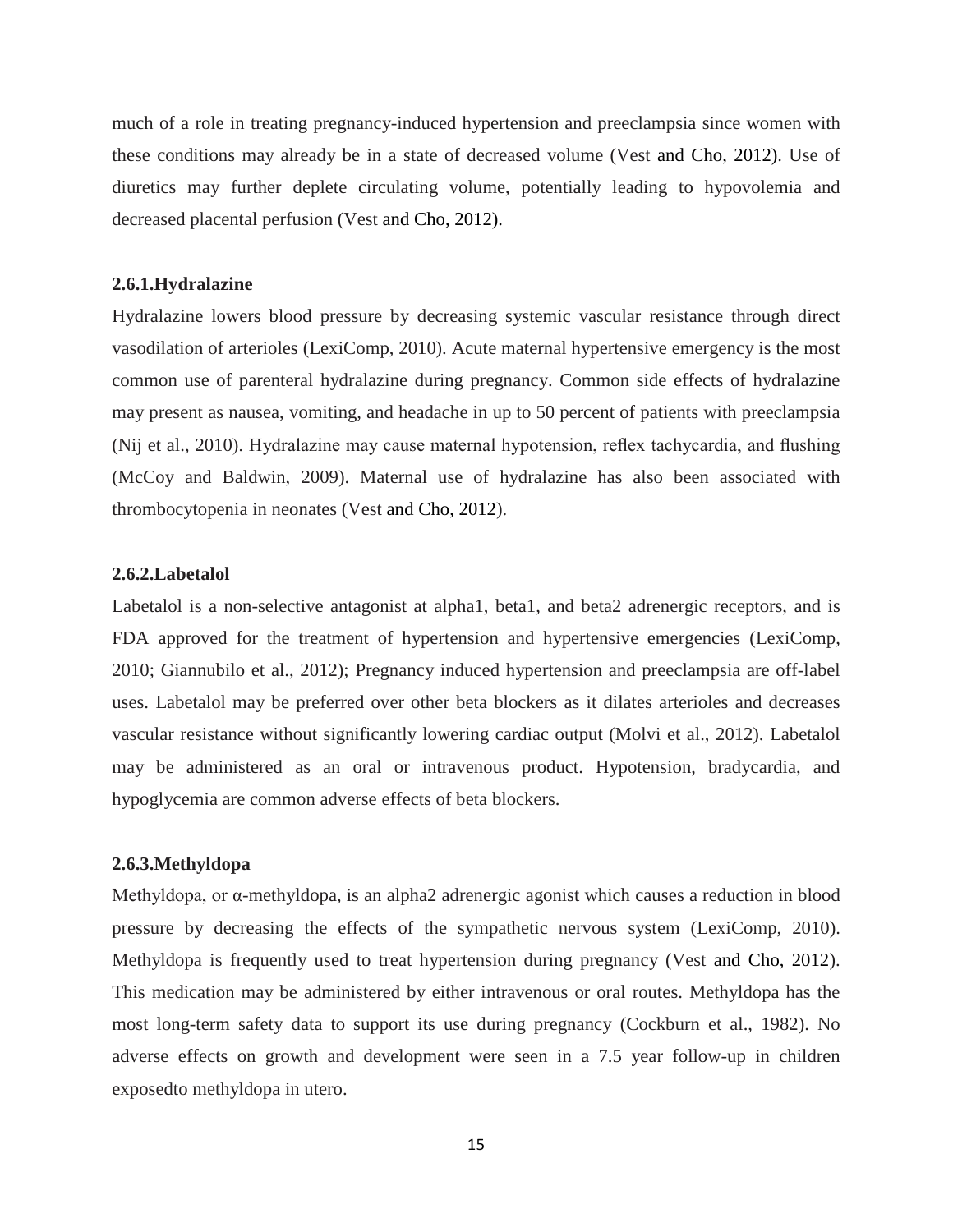#### **2.6.4.Nicardipine/Nifedipine**

Calcium channel blockers inhibit the L-type calcium channels in the cardiac and vascular smooth muscle cells, which exerts negative inotropic effects on the heart and causes vasodilation, leadingto decreased systemic vascular resistance. Both Nicardipine and Nifedipine have been studied for use during pregnancy (Vest and Cho, 2012; McCoy and Baldwin, 2009). Nicardipine has been found to be highly selective for vascular smooth muscle compared to cardiac muscle. Nicardipine has also been found to have more selective effects thanNifedipine, resulting in less reflex tachycardia and less pronounced negative inotropic effects. Nicardipine is available in both oral and intravenous dosage forms, while Nifedipine is only available in oral forms (LexiComp, 2010). Both Nicardipine and Nifedipine have been shown to be effective at lowering blood pressure in pregnant women (Aya et al., 1999).

#### **2.7.Medication Therapy versus Induction of Labor**

Currently, there is no clear consensus on when to treat hypertensive disorders in pregnancy. Several organizations recommend treatment thresholds varying from 140/90 mm Hg to 170/110 mm Hg based on differing criteria (Vest and Cho, 2012). The American College of Obstetricians and Gynecologists recommends treating pregnancy-induced hypertension when blood pressure increases to 150-160 mm Hg systolic or 100-110 mm Hg diastolic (Vest and Cho, 2012). Table 2 lists the treatment thresholds of several organizations and guidelines. A lack of consensus exists on target blood pressure during treatment as well (Vest and Cho, 2012). In pregnancies complicated by pregnancy-induced hypertension and preeclampsia between 20 weeks gestation and the viabilityage, maternal risk seems to be substantially increased with low survival rates for the fetus (Steegers et al., 2008). This is further complicated by the fact that various institutions define the age of viability differently; ranging between 23 weeks, 0 days to 24 weeks, 6 months depending on local definitions (Steegers et al., 2008).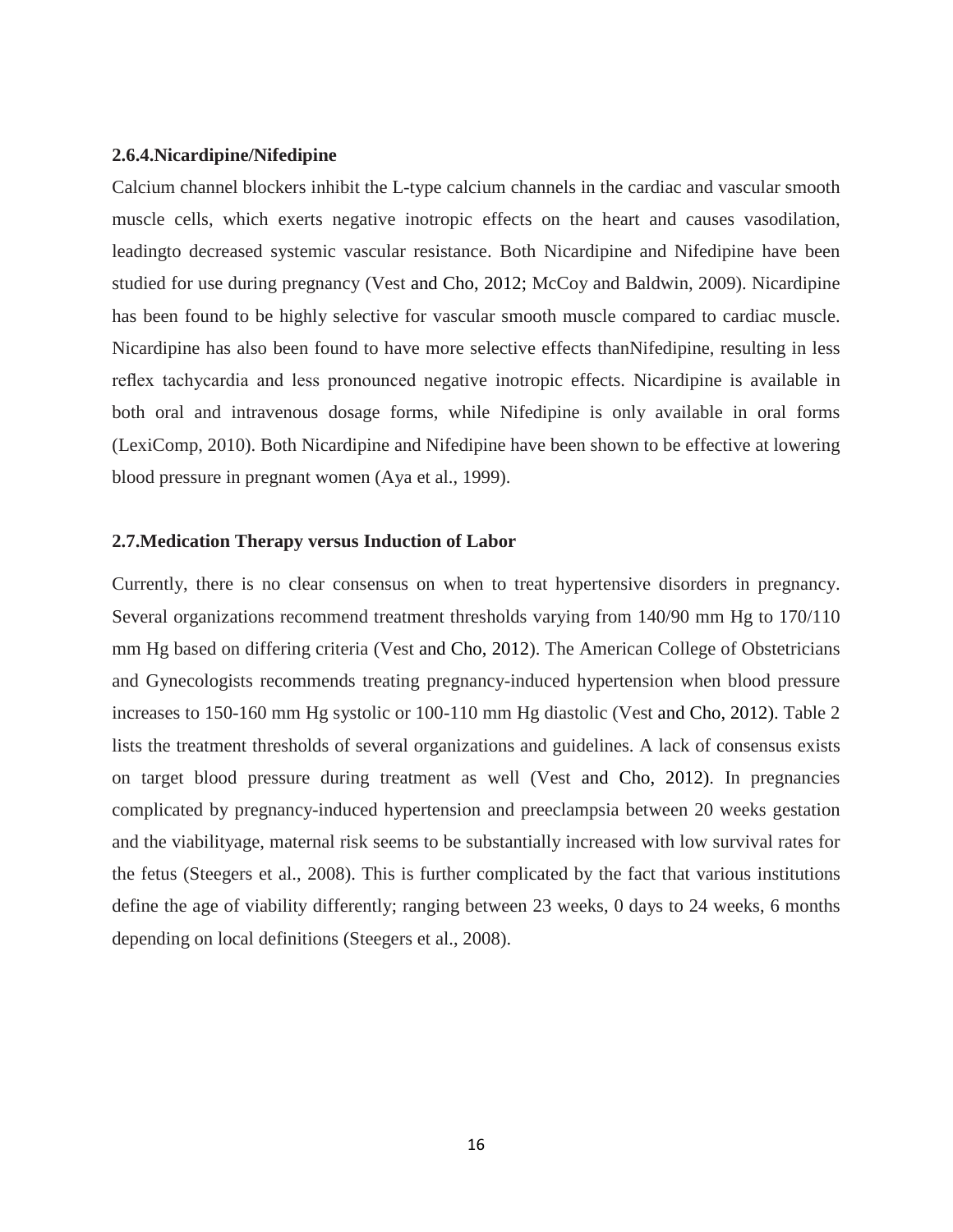**Table 2:** Treatment Thresholds for Hypertension in Pregnancy (Vest and Cho, 2012; ACOG, 2002).

| <b>Treatment Threshold (mmHg)</b>                                                           |                                                   |  |
|---------------------------------------------------------------------------------------------|---------------------------------------------------|--|
| <b>National High Blood Pressure Education Program (US) Working</b>                          | 150-160 Systolic                                  |  |
| <b>Group Report 2000</b>                                                                    | 100-110 Diastolic                                 |  |
| <b>American College of Obstetricians and Gynecologists Practice</b><br><b>Bulletin 2002</b> | $>105-110$ Diastolic                              |  |
| <b>European Society of Cardiology 2011</b>                                                  | 150/95<br>or                                      |  |
|                                                                                             | $140/90$ if high risk                             |  |
| Society of Obstetricians and Gynecologists of Canada 2008                                   | 160/110                                           |  |
|                                                                                             | $170/110$ or                                      |  |
| Society of Obstetric Medicine of Australia and New Zealand 2008                             | 160/100 in chronic hypertension                   |  |
|                                                                                             | 140-160/90-100 treatment is reasonable            |  |
| National Institute for Health and Care Excellence (UK) 2010                                 | 150-159/100-109                                   |  |
|                                                                                             | 140/9 if end-organ damage in chronic hypertension |  |

# **2.8.Non-Pharmacological Management of Pregnancy-Induced Hypertension**

- Use salt as needed for taste.
- Drink at least 8 glasses of water a day.
- Increase the amount of protein you take in, and decrease the amount of fried foods and junk food you eat.
- Get enough rest.
- [Exercise regularly.](http://americanpregnancy.org/pregnancy-health/exercise-during-pregnancy/)
- Elevate your feet several times during the day.
- [Avoid drinking alcohol.](http://americanpregnancy.org/pregnancy-health/pregnancy-and-alcohol/)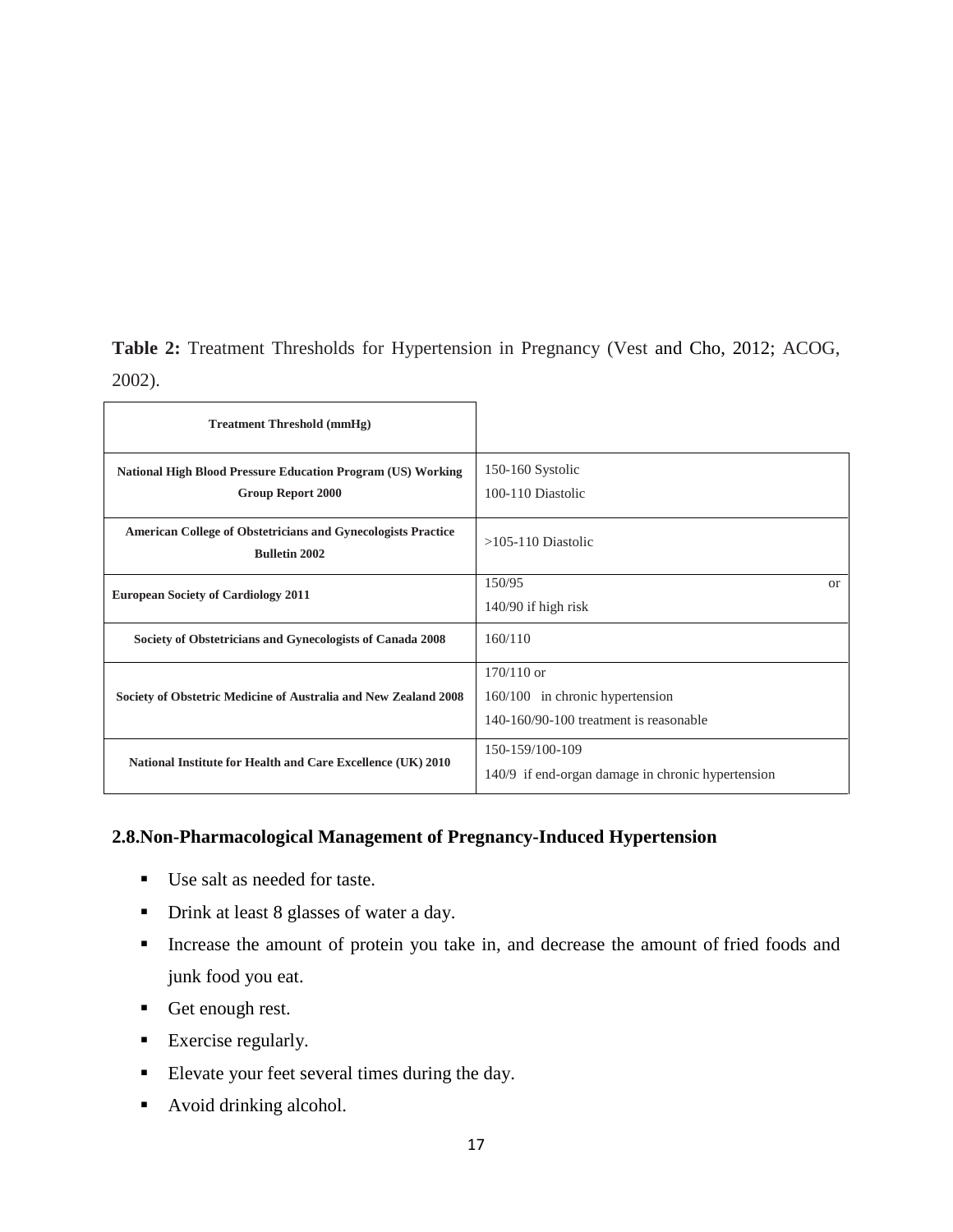• [Avoid beverages containing caffeine.](http://americanpregnancy.org/pregnancy-health/caffeine-during-pregnancy/)

# **2.9.Role of Pharmacist in Management of Pregnancy-Induced Hypertension**

# **2.9.1.Detection and Diagnosis**

- Taking every appropriate opportunity to assess the blood pressure of pregnant women in order to facilitate early detection of hypertension.
- Knowledgeable regarding the process involved in the diagnosis of hypertension.
- Educating the patients about regular and self/home blood pressure monitoring techniques and appropriate equipment to assist in potential diagnosis and the monitoring of hypertension.
- Educating the patients on their target blood pressure and the importance of achieving and maintaining this target.

# **2.9.2.Assessment and Development of a Treatment Plan**

# **2.9.2.1.Lifestyle Interventions**

Working with patients to identify lifestyle factors that may influence hypertension management, recognize potential areas for change and create a collaborative management plan to assist in reaching goals, which may prevent secondary complications.

# **2.9.2.2.Diet**

Assessing for and educate patients about dietary risk factors as part of management of hypertension, in collaboration with dietitians and other members of the healthcare team.

Counselling clients with hypertension to consume the DASH Diet (Dietary Approaches to Stop Hypertension), in collaboration with dietitians and other members of the healthcare team.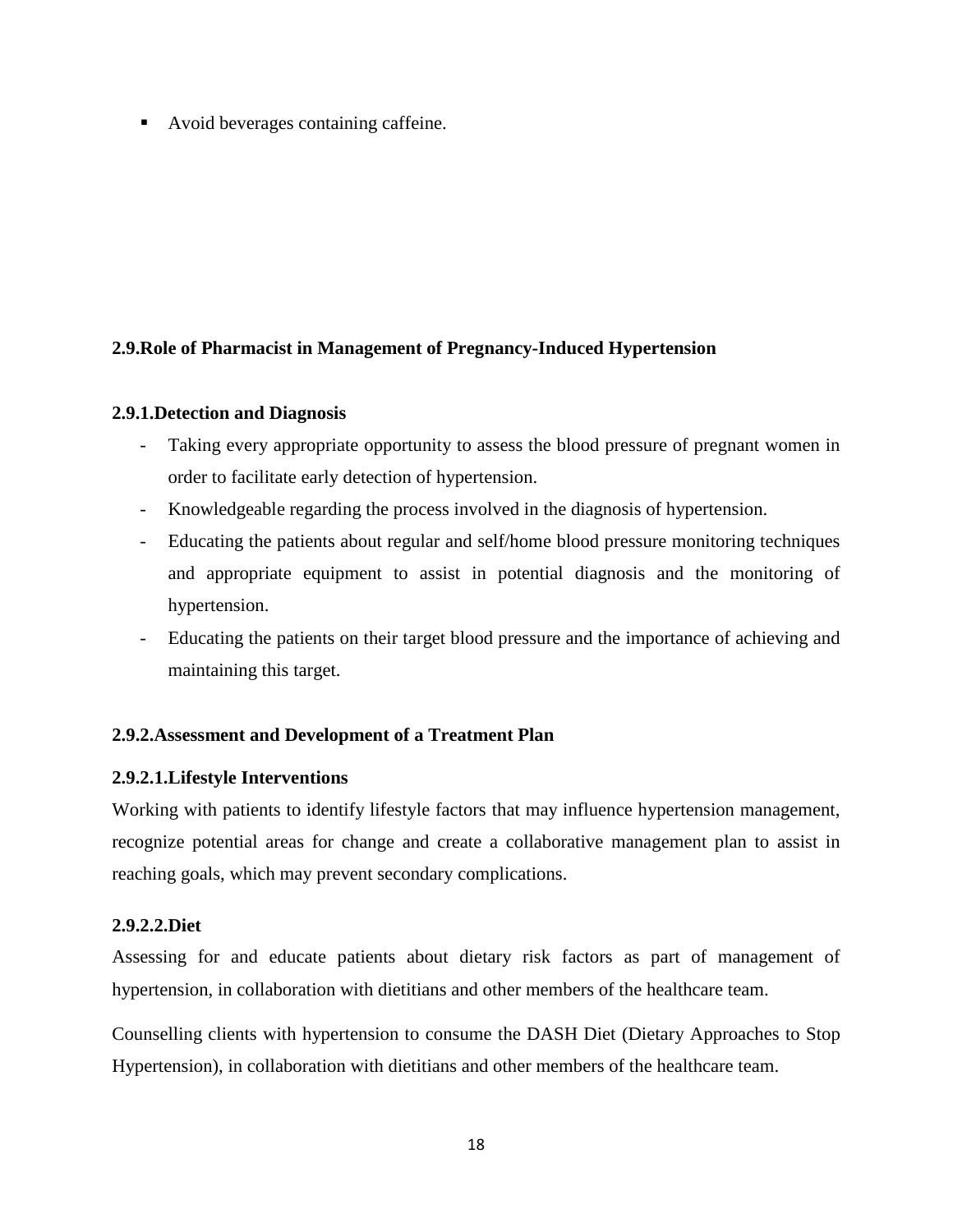Counselling the patients on hypertension to limit their dietary intake of sodium to the recommended quantity of 65-100 mmol/day, in collaboration with dietitians and other members of the healthcare team.

#### **2.9.2.3.Healthy Weight**

Assessing patients' weight, Body Mass Index (BMI) and waist circumference.

Advocate that patients with a BMI greater than or equal to 25 and a waist circumference over 102 cm (men) and 88 cm (women) consider weight reduction strategies.

## **2.9.2.4.Exercise**

Assessing patients' current physical activity level.

Counselling, in collaboration with the healthcare team, to engage in moderate intensity dynamic exercise to be carried out for 30-60 minutes, 4 to 7 times a week.

# **2.9.2.5.Alcohol**

Assessing patients' use of alcohol, including quantity and frequency, using a validated tool. Routinely discuss alcohol consumption with patients and recommend limiting alcohol use, as appropriate to a maximum of: Two standard drinks per day or 14 drinks per week for men; one standard drink per day or 9 drinks per week for women and lighter weight men.

## **2.9.2.6.Smoking**

Knowledgeable about the relationship between smoking and the risk of cardiovascular diseases

Establish patients' tobacco use status and implement Brief Tobacco Interventions at each appropriate visit, in order to facilitate smoking cessation.

#### **2.9.2.7.Stress**

Assist clients diagnosed with hypertension to understand how they react to stressful events and to learn how to cope with and manage stress effectively.

## **2.9.2.8.Medications**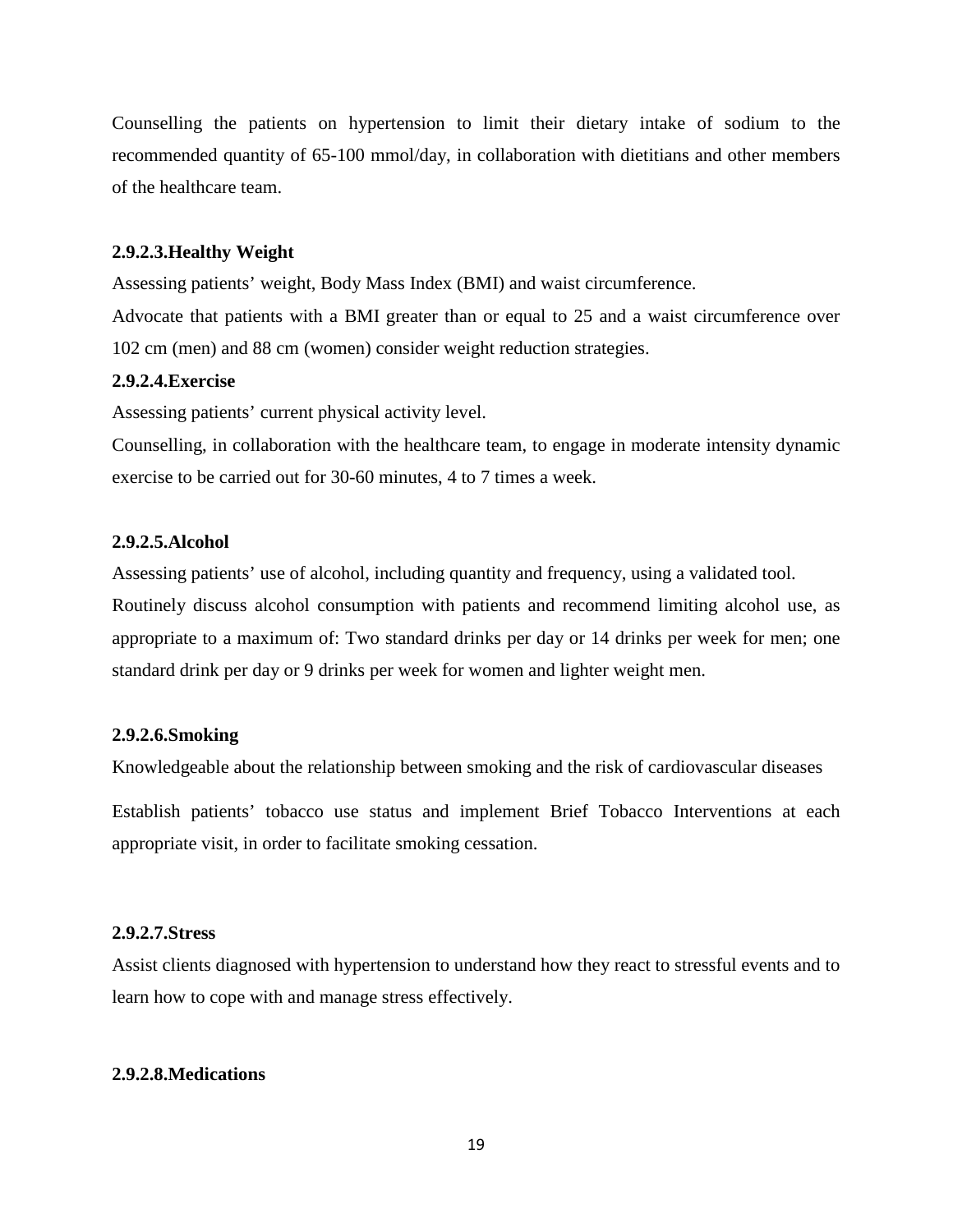Obtain medication history of patients, which will include prescribed, over-the-counter, herbal and illicit drug use.

Knowledgeable about the classes of medications that may be prescribed for clients diagnosed with hypertension.

Provide education regarding the pharmacological management of hypertension, in collaboration with physicians.

# **2.9.3.Assessment of Adherence**

- Endeavour to establish therapeutic relationships with patient
- Explore patients' expectations and beliefs regarding their hypertension management.
- Assess patients' adherence to the treatment plan at each appropriate visit.

# **2.9.4.Promotion of Adherence**

- Provision of the information needed for patients to make educated choices related to their treatment plan.
- Work with prescribers to simplify dosing regimens.
- Encourage routine and reminders to facilitate adherence.
- Ensure that patients who miss appointments receive follow-up telephone calls in order to keep them in care.

-

# **2.9.5.Monitoring and Follow-up**

Advocate that clients who are on antihypertensive treatment receive appropriate follow-up, in collaboration with the healthcare team.

# **2.9.6.Documentation**

Document and share comprehensive information regarding hypertension management with the client and healthcare team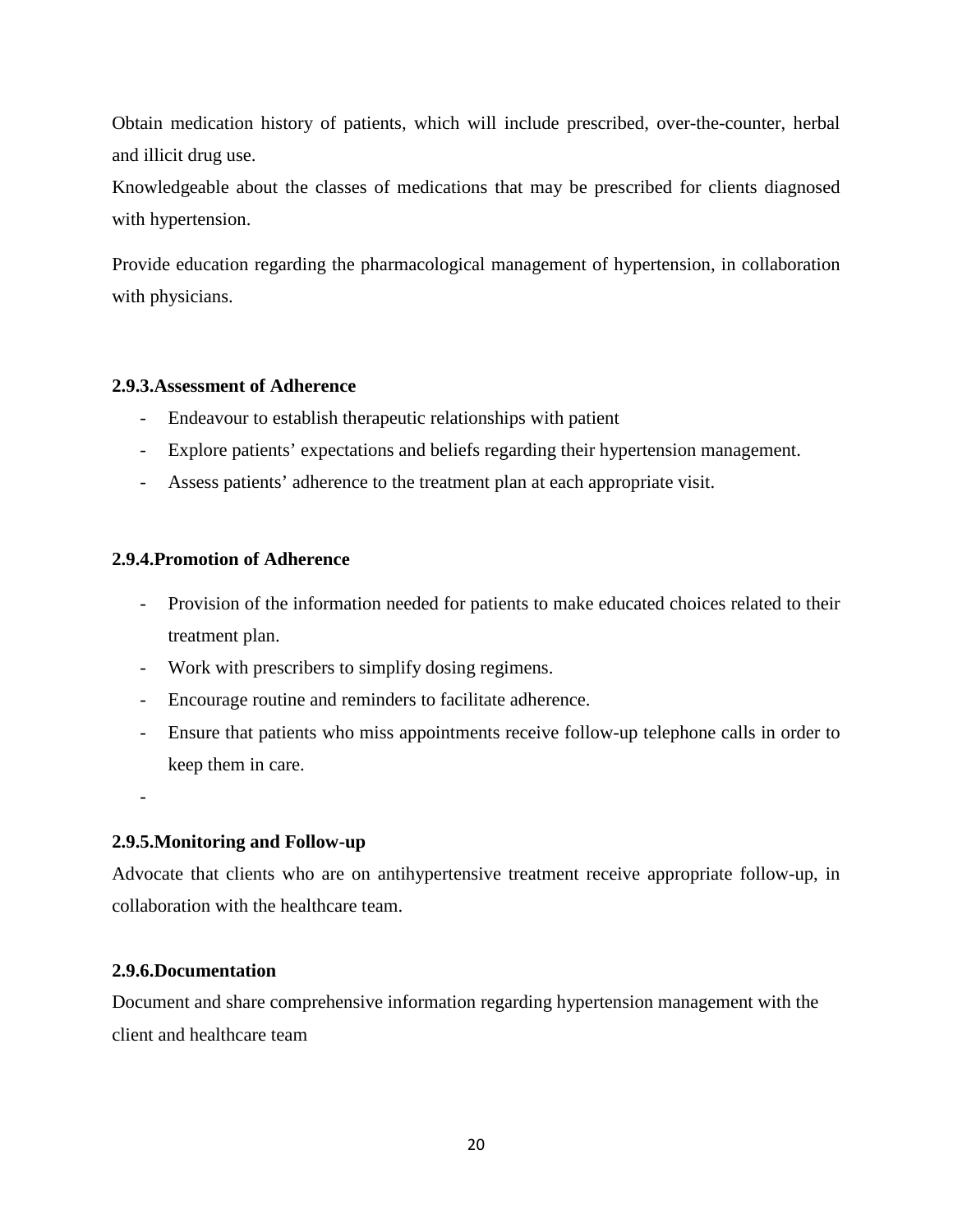# **3. Materials and Methods**

# **3.1. Materials**

Laboratory Coat

Name Tag

Sphygmomanometer

Stethoscope

Weighing Balance

Height Measuring Rod

Checklist

Educational Material

Hospital Medical Record

JNC 8 Guideline

# **3.2. Study Setting**

A Prospective Cohort Study approved by the Medical Centre's Ethics and Research Committee was carried out over a period of three months; February, March and April in 2017 at the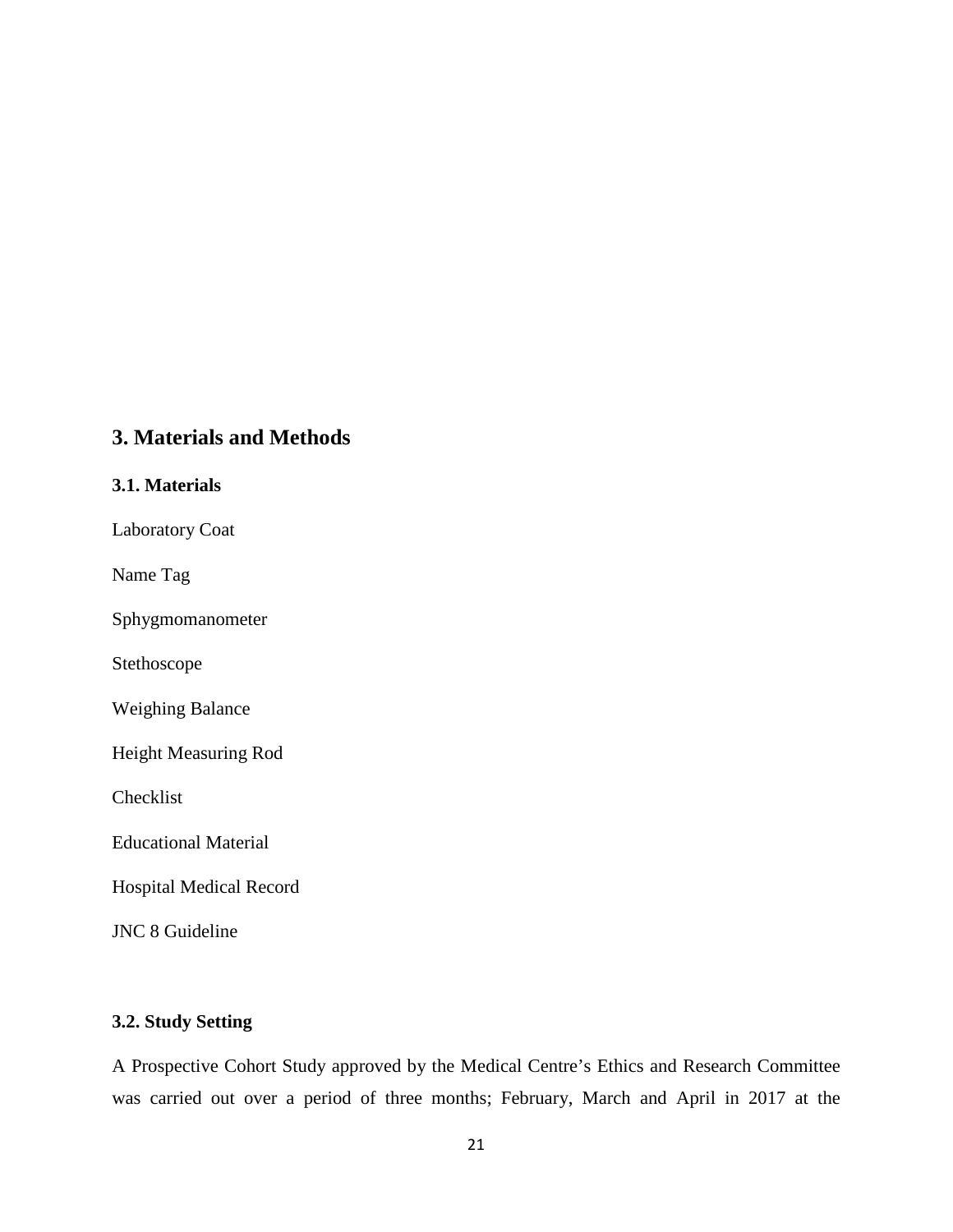Outpatient Unit of the Obstetrics and Gynecology Department of Federal Medical Centre Katsina in Nigeria.

Federal Medical Centre Katsina is a tertiary health institution situated in the State Capital; it is one of the 22 Federal Medical Centers in Nigeria (www.health.gov.ng/index.php/parastatals/federal-medical-centres).

## **3.3. Study Population**

Amongst 774 pregnant women on antenatal visit to the Outpatient Unit of the Obstetrics and Gynecology Department of Federal Medical Centre Katsina, 31 were qualified to be recruited to the study while 7 were excluded having one or more of the exclusion criteria; 24 were followed up to conclusion. Patients were asked for consent to participate in the study and recruitment started using the following Inclusion and Exclusion criteria.

## **3.4. Patient Education and Interventions**

**3.4.1. Knowledge on Pregnancy-Induced Hypertension:** It is seen after 20 weeks of gestation with an elevated blood pressure above 140/90 mmHg without proteinuria and edema at baseline. Symptoms may include; swelling, sudden weight gain, blurred or double vision, abdominal pain, oliguria and altered liver and kidney functions. The condition can progress to preeclampsia which may further worsen to eclampsia; these in turn can harm the placenta, brain, liver and kidneys. Preeclampsia is the leading cause of maternal mortality, fetal growth retardation, premature delivery and death. Complications seen in eclampsia among others are seizures, coma and death.

**3.4.2. Lifestyle Modification:** These includes; smoking cessation, moderate alcohol consumption, getting enough sleep, avoiding stressful situations/conditions, controlling blood glucose and lipids, reduce sodium intake to no more than 2.4g/day, engaging in moderate to vigorous physical activity in at least 3-4 days of the week averaging 40 minutes per session, implementing the Dietary Approach to Stop Hypertension (DASH) diet. DASH diet should be; rich in proteins, fiber, calcium, potassium and magnesium elements; it also should be low in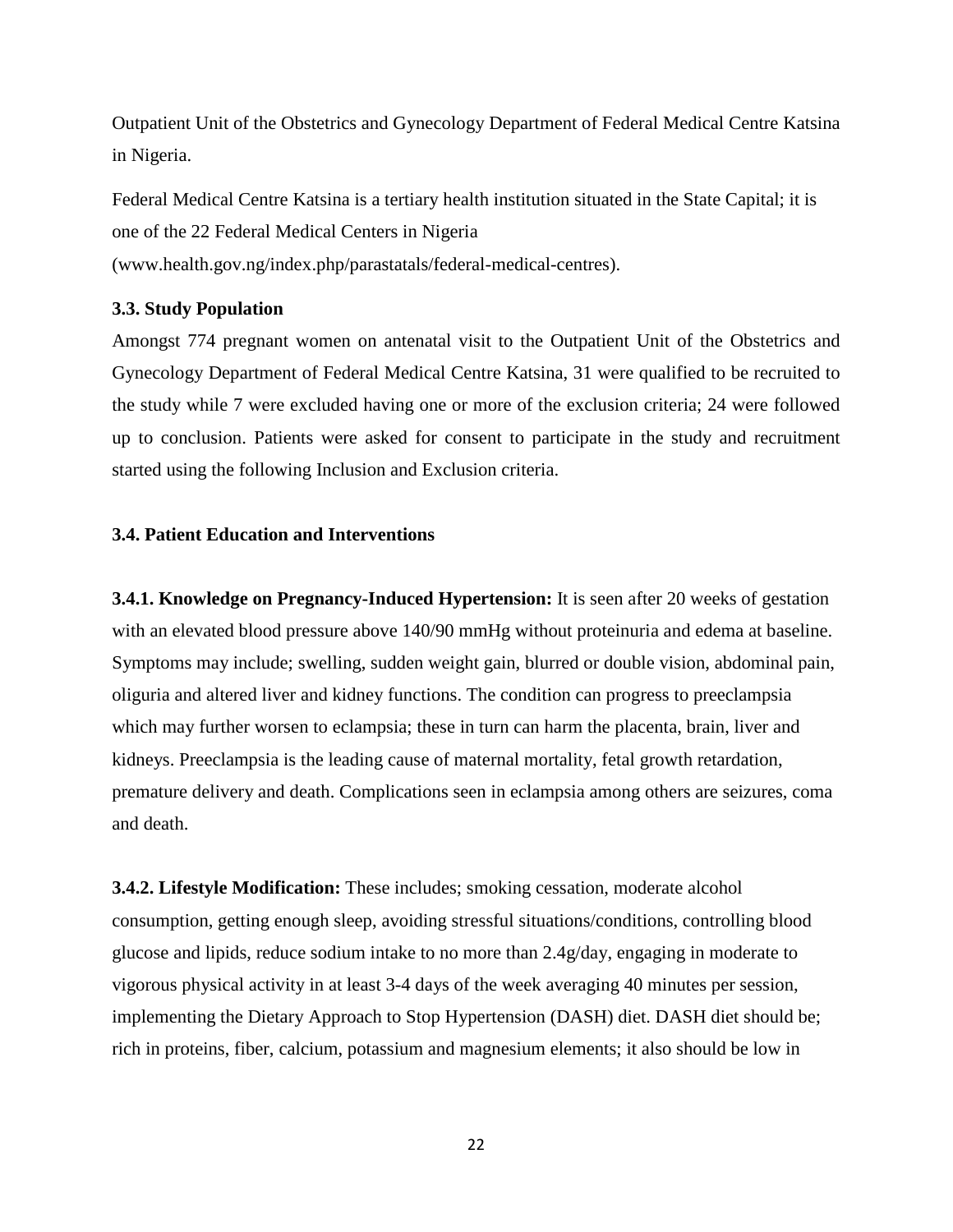sodium, saturated and trans fats. It has benefits of lowering sodium levels, blood pressure and also Low Density Lipoprotein (LDL).

**3.4.3. Medication Adherence:** sticking to drug regimen as advised which comprises of taking the exact medication, dose, strength, at the right frequency, time and duration.

**3.4.4. Monitoring and Follow-up:** All Interventions instituted should be monitored by further interviews, blood pressure measurements and phone calls.

**3.4.5. Documentation:** Each and every step is documented, data recorded and kept safely. Such documents are useful for continued patient follow-up and collaboration with other members of the health care team.

# **3.5. Inclusion Criteria**

- $-$  > 20 weeks gestation.
- $\geq$  140/90 mmHg in at least two successive BP measurements at baseline.
- Devoid of proteinuria at baseline.

# **3.6. Exclusion Criteria**

- Presence of proteinuria at baseline.
- Pedal Edema.
- Complications of Pre-eclampsia.

# **3.7. Data Collection**

The Clinical Pharmacist wore a white laboratory coat with an attached name tag for easy identification for the interviews with participants at baseline and again on every routine followup visits. A Checklist containing questions related to demographic data (Age, Weight and Height), Parity, literacy level of patients, physical exercise, medication use, contraceptive use, knowledge about Pregnancy-Induced Hypertension, prior history of PIH amongst others was used and documented as well. Participants were then educated on; the disease and it's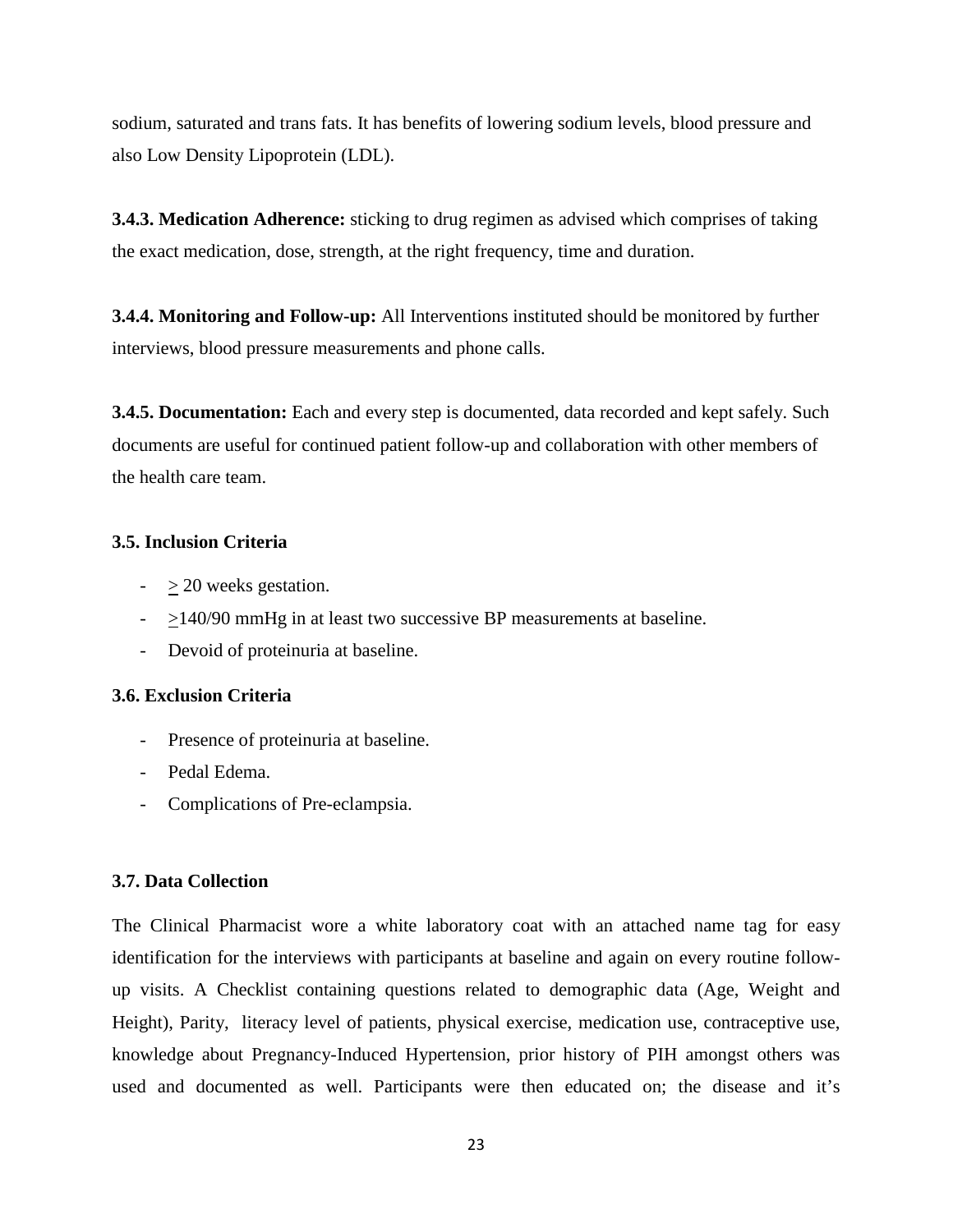complications, lifestyle modification, salt restriction, stress management, adherence to medications, and Blood Pressure control according to JNC 8 guidelines. Blood pressure measurement was repeated and updated at follow up visits and results were recorded on Microsoft Excel Sheet.

#### **3.8. Statistical Analysis**

Results of baseline and follow up Blood Pressures were compared and analyzed statistically using the SPSS 2.0 (Statistical Package for the Social Sciences). The results were expressed as mean  $\pm$  standard deviations, percentage, frequencies with 95% Confidence Interval (CI), descriptive forms and tables. Blood Pressure results at baseline and follow-up after intervention were compared to see the significance of patient education on BP control using the Paired Student t-test and a p-value <0.05 was considered significant.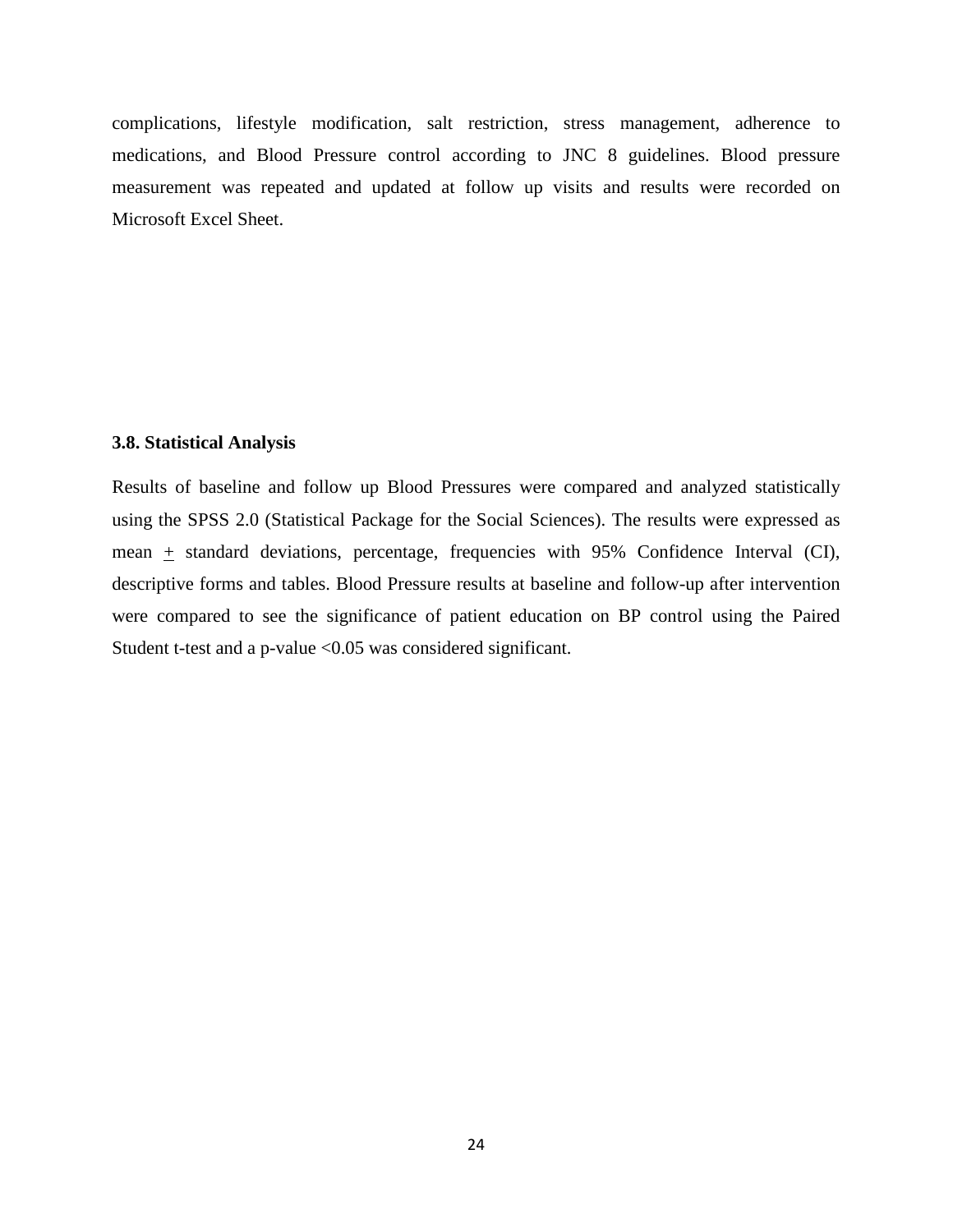# **4. Results**

724 pregnant women visited the research study health facility on participant recruitment days; 31 of which were found to have Pregnancy-Induced Hypertension (PIH) while 7 were excluded giving a total of 24 study participants within a period 3 months (February, March and April, 2017). This gives an incidence of 3.31% in the study period.

**4.1. Demographics:** Table (3) shows the demographic characteristics of pregnant women with PIH at baseline showed a good number of them were; above 30 years of age, 78kg weight, 160cm height, had more than 5 births and are at around the  $34<sup>th</sup>$  week of gestation.

|                                | Mean   | $S.D+$ |
|--------------------------------|--------|--------|
|                                |        |        |
| <b>AGE</b> (years)             | 30.95  | 6.72   |
| WEIGHT (kg)                    | 78.66  | 20.29  |
| <b>HEIGHT</b> (cm)             | 160.73 | 6.53   |
| <b>PARITY</b>                  | 5.62   | 3.62   |
| <b>GESTATIONAL AGE (Weeks)</b> | 34.66  | 2.76   |

|  | <b>Table 3. Demographics</b> |  |
|--|------------------------------|--|
|--|------------------------------|--|

**S.D; Standard Deviation and N = 24**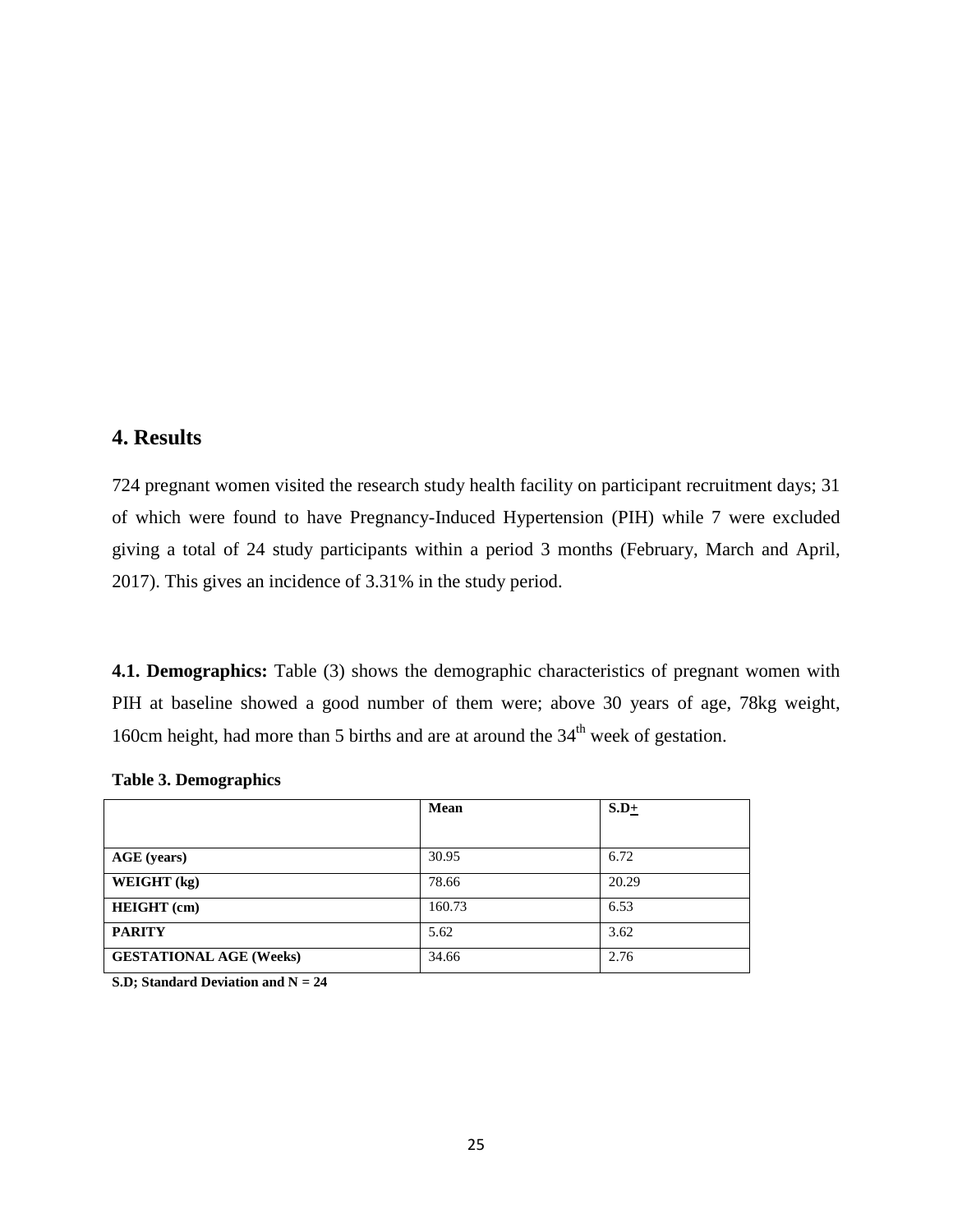**4.2. Contraceptive Use:** In Table (4), some women could not explain the type of contraceptive they used while some started on a certain one and later switched to another. It was observed that half of the participants do not use contraceptives while the other half varied by use of various contraception methods.

|                          | <b>NUMBER</b> | PERCENTAGE (%) |
|--------------------------|---------------|----------------|
| NO.                      | 12            | 50.0           |
| <b>YES/PILLS</b>         | 3             | 12.5           |
| <b>YES/INJ</b>           | 4             | 16.7           |
| <b>YES/INJ&amp;PILLS</b> |               | 4.2            |
| YES/IMPLANT              | 3             | 12.5           |
| <b>YES/LOOP</b>          |               | 4.2            |
| <b>TOTAL</b>             | 24            | 100            |

**4.3. Physical Exercise:** In Table 5, a good number of women assume their daily household chores are enough for daily physical exercise requirement. The highest duration was between 20- 30 minutes per day physical exercise in the form of walk.

| <b>Table.5. Physical Exercise</b> |  |  |
|-----------------------------------|--|--|
|-----------------------------------|--|--|

|                | <b>NUMBER</b> | <b>PERCENTAGE</b> (%) |
|----------------|---------------|-----------------------|
| TIME (mins)    |               |                       |
|                |               |                       |
| N <sub>O</sub> |               | 20.8                  |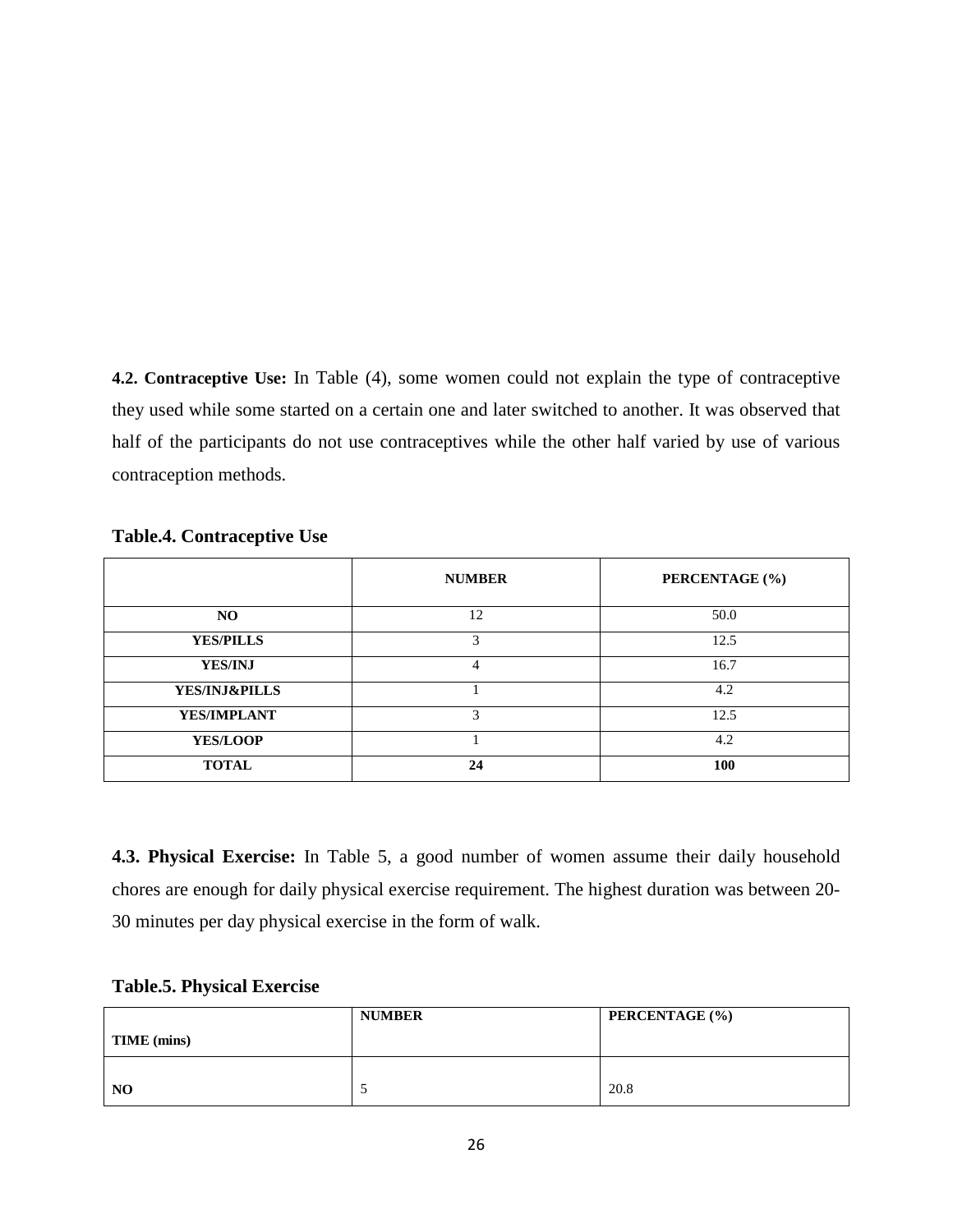| $10 - 15$    |    | 4.2        |
|--------------|----|------------|
| $15 - 20$    | 5  | 20.8       |
| $20 - 30$    | 8  | 33.3       |
| $>30$        | 5  | 20.8       |
| <b>TOTAL</b> | 24 | <b>100</b> |

**4.4. Delivery Outcomes:** The table below describes the different delivery outcomes and their percentages.

# **Table.6. Delivery Outcomes**

|                           | <b>NUMBER</b>  | PERCENTAGE (%) |
|---------------------------|----------------|----------------|
|                           |                |                |
|                           | $\overline{2}$ | 8.3            |
| <b>CS/PRETERM</b>         |                |                |
|                           | $\overline{2}$ | 8.3            |
| <b>CS/FULLTERM</b>        |                |                |
|                           | 17             | 70.9           |
| <b>ND/FULLTERM</b>        |                |                |
|                           |                | 4.2            |
| INDUCTION/STILLBIRTH      |                |                |
|                           | $\overline{2}$ | 8.3            |
| <b>INDUCTION/FULLTERM</b> |                |                |
|                           |                |                |
| <b>TOTAL</b>              | 24             | <b>100</b>     |

**CS; Caesarean- Section, ND; Normal Delivery**

**4.5. Pre and Post Intervention Blood Pressure**: Shows the mean Systolic and Diastolic Blood Pressures  $\pm$ Standard Deviation Pre and Post Intervention respectively.

**Table.7. Pre and Post Intervention Blood Pressure**

| Mean (mmHg) | ນ.ມ<br>စ, |
|-------------|-----------|
|-------------|-----------|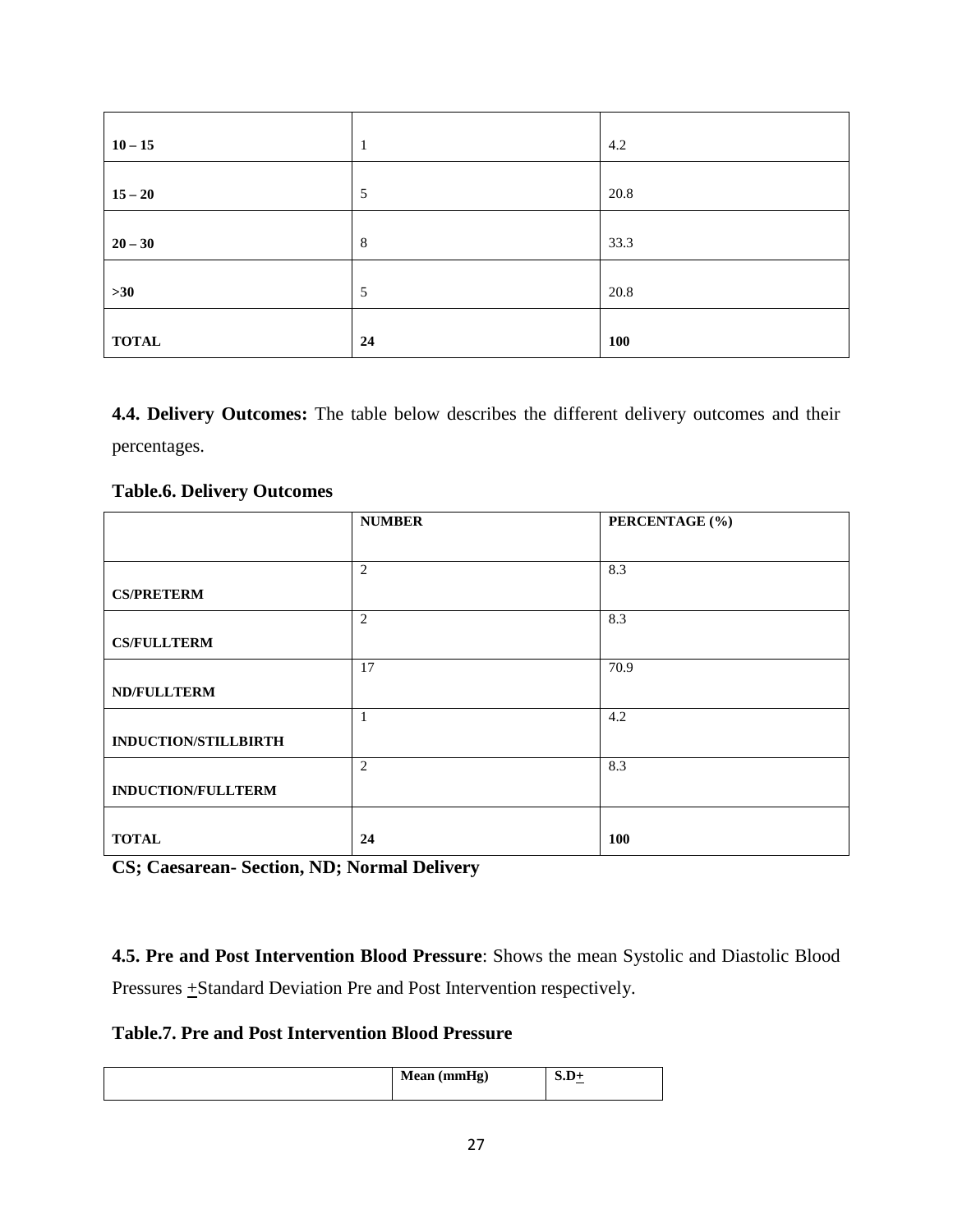| Pre-intervention  |        |       |
|-------------------|--------|-------|
| Systolic          | 150.00 | 16.68 |
| Diastolic         | 100.83 | 8.29  |
| Post-intervention |        |       |
| Systolic          | 142.70 | 17.75 |
| Diastolic         | 93.95  | 8.72  |

# **S.D; Standard Deviation and N = 24**

**4.6.Paired T-test:** Table (8) shows the association between Clinical Pharmacist's Intervention and Blood Pressure Control.

# **Table.8.Paired T-test**

|                                | Paired differences |           |            |        |       |                 |
|--------------------------------|--------------------|-----------|------------|--------|-------|-----------------|
|                                | Mean               | Standard  | Standard   | 95% CI |       |                 |
|                                |                    | Deviation | Error Mean | Lower  | Upper |                 |
|                                |                    |           |            |        |       | Sig. (2-tailed) |
| Pair 1 Systole 1 – Systole 2   | 7.29               | 9.44      | 1.93       | 3.31   | 11.28 | 0.01            |
| Pair 2 Diastole 1 - Diastole 2 |                    |           |            |        |       |                 |
|                                | 6.88               | 10.20     | 2.08       | 2.57   | 11.18 | 0.03            |

**CI; Confidence Interval**

# **4.7. Results of other parameters**

- 1. The Mean Arterial Pressures (MAP) calculated for pre and post intervention were 117.22 mmHg and 110.20 mmHg respectively.
- 2. Salt restriction; 50% had reduced use of salt, 25% do not use at all and further 25% used moderately.
- 3. Previous history of Pregnancy-Induced Hypertension; 50% had a prior history while the other 50% never had.
- 4. Relative with PIH; 67% had no relative with PIH while the remaining 33% had at least a relative with PIH.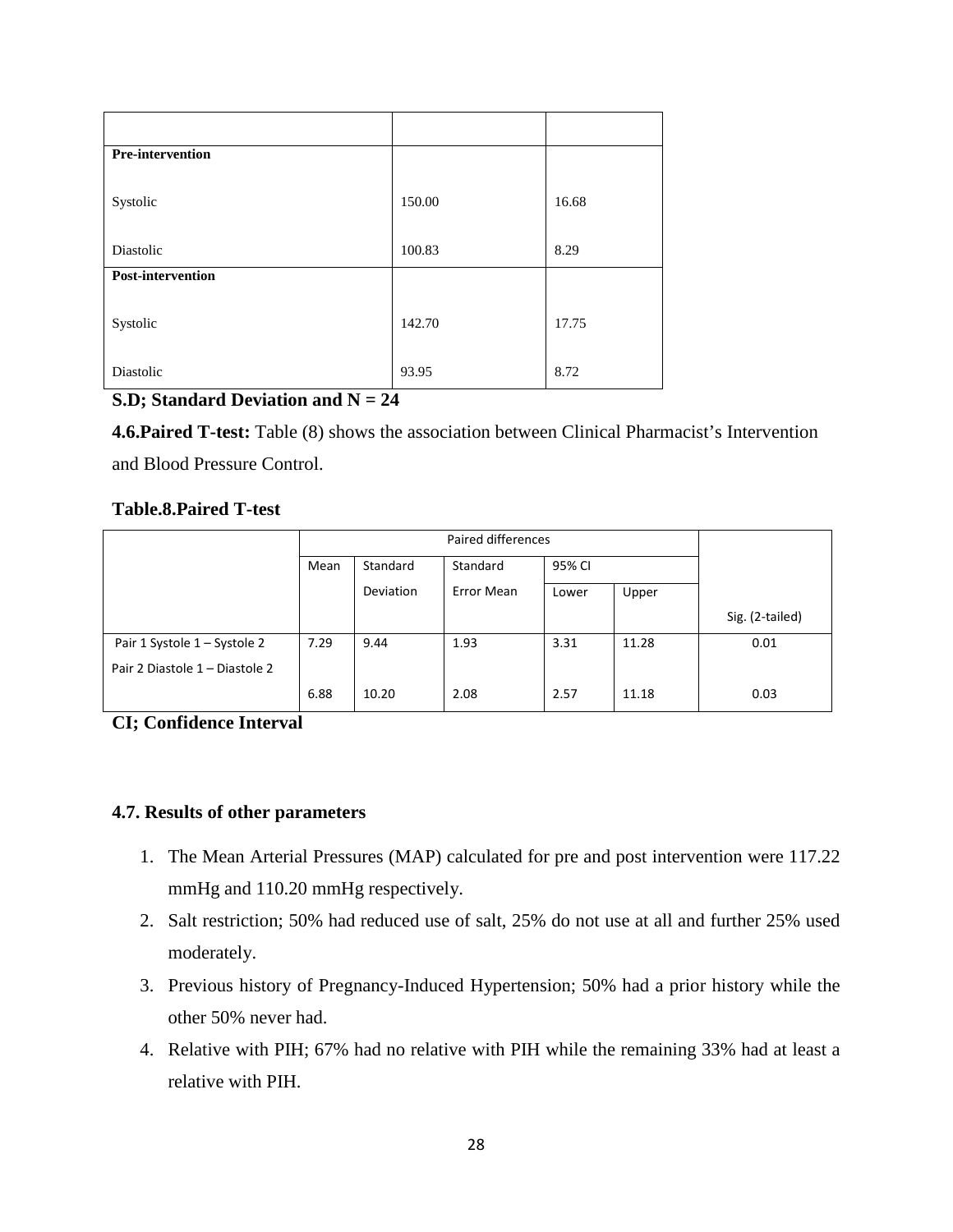- 5. Knowledge on PIH; 67% do not have any knowledge of PIH while 33% had some knowledge even though not adequate (probably because they had a previous history of the condition).
- 6. Drugs Used: The most commonly used medications were Methyldopa 250mg and Low dose Aspirin 75mg which was seen in 87.5% of patients while others were not on any medication.
- 7. Patients with the highest Blood Pressure at baseline mostly were those with Chronic Hypertension and/or a history of previous Pregnancy-Induced Hypertension.

## **5. Discussion**

Pregnancy-Induced Hypertension (PIH) is a common cause of morbidity and mortality amongst pregnant women; it affects 5-8% of pregnant women globally (Arshad A et al, 2011). Insufficient resources and poor knowledge of the management of PIH poses a huge hazard towards adequate control of this burden (Muti M et al, 2015). Although Incidence of PIH 3.31% was low; improved PIH knowledge amongst participants was achieved; they knew the basic symptoms of the condition, disease progression and its complications. A similar studies carried out in India showed a comparable Incidence of 3.8% for PIH (Hiralal K et al, 2006). In some works higher incidence of PIH was seen in younger mothers of less than 22 years (Goonewardene et al, 2005 and Manjusha S et al, 2015) while in the contrary, an incidence of 9.73% was seen in a six months study carried out in a multi-specialty hospital in Chennai, India which also observed an improved blood pressure control as a positive impact of Pharmacist's intervention (Lavanya et al, 2015). They also learnt the lifestyle changes which help in lowering blood pressure amongst which are; smoking cessation, moderate alcohol intake, daily salt intake of between 1,500mg – 2,300mg, regulating fats and sugar consumption, good sleep and stress management engaging in moderate to vigorous physical activity of about 40 minutes in 3-4 days of the week and implementing the DASH (Dietary Approach to Stop Hypertension) diet. DASH diet is; food low in saturated and Trans fats, rich in potassium, calcium, magnesium, fiber and protein and last low in sodium this contributes immensely in lowering of sodium, Low Density Lipoproteins (LDL) and ultimately the blood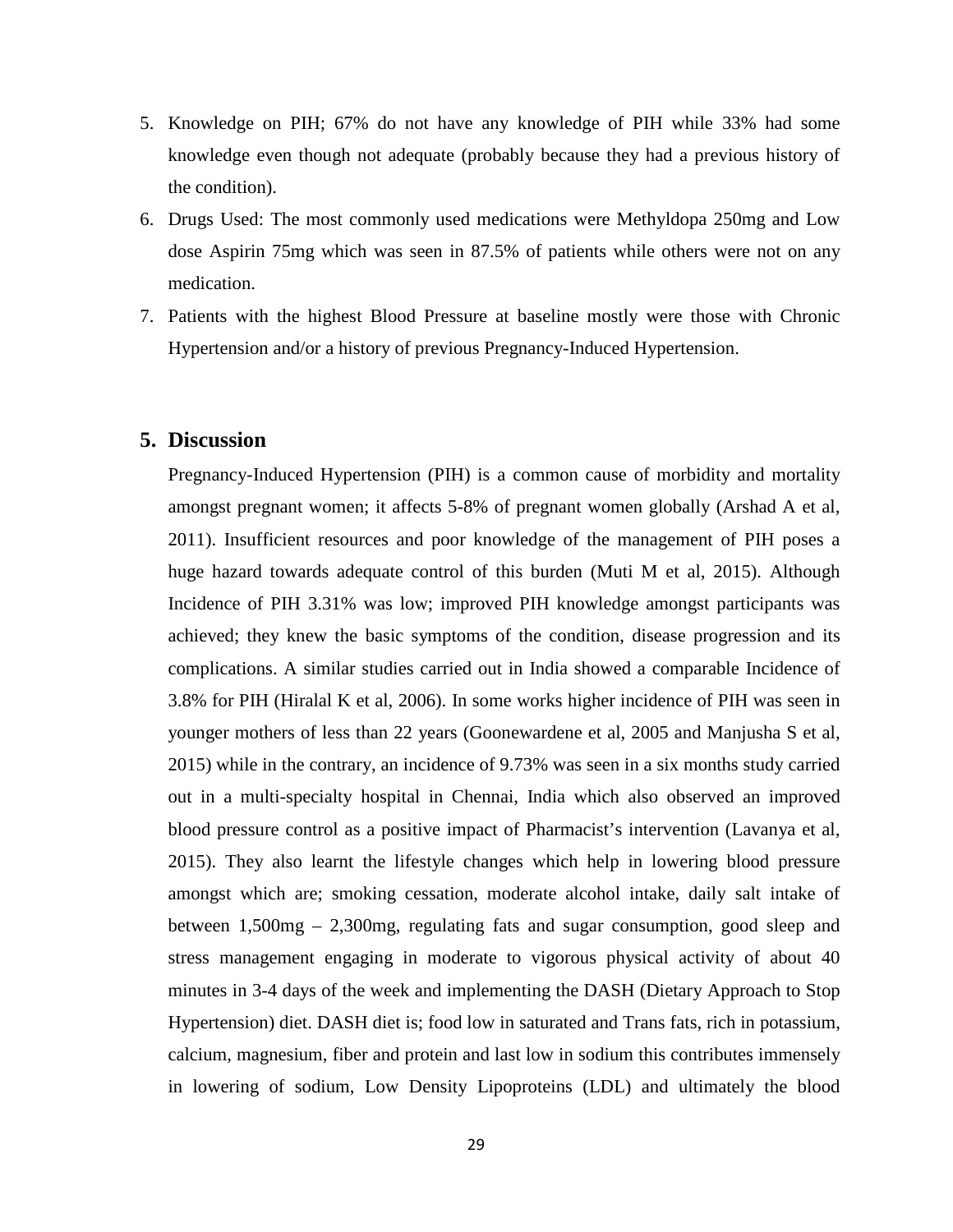pressure (JNC 8 Guidelines). Participants in this study were all non-smokers and do not consume alcohol as such that gave us a good control in that aspect. As for other dietary recommendations; it was difficult to get good control due to their low economic income. With all the limitations encountered a decrease in systolic as well as diastolic blood pressure was observed post intervention. It is also worth mentioning that majority of the participants were happy with their interaction with the Clinical Pharmacist's follow up with phone calls to monitor and remind them of the education given at baseline before their next follow up visits, some called back to ask questions on their medications. Indeed it was a good established Patient-Pharmacist relationship and acceptance from patients. The sole aim of pharmaceutical care is the Pharmacist partnering with the individual patient to customize his/her treatment or management plan and thereafter monitoring therapy; this was maximally achieved in this study especially because of the low number of participants. Great emphasis on medication adherence was given to patients; the time and frequencies of their medications, to take them before or after meals, discouraging use of herbal and over the counter medications and to refill their medications before the run out of them.Though the JNC 8 guidelines recommends the use of Labetalol as a first line drug for managing hypertension in pregnancy, it was observed in the study setting thatthe conditionwas being managed with Methyldopa and low dose Aspirin probably because of the maternal and fetal safety seen in evidence based medicine (Redman et al, 1977) of the former and the protective property in High risk of preeclampsia patients of the latter (Henderson JT et al, 2014).

## **6. Study limitations**

- **- Duration of the Study;** the three months carried out was not adequate to get a representation of the true population.
- **- Study Setting and Population size;** Federal Medical Centre Katsina is a tertiary institution which ideally is supposed to be a referral facility. More patients and especially those with PIH will probably be found in a primary health care facility which is the first point of call of the general population and is more accessible.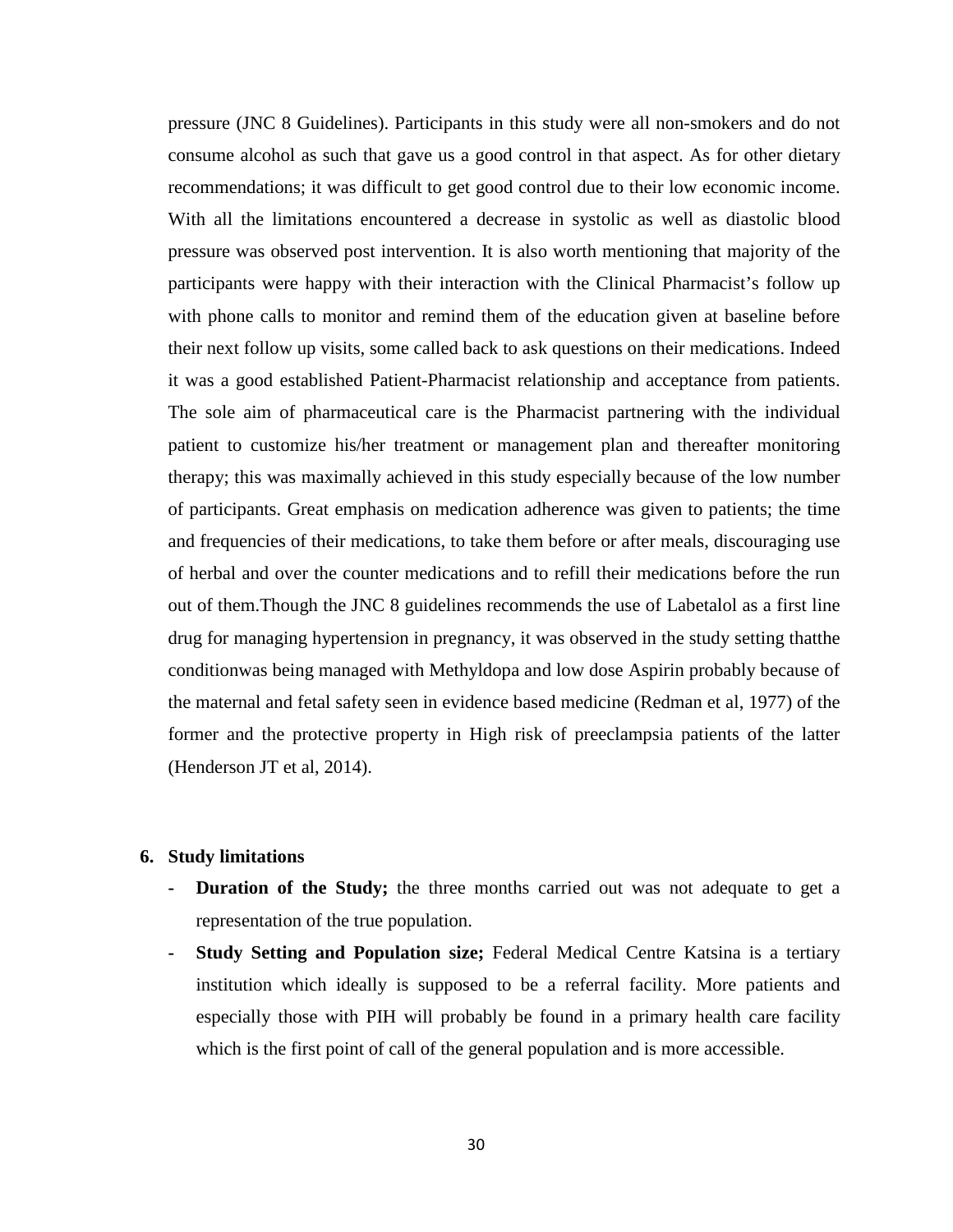**- Large Patient Load against medical personnel;** as the Clinical Pharmacist relied on the hospital personnel to single-out patients with high Blood Pressure reading from the whole lot of pregnant women before further screening them. The number of patients seen are too many as against the number of nurses as such; some could be missed due to high work load.

# **7. Conclusion and Recommendations**

From the strong positive association between Intervention and reduction in Blood Pressure, it can be inferred that; "the Clinical Pharmacist played a positive role in the management of the Pregnancy-Induced Hypertensive patients mainly from the Patient education and monitoring. It is recommended that the study setting and others alike should engage and partner with Clinical Pharmacists in the management of Pregnancy-Induced Hypertensive cases. Also, it is suggested that Doctors in the study setting should explore manage their patients according to the JNC 8 Guidelines of using Labetalol as a first line treatment for pregnant women with hypertension rather than the conventional Methyldopa together with Low dose Aspirin. The hospital should also improve on measuring and documenting important parameters to allow for availability of data for retrospective research work which could be compared with retrospective ones. To form a base for the recommendations stated above, it is suggested that same study be carried out in a larger population particularly in a Primary Health Care Centre.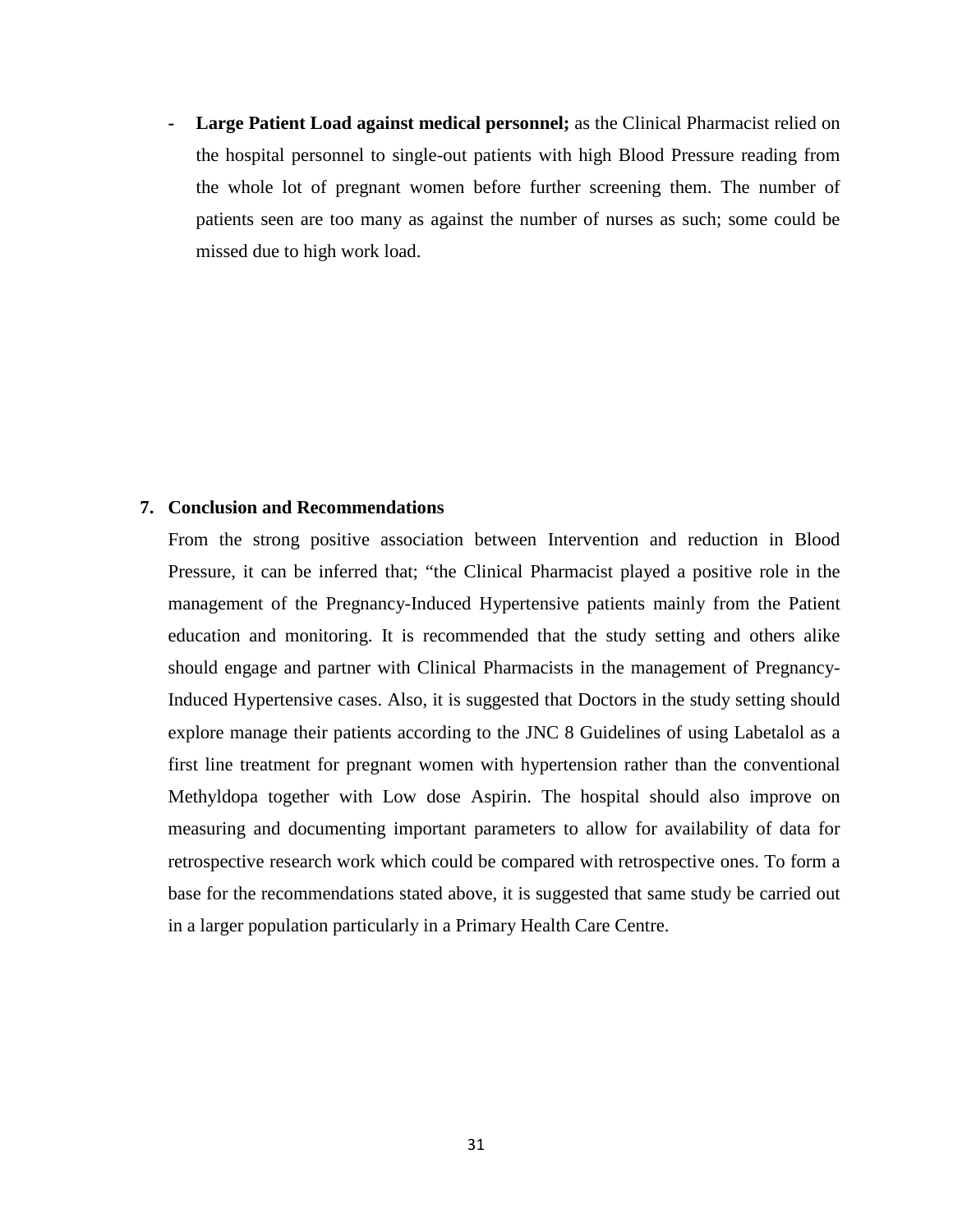# **REFERENCES**

- 1. A global brief on Hypertension: Silent killer, global public health crisis. World Health Day 2013 WHO/DCO/WHD/2013.2
- 2. DeCherney, A.H., Nathan, L., Laufer, N. and Roman, A.S. (2012) Current Diagnosis & Treatment: Obstetrics & Gynecology. 11th Edition, Chapter 26: Hypertension in Pregnancy
- 3. Akinlua JT, Meakin R, Umar AM, Freemantle N. Current Prevalence Pattern of Hypertension in Nigeria: A Systematic Review. Reboldi G, ed. PLoS ONE. 2015;10(10):e0140021. doi:10.1371/journal.pone.014002Akinlua JT, Meakin R, Umar AM, Freemantle N. Current Prevalence Pattern of Hypertension in Nigeria: A Systematic Review. Reboldi G, ed. PLoS ONE. 2015;10(10):e0140021. doi:10.1371/journal.pone.0140021.1.
- 4. Lacruz ME, Kluttig A, Hartwig S, et al. Prevalence and Incidence of Hypertension in the General Adult Population: Results of the CARLA-Cohort Study. Schillaci. G, ed. Medicine. 2015;94(22):e952. doi:10.1097/MD.00000000000009Akinlua JT, Meakin R, Umar AM, Freemantle N. Current Prevalence Pattern of Hypertension in Nigeria: A Systematic Review. Reboldi G, ed. PLoS ONE. 2015;10(10):e0140021. doi:10.1371/journal.pone.0140021.52.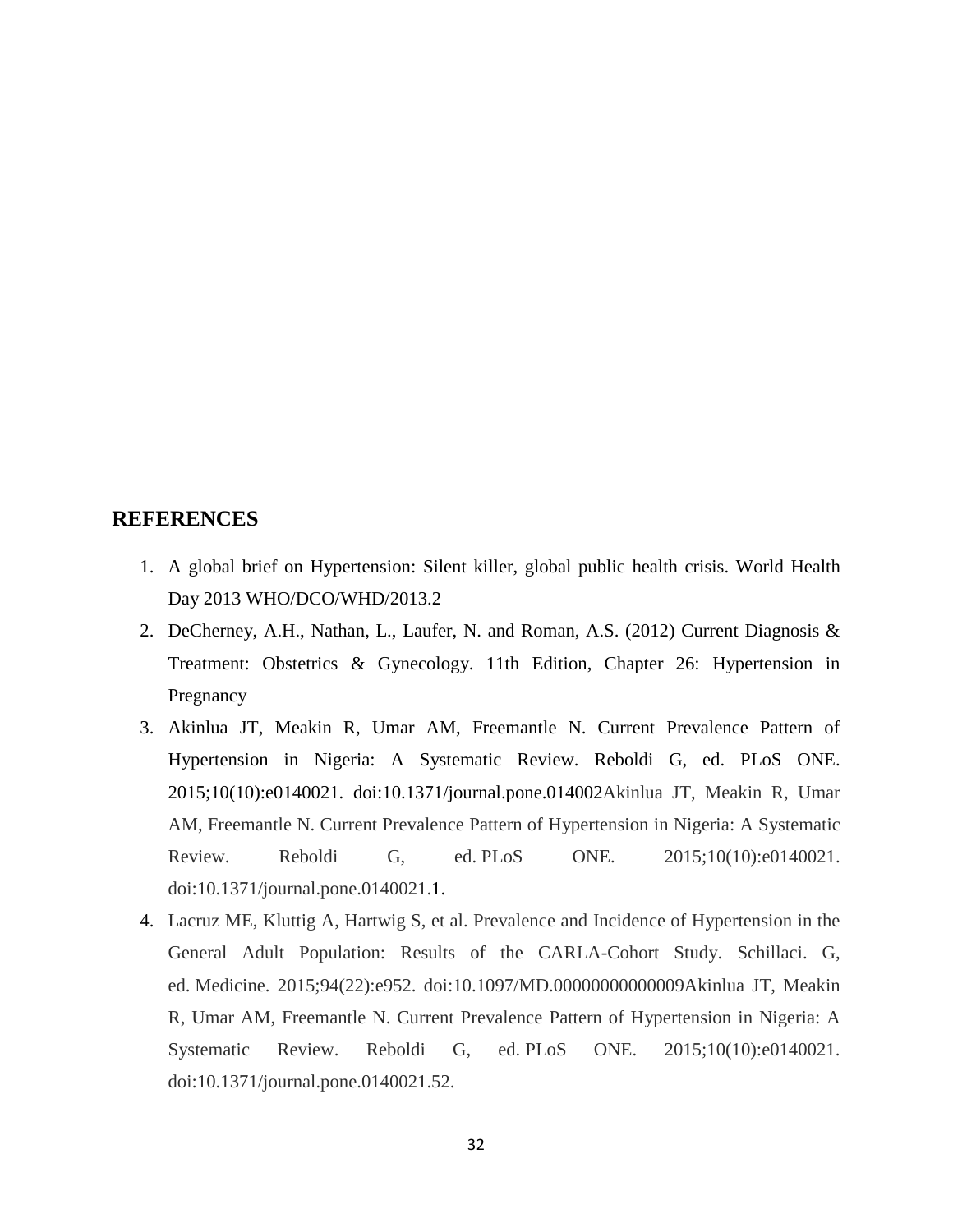- 5. National Population Commission (NPC) [Nigeria] and ICF Macro, 2009. Nigeria Demographic and Health Survey 2008. Abuja, Nigeria. National Population Commission and ICF Macro.
- 6. Sibai BM. Diagnosis and management of gestational hypertension and preeclampsia. Obstet Gynecol. 2003;102(1):181-192.
- 7. Savitz DA, Danilack VA, Engel SM, Elston B, Lipkind HS, 2013 Descriptive epidemiology of chronic hypertension, gestational hypertension, and preeclampsia in New York State, 1995-2004. Matern Child Health J 18: 829-838.
- 8. World Health Organization, 2011 WHO Recommendations for prevention and treatment of pre-eclampsia and eclampsia.
- 9. Salako BL, Odukogbe AA, Olayemi O, Adedapo KS, Aimakhu CO. Burden and Pattern of Hypertension in Pregnant Mothers attending.
- 10. Onuh SO, Aisien AO. Maternal and fetal outcome in eclamptic patients in Benin City, Nigeria.J Obstet Gynaecol, 2004; 24 (7): 765-768
- 11. Adeloye D, Basquill C, Aderemi AV, Thompson JY, Obi FA. An estimate of the prevalence of hypertension in Nigeria: a systematic review and meta-analysis. J Hypertens 2015;33: 230–242. pmid:25380154
- 12. World Health Organisation. Global status report on non-communicable diseases. Geneva: WHO 2011.
- 13. Hepler, CD, Strand LM. Opportunities and responsibilities in pharmaceutical care. Am J. Hosp Pharm, 1990; 47: 533-543
- 14. Bosio PM, Mc Kenna PJ, Conroy R, et al. Maternal central hemodynamics in hypertensive disorders of pregnancy. Obset Gynecol 1999; 94: 978-984. [PubMed]
- 15. Granger, JP, Alexander, BT, Llinas, MT, Bennett, WA, Khalil, RA (2001) Pathophysiology of hypertension during preeclampsia linking placental ischemia with endothelial dysfunction. Hypertension 38(3 Pt 2): 718-722.
- 16. Cnossen, JS, van der Post, JA, Mol, BW, Khan, KS, Meads, CA, ter Riet, G (2006) Prediction of pre-eclampsia: a protocol for systematic reviews of test accuracy. BMC Pregnancy Childbirth 6: 29.
- 17. Scott, CL, Chavez, GF, Atrash, HK, Taylor, DJ, Shah, RS, Rowley, D (1997) Hospitalizations for severe complications of pregnancy, 1987-1992. Obstet Gynecol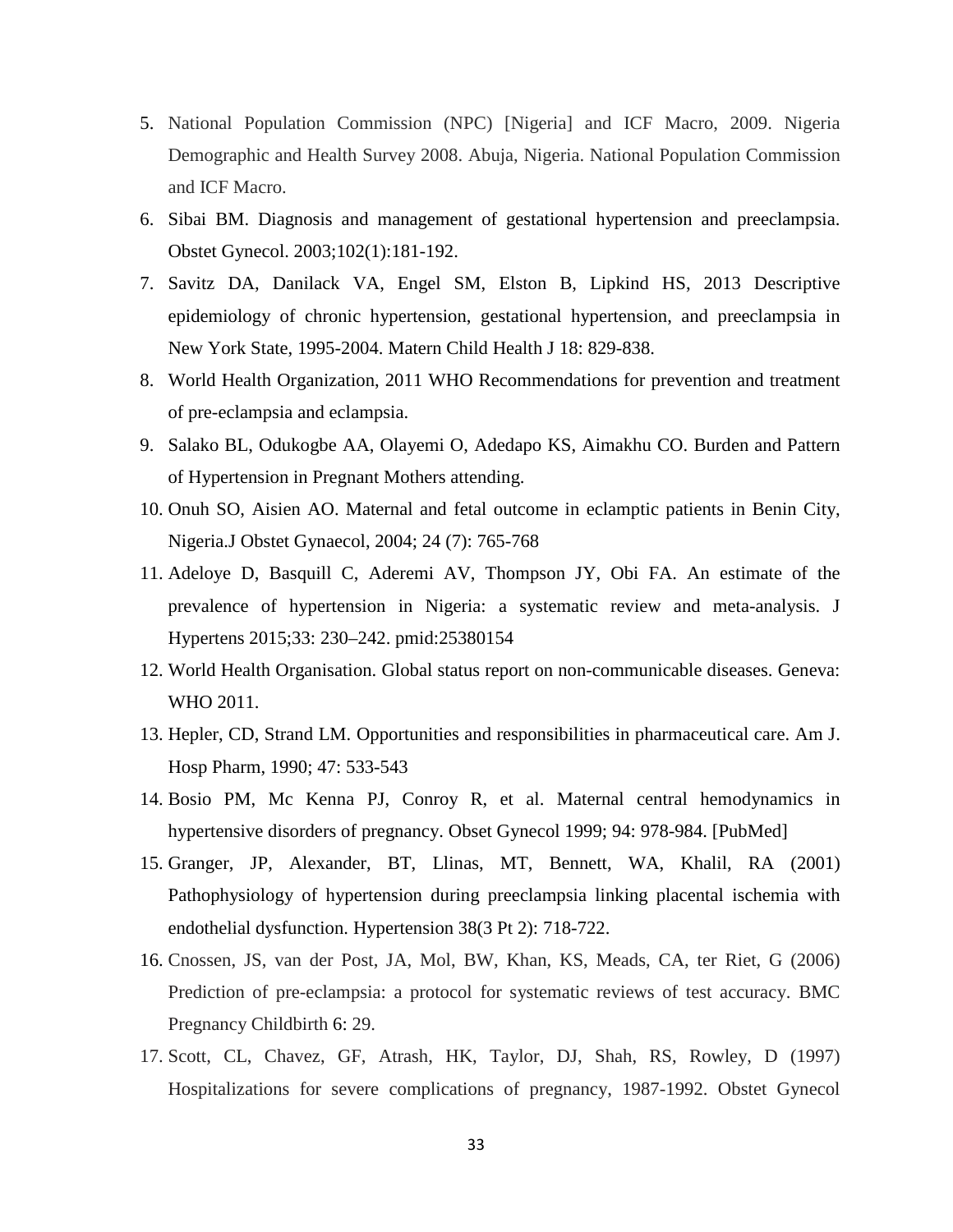90(2):

225-229.

18. Khan, KS, Wojdyla, D, Say, L, Gulmezoglu, AM, Van Look, PF (2006) WHO analysis of

causes of maternal death: a systematic review. Lancet 367(9516): 1066-1074.

- 19. National High Blood Pressure Education Group (2000) Report of the National High Blood Pressure Education Program Working Group on High Blood Pressure in Pregnancy. Am J Obstet Gynecol 183(1): S1-S22.
- 20. McCoy S, Baldwin K. Pharmacotherapeutic options for the treatment ofpreeclampsia. Am J Health Syst Pharm. 2009; 66: 337-344.
- 21. Vest AR, Cho LS. Hypertension in pregnancy. Cardiol Clin. 2012; 30: 407-423.
- 22. ACOG Committee on Practice Bulletins--Obstetrics. ACOG practice bulletin.Diagnosis and management of preeclampsia and eclampsia. Number 33,
- 23. Steegers EA, von Dadelszen P, Duvekot JJ, Pijnenborg R. Pre-eclampsia.Lancet. 2010; 376: -631-644.
- 24. Brown MA, Lindheimer MD, de Swiet M, Van Assche A, Moutquin JM. Theclassifcation and diagnosis of the hypertensive disorders of pregnancy: statement from the International Society for the Study of Hypertension inPregnancy (ISSHP). Hypertension in Pregnancy. 2001; 20: IX-XIV.
- 25. Kopcow, HD, Karumanchi, SA (2007) Angiogenic factors and natural killer (NK) cells inthe pathogenesis of preeclampsia. J Reprod Immunol 76(1-2): 23-29.
- 26. Chelbi, ST, Vaiman, D (2008) Genetic and epigenetic factors contribute to the onset ofpreeclampsia. Mol Cell Endocrinol 282(1-2): 120-129.
- 27. Mitchell, PI, Morgan, MJ, Boadle, DJ, Batt, JE, Marstrand, JL, McNeil, HP, Middleton, C,Rayner, K, Lickiss, JN (1980) Role of alcohol in the aetiology of hypertension. Med J Aust2(4): 198-200.
- 28. Roberts, JM (2000) Endothelial dysfunction in preeclampsia. Semin Reprod Endocrinol 16(1):5-15.
- 29. Hladunewich, M, Karumanchi, SA, Lafayette, R (2007) Pathophysiology of the clinicalmanifestations of preeclampsia. Clin J Am Soc Nephrol 2(3): 543-549.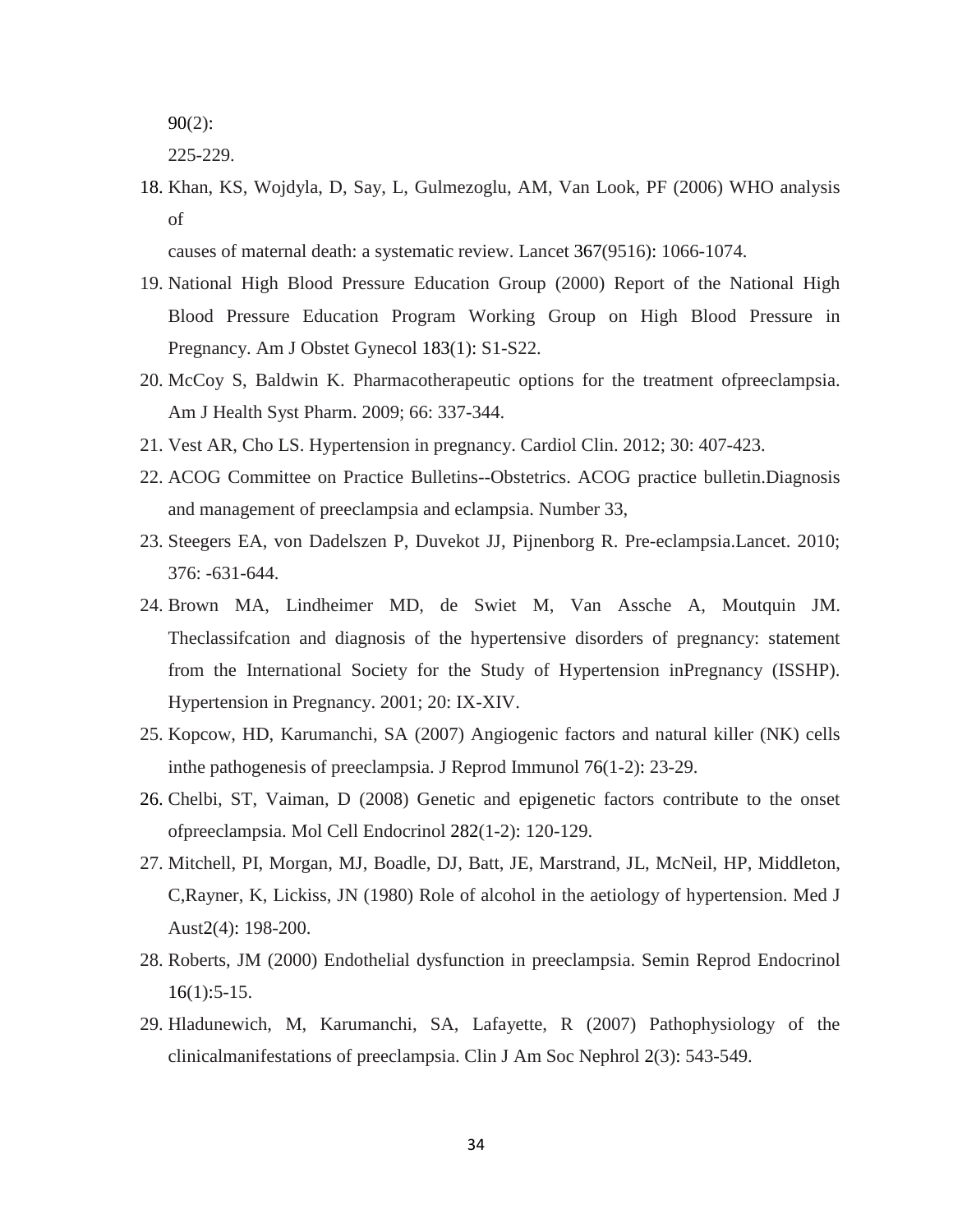- 30. WHO (1998) World Health Organisation. Obesity: preventing and managing the globalepidemic. Report of a WHO consultation presented at: the World Health Organization . Geneva,Switzerland: WHO/NUT/NCD/98.1.
- 31. Villar, J, Abdel-Aleem, H, Merialdi, M, Mathai, M, Ali, MM, Zavaleta, N, Purwar, M,Hofmeyr, J, Nguyen, TN, Campodonico, L, Landoulsi, S, Carroli, G, Lindheimer, M (2006)World Health Organization randomized trial of calcium supplementation among lowcalcium intake pregnant women. Am J Obstet Gynecol 194(3): 639-649.
- 32. Seely, EW, Solomon, CG (2003) Insulin resistance and its potential role in pregnancy induced hypertension. J Clin Endocrinol Metab 88(6): 2393-2398.
- 33. Hauth, JC, Goldenberg, RL, Parker, CR, Jr., Philips, JB, 3rd, Copper, RL, DuBard, MB,Cutter, GR (1993) Low-dose aspirin therapy to prevent preeclampsia. Am J Obstet Gynecol168(4): 1083-1091; discussion 1091-1083.
- 34. North, RA, Taylor, RS, Schellenberg, JC (1999) Evaluation of a definition of preeclampsia.

Br J Obstet Gynaecol 106(8): 767-773.

- 35. Stone, P, Cook, D, Hutton, J, Purdie, G, Murray, H, Harcourt, L (1995) Measurements of blood pressure, oedema and proteinuria in a pregnant population of New Zealand. Aust N Z J Obstet Gynaecol 35(1): 32-37.
- 36. Redman, CW, Jefferies, M (1988) Revised definition of pre-eclampsia. Lancet 1(8589): 809-812.
- 37. Pyri, S, Kiani, A, Faghihzadeh, S (2001) A survey on the prevalence and effect of demographic factor in preeclampsia and eclampsia. Sc Res J of Shahed 32(8): 35-42.
- 38. Jayawardana, J, Fernando, S (1995) A study of the epidemiology of pregnancy induced hypertension. Proceedings of the Kandy Society of Medicine 17(13 (Abstract)).
- 39. Jayawardana, J, Lekamge, N (1994) A comparison of nifedipine with methyldopa in pregnancy induced hypertension. Ceylon Med J 39(2): 87-90.
- 40. Obed, S, Aniteye, P (2006) Birth weight and ponderal index in pre-eclampsia: a comparative study. Ghana Med J 40(1): 8-13.
- 41. Roberts, JM, Lain, KY (2002) Recent Insights into the pathogenesis of pre-eclampsia. Placenta 23(5): 359-372.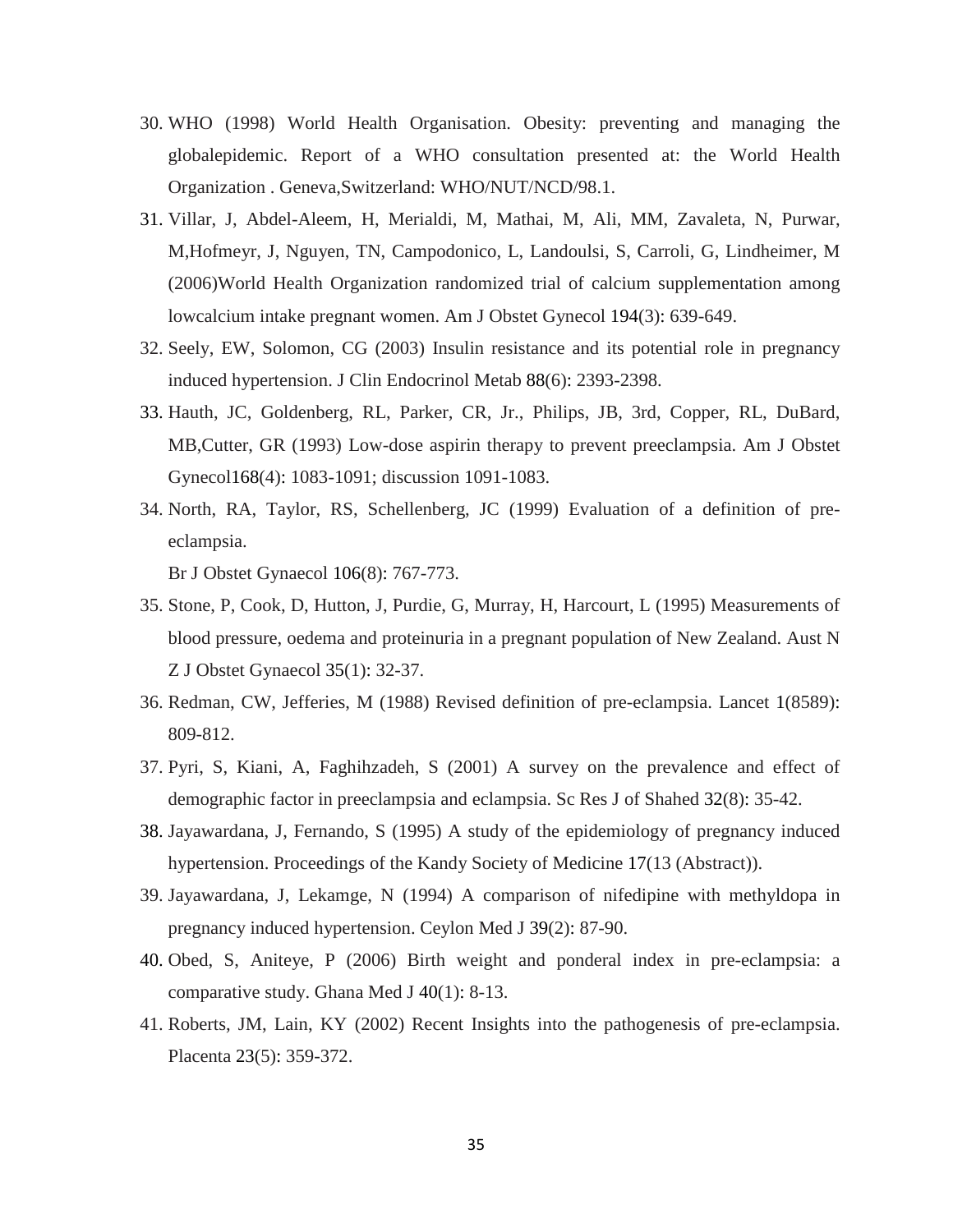42. Zhang, J, Zeisler, J, Hatch, MC, Berkowitz, G (1997) Epidemiology of pregnancyinduced

hypertension. Epidemiol Rev 19(2): 218-232.

- 43. Chesley, LC (1984) History and epidemiology of preeclampsia-eclampsia. Clin Obstet Gynecol 27(4): 801-820.
- 44. Serhal, P, Ranieri, DM, Khadum, I, Wakim, RA (2003) Cervical dilatation with hygroscopic rods prior to ovarian stimulation facilitates embryo transfer. Hum Reprod 18(12): 2618- 2620.
- 45. Marcoux, S, Brisson, J, Fabia, J (1989) The effect of leisure time physical activity on the risk

of pre-eclampsia and gestational hypertension. J Epidemiol Community Health 43(2): 147-152.

- 46. Klonoff-Cohen, HS, Savitz, DA, Cefalo, RC, McCann, MF (1989) An epidemiologic study of contraception and preeclampsia. JAMA 262(22): 3143-3147.
- 47. Saftlas, AF, Olson, DR, Franks, AL, Atrash, HK, Pokras, R (1990) Epidemiology of preeclampsia and eclampsia in the United States, 1979-1986. Am J Obstet Gynecol 163(2):460-465.
- 48. Duckitt, K, Harrington, D (2005) Risk factors for pre-eclampsia at antenatal booking: systematic review of controlled studies. BMJ 330(7491): 56
- 49. Sibai, BM, Ewell, M, Levine, RJ, Klebanoff, MA, Esterlitz, J, Catalano, PM, Goldenberg,RL, Joffe, G (1997) Risk factors associated with preeclampsia in healthy nulliparous women. The Calcium for Preeclampsia Prevention (CPEP) Study Group. Am J Obstet Gynecol 177(5): 1003-1010.
- 50. Trupin, LS, Simon, LP, Eskenazi, B (1996) Change in paternity: a risk factor for preeclampsia in multiparas. Epidemiology 7(3): 240-244.
- 51. Belo, L, Caslake, M, Gaffney, D, Santos-Silva, A, Pereira-Leite, L, Quintanilha, A, Rebelo, I

(2002) Changes in LDL size and HDL concentration in normal and preeclamptic pregnancies. Atherosclerosis 162(2): 425-432.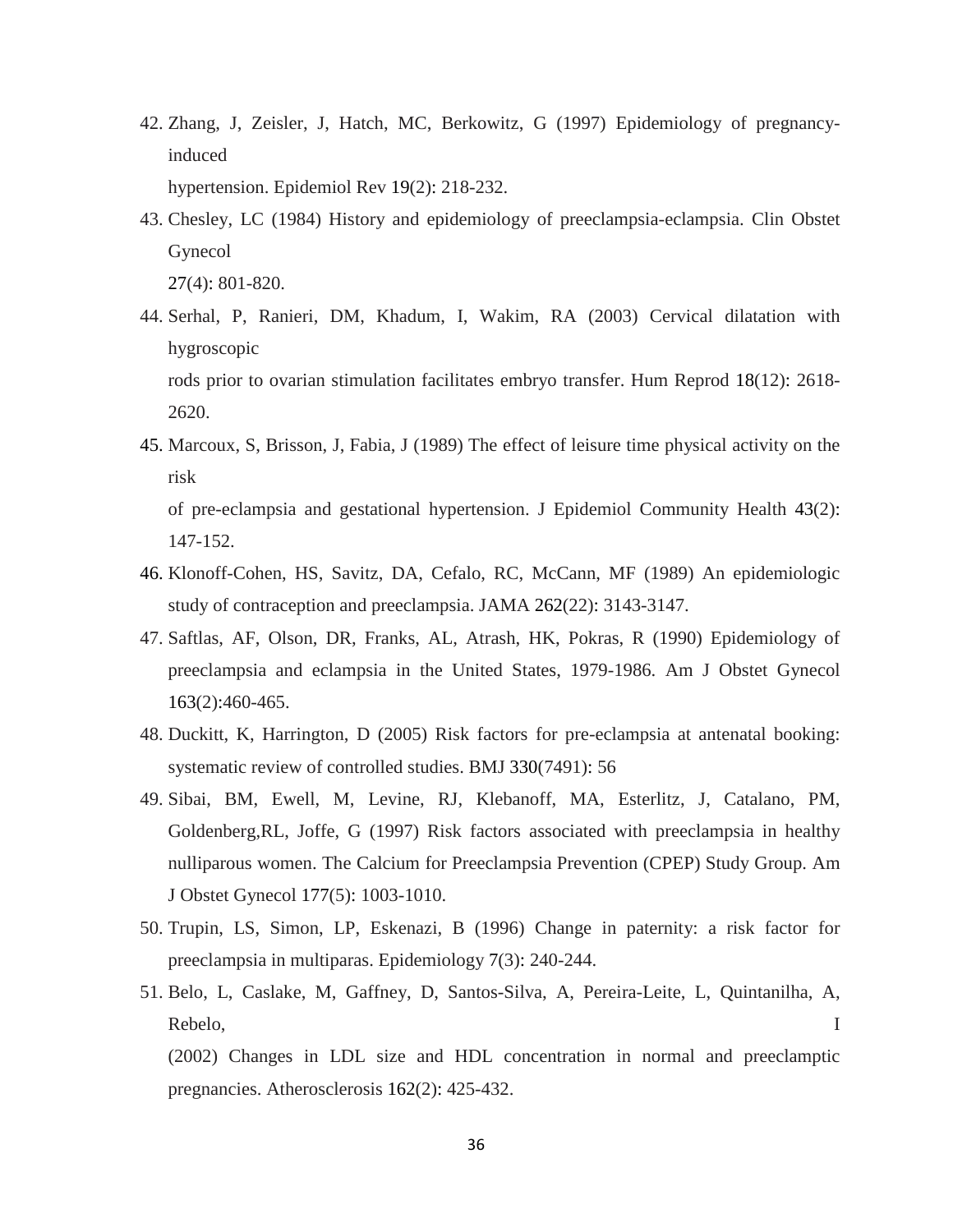- 52. Sattar, N, Bendomir, A, Berry, C, Shepherd, J, Greer, IA, Packard, CJ (1997a) Lipoprotein subfraction concentrations in preeclampsia: pathogenic parallels to atherosclerosis. Obstet Gynecol 89(3): 403-408.
- 53. Kaaja, R, Laivuori, H, Laakso, M, Tikkanen, MJ, Ylikorkala, O (1999) Evidence of a state

of increased insulin resistance in preeclampsia. Metabolism 48(7): 892-896.

- 54. Forest, JC, Girouard, J, Masse, J, Moutquin, JM, Kharfi, A, Ness, RB, Roberts, JM, Giguere, Y (2005) Early occurrence of metabolic syndrome after hypertension in pregnancy. Obstet Gynecol 105(6): 1373-1380.
- 55. Lopez-Jaramillo, P, Casas, JP, Serrano, N (2001) Preeclampsia: from epidemiological observations to molecular mechanisms. Braz J Med Biol Res 34(10): 1227-1235.
- 56. WHO (1988) Geographic variation in the incidence of hypertension in pregnancy. World Health Organization International Collaborative Study of Hypertensive Disorders of Pregnancy. Am J Obstet Gynecol 158(1): 80-83.
- 57. Ford, ES, Giles, WH (2003) A comparison of the prevalence of the metabolic syndrome using two proposed definitions. Diabetes Care 26(3): 575-581.
- 58. Chobanian, AV, Hill, M (2000) National Heart, Lung, and Blood Institute Workshop on Sodium and Blood Pressure : a critical review of current scientific evidence. Hypertension

35(4): 858-863.

59. Cappuccio, FP, Kerry, SM, Micah, FB, Plange-Rhule, J, Eastwood, JB (2006) A community

programme to reduce salt intake and blood pressure in Ghana [ISRCTN88789643]. BMC Public Health 6: 13.

- 60. de Wardener, HE, He, FJ, MacGregor, GA (2004) Plasma sodium and hypertension. Kidney Int 66(6): 2454-2466
- 61. Guyton, AC (1991) Blood pressure control--special role of the kidneys and body fluids. Science 252(5014): 1813-1816.
- 62. Hall, JE, Guyton, AC, Smith, MJ, Jr., Coleman, TG (1980) Blood pressure and renal function during chronic changes in sodium intake: role of angiotensin. Am J Physiol 9(3): F271-280.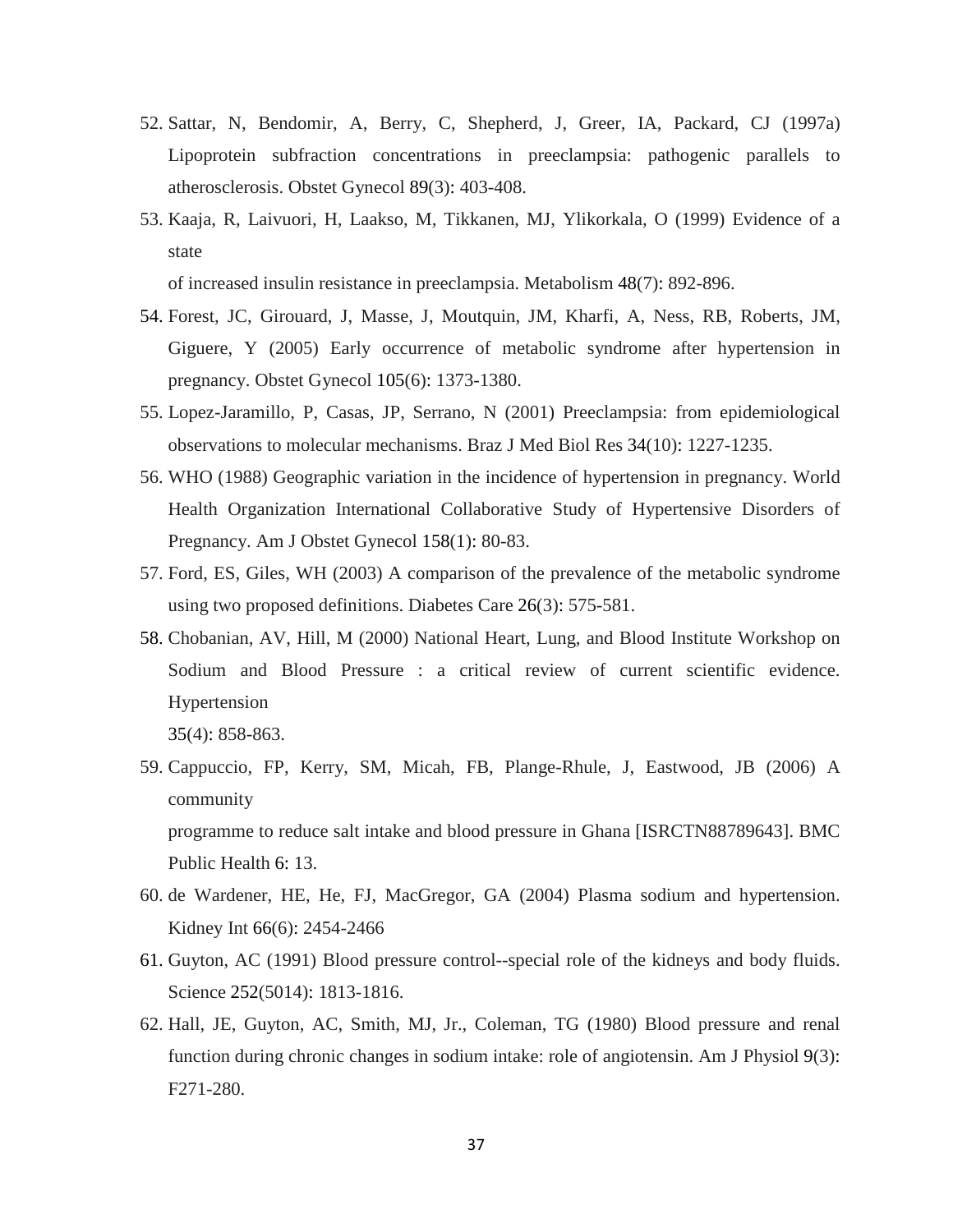- 63. Meneton, P, Jeunemaitre, X, de Wardener, HE, MacGregor, GA (2005) Links between dietary salt intake, renal salt handling, blood pressure, and cardiovascular diseases. Physiol Rev 85(2): 679-715.
- 64. Corman, B, Michel, JB (1987) Glomerular filtration, renal blood flow, and solute excretion in conscious aging rats. Am J Physiol 253(4 Pt 2): R555-560.
- 65. Khalil, RA (2006) Dietary salt and hypertension: new molecular targets add more spice. Am J Physiol Regul Integr Comp Physiol 290(3): R509-513.
- 66. Herrera, M, Silva, G, Garvin, JL (2006) A high-salt diet dissociates NO synthase-3 expression and NO production by the thick ascending limb. Hypertension 47(1): 95-101.
- 67. Tian, N, Gannon, AW, Khalil, RA, Manning, RD, Jr. (2003) Mechanisms of saltsensitive hypertension: role of renal medullary inducible nitric oxide synthase. Am J Physiol Regul Integr Comp Physiol 284(2): R372-379.
- 68. Anorlu, RI, Iwuala, NC, Odum, CU (2005) Risk factors for pre-eclampsia in Lagos, Nigeria. Aust N Z J Obstet Gynaecol 45(4): 278-282.
- 69. Conde-Agudelo, A, Belizan, JM (2000) Maternal morbidity and mortality associated with interpregnancy interval: cross sectional study. BMJ 321(7271): 1255-1259.
- 70. Eskenazi, B, Fenster, L, Sidney, S (1991) A multivariate analysis of risk factors for preeclampsia. JAMA 266(2): 237-241.
- 71. Sibai, BM (1990b) Pre-eclampsia-eclampsia. Curr Prob Obstet Gynecol Fertil 77: 514– 519.
- 72. Brown, MA, de Swiet, M (1999) Classification of hypertension in pregnancy. Baillieres Best Pract Res Clin Obstet Gynaecol 13(1): 27-39.
- 73. Eras, JL, Saftlas, AF, Triche, E, Hsu, CD, Risch, HA, Bracken, MB (2000) Abortion and its effect on risk of preeclampsia and transient hypertension. Epidemiology 11(1): 36-43.
- 74. Hartikainen, A-L, Aliharmi, RH, Rantakallio, PT (1998) A Cohort Study of Epidemiological Associations and Outcomes of Pregnancies with Hypertensive Disorders. Hypertension in Pregnancy 17(1): 31 - 41.
- 75. Fraser, AM, Brockert, JE, Ward, RH (1995) Association of young maternal age with adverse reproductive outcomes. N Engl J Med 332(17): 1113-1117.
- 76. Reichman, NE, Pagnini, DL (1997) Maternal age and birth outcomes: data from New Jersey. Fam Plann Perspect 29(6): 268-272, 295.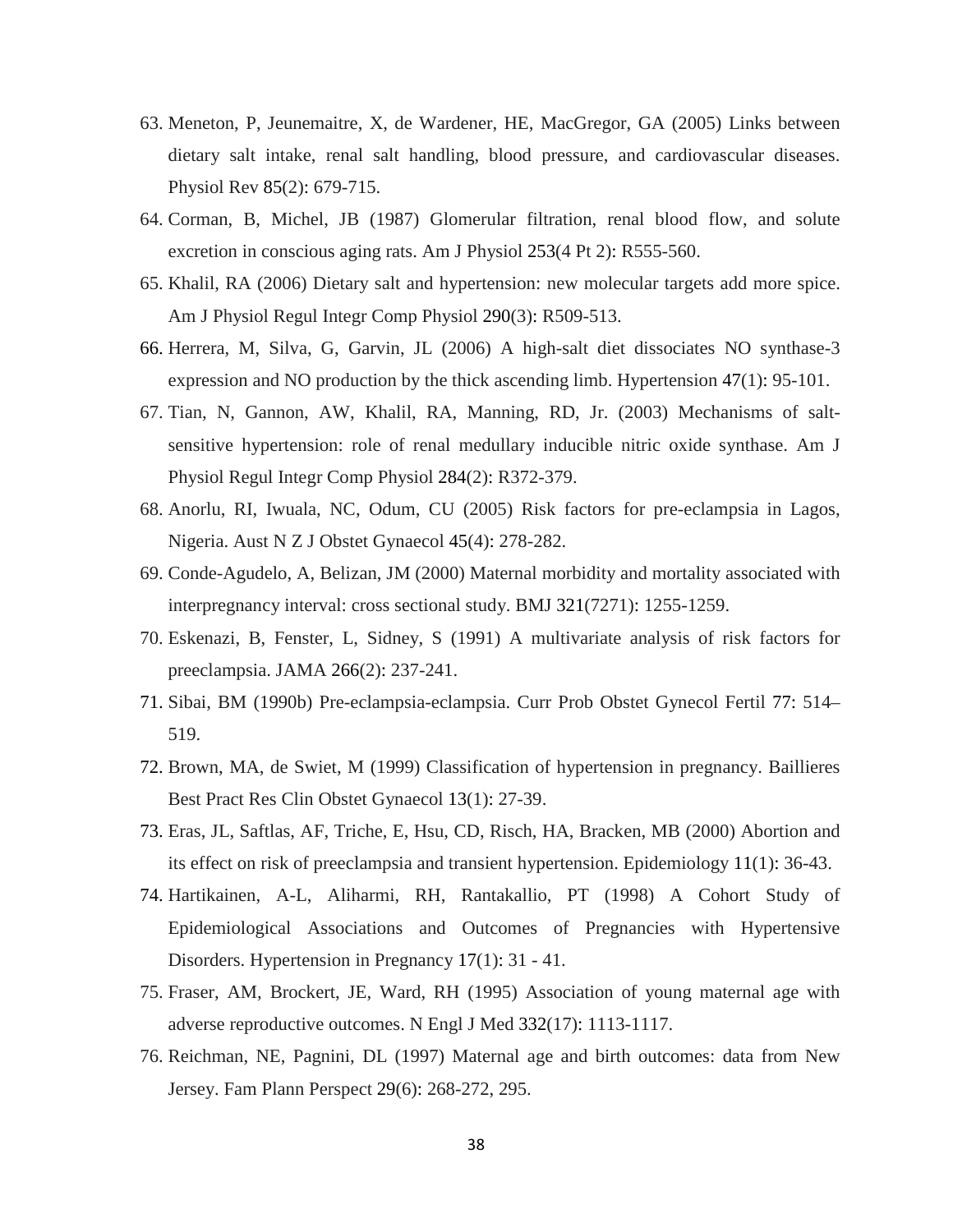- 77. Cnattingius, S, Forman, MR, Berendes, HW, Isotalo, L (1992) Delayed childbearing and risk of adverse perinatal outcome. A population-based study. JAMA 268(7): 886-890.
- 78. Jacobsson, B, Ladfors, L, Milsom, I (2004) Advanced maternal age and adverse perinatal outcome. Obstet Gynecol 104(4): 727-733.
- 79. Olausson, PO, Cnattingius, S, Haglund, B (1999) Teenage pregnancies and risk of late fetal death and infant mortality. Br J Obstet Gynaecol 106(2): 116-121.
- 80. Oliveira, AF, Gadelha, AM, Leal Mdo, C, Szwarcwald, CL (2004) [Study of validity in selfreported weight and height among pregnant women treated at municipal maternity
- 81. Padilha, MI, Nelson, S (2009) Teaching nursing history: the Santa Catarina, Brazil, experience. Nurs Inq 16(2): 171-180.
- 82. Landsbergis, PA, Hatch, MC (1996) Psychosocial work stress and pregnancy-induced hypertension. Epidemiology 7(4): 346-351.
- 83. Marcoux, S, Berube, S, Brisson, C, Mondor, M (1999) Job strain and pregnancy-induced hypertension. Epidemiology 10(4): 376-382.
- 84. Spinillo, A, Capuzzo, E, Colonna, L, Piazzi, G, Nicola, S, Baltaro, F (1995) The effect of work activity in pregnancy on the risk of severe preeclampsia. Aust N Z J Obstet Gynaecol 35(4): 380-385
- 85. Campbell, DM, MacGillivray, I, Carr-Hill, R (1985) Pre-eclampsia in second pregnancy. Br J Obstet Gynaecol 92(2): 131-140.
- 86. Misra, DP, Kiely, JL (1997) The association between nulliparity and gestational hypertension. J Clin Epidemiol 50(7): 851-855.
- 87. Campbell, DM, MacGillivray, I (1999) Preeclampsia in twin pregnancies: incidence and outcome. Hypertens Pregnancy 18(3): 197-207.
- 88. Serhal, PF, Craft, I (1987) Immune basis for pre-eclampsia evidence from oocyte recipients. Lancet 2(8561): 744.
- 89. Dekker, G (2002) The partner's role in the etiology of preeclampsia. J Reprod Immunol 57(1-2): 203-215.
- 90. Robillard, PY, Dekker, GA, Hulsey, TC (1999) Revisiting the epidemiological standard of preeclampsia: primigravidity or primipaternity? Eur J Obstet Gynecol Reprod Biol 84(1): 37-41.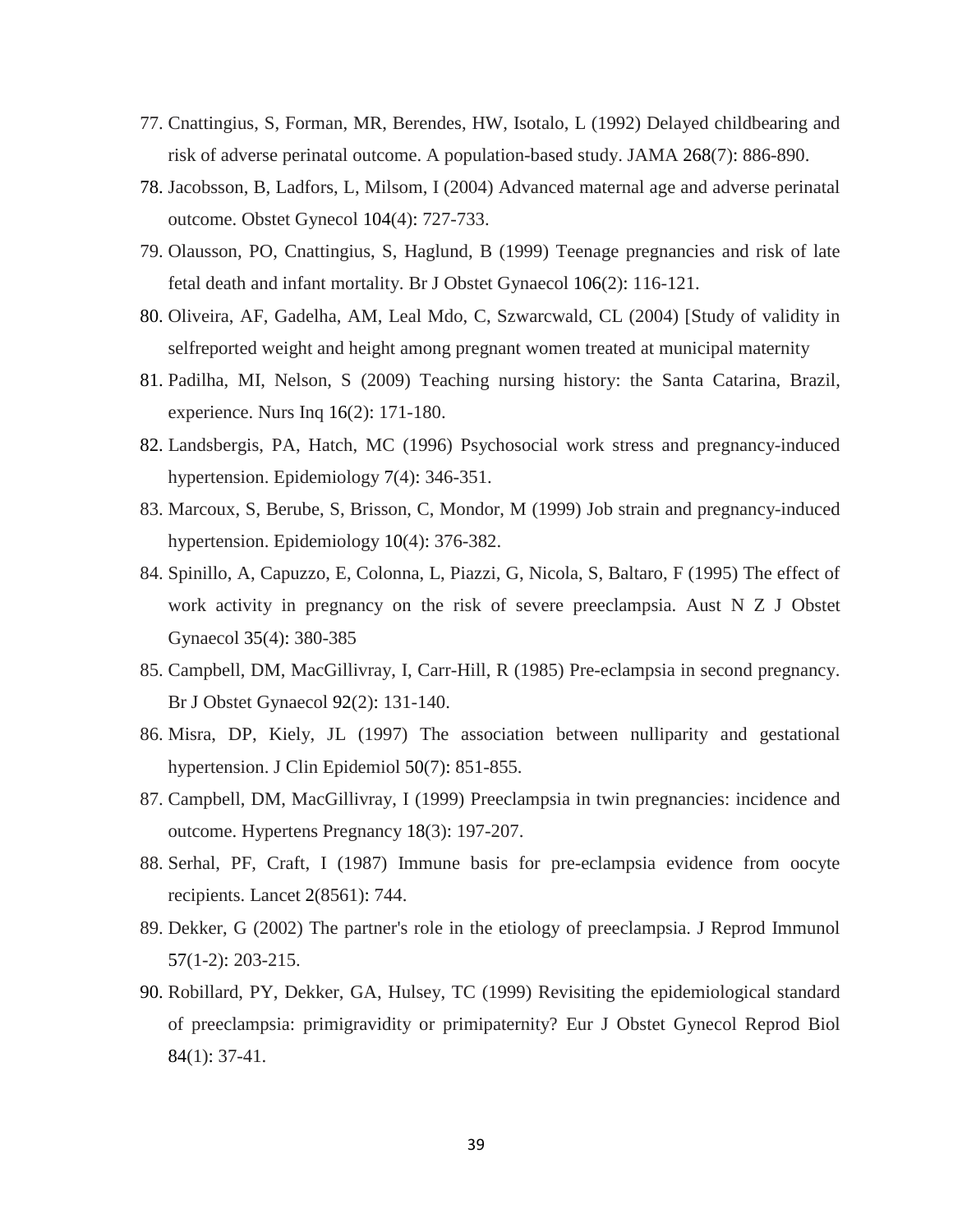- 91. Robillard, PY, Hulsey, TC, Alexander, GR, Keenan, A, de Caunes, F, Papiernik, E (1993) Paternity patterns and risk of preeclampsia in the last pregnancy in multiparae. J Reprod Immunol 24(1): 1-12.
- 92. Belfort, MA, S. Thornton, GR Saade (2002) The Etiology of Preeclampsia: In Hypertension in Pregnancy. Marcel Dekker: New York. pp.17-36.
- 93. Li, DK, Wi, S (2000) Changing paternity and the risk of preeclampsia/eclampsia in the subsequent pregnancy. Am J Epidemiol 151(1): 57-62.
- 94. Lie, RT, Rasmussen, S, Brunborg, H, Gjessing, HK, Lie-Nielsen, E, Irgens, LM (1998) Fetal and maternal contributions to risk of pre-eclampsia: population based study. BMJ 316(7141): 1343-1347.
- 95. Need, JA, Bell, B, Meffin, E, Jones, WR (1983) Pre-eclampsia in pregnancies from donor inseminations. J Reprod Immunol 5(6): 329-338.
- 96. Smith, GN, Walker, M, Tessier, JL, Millar, KG (1997) Increased incidence of preeclampsia in women conceiving by intrauterine insemination with donor versus partner sperm for

treatment of primary infertility. Am J Obstet Gynecol 177(2): 455-458.

97. Marti, JJ, Herrmann, U (1977) Immunogestosis: a new etiologic concept of "essential"

EPH gestosis, with special consideration of the primigravid patient; preliminary report of a clinical study. Am J Obstet Gynecol 128(5): 489-493.

98. Robillard, PY, Hulsey, TC, Perianin, J, Janky, E, Miri, EH, Papiernik, E (1994) Association of pregnancy-induced hypertension with duration of sexual cohabitation before conception. Lancet 344(8928): 973-975.

99. Gratacos, E, Torres, PJ, Cararach, V, Quinto, L, Alonso, PL, Fortuny, A (1996) Does the state of the state of the state of the state of the state of the state of the state of the state of the state of the state of the state of the state of the state of the state of the state of the state of the state

use of contraception reduce the risk of pregnancy-induced hypertension? Hum Reprod 11(10): 2138-2141.

100. MacCumber, MW, Ross, CA, Glaser, BM, Snyder, SH (1989) Endothelin: visualization of mRNAs by in situ hybridization provides evidence for local action. Proc Natl Acad Sci U S A 86(18): 7285-7289.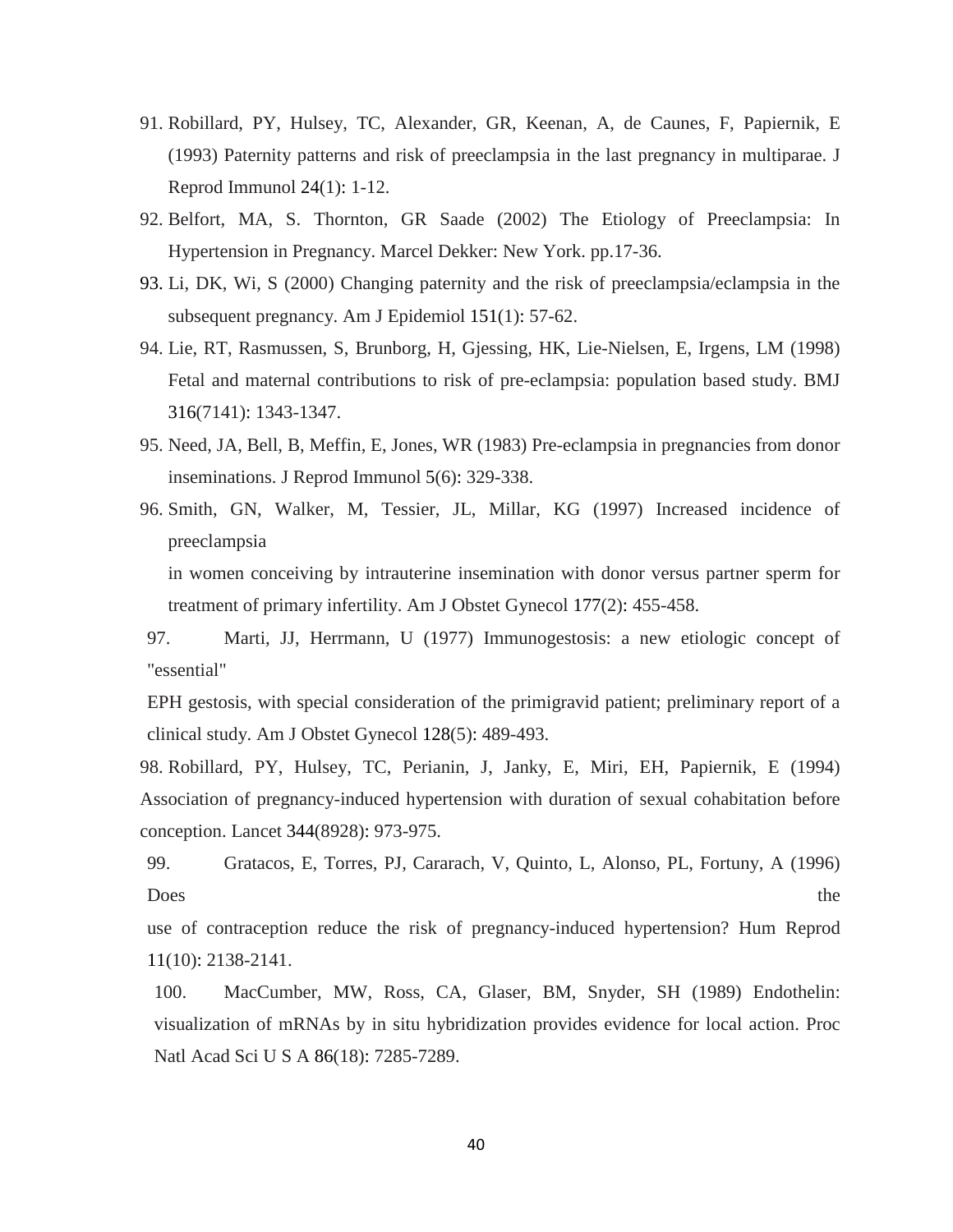- 101. Abi-Said, D, Annegers, JF, Combs-Cantrell, D, Frankowski, RF, Willmore, LJ (1995) Casecontrol study of the risk factors for eclampsia. Am J Epidemiol 142(4): 437- 441.
- 102. Sibai, BM, Gordon, T, Thom, E, Caritis, SN, Klebanoff, M, McNellis, D, Paul, RH (1995). Risk factors for preeclampsia in healthy nulliparous women: a prospective multicenter study. The National Institute of Child Health and Human Development Network of Maternal-Fetal Medicine Units. Am J Obstet Gynecol 172(2 Pt 1): 642-648.
- 103. Dattel BJ, Chescheir N, Lockwood C, et al. Your pregnancy & birth. Fourth Edition ed. Washington, D.C.: The American College of Obstetricians andGynecologists. 2005
- 104. Borgelt LM, O'Connell MB, Smith JA, Calis KA. Women's health across the lifespan. Maryland: American Society of Health-System Pharmacists; 2010.
- 105. Barss V, Repke J. Preeclampsia (beyond the basics). South Holland: Up-todate; 2012.
- 106. Lisinopril. Lexi-Drugs. In: LexiComp 1.6.4(140). Philadelphia, PA: Wolters Kluwer Health. c2010.
- 107. Hydralazine. Lexi-Drugs. In: LexiComp 1.6.4(140). Philadelphia, PA: Wolters Kluwer Health. c2010
- 108. Giannubilo SR, Bezzeccheri V, Cecchi S, Landi B, Battistoni GI. Nifedipine versus labetalol in the treatment of hypertensive disorders of pregnancy. Arch Gynecol Obstet. 2012; 286: 637-642.
- 109. Losartan. Lexi-Drugs. In: LexiComp 1.6.4(140). Philadelphia, PA: Wolters Kluwer Health. c2010.
- 110. Nij Bijvank SW, Duvekot JJ. Nicardipine for the treatment of severe hypertension in pregnancy: a review of the literature. Obstet Gynecol Surv. 2010; 65: 341-347.
- 111. Hydralazine. Lexi-Drugs. In: LexiComp 1.6.4(140). Philadelphia, PA: Wolters Kluwer Health. c2010.
- 112. Molvi SN, Mir S, Rana VS, Jabeen F, Malik AR. Role of antihypertensive therapy in mild to moderate pregnancy-induced hypertension: a prospective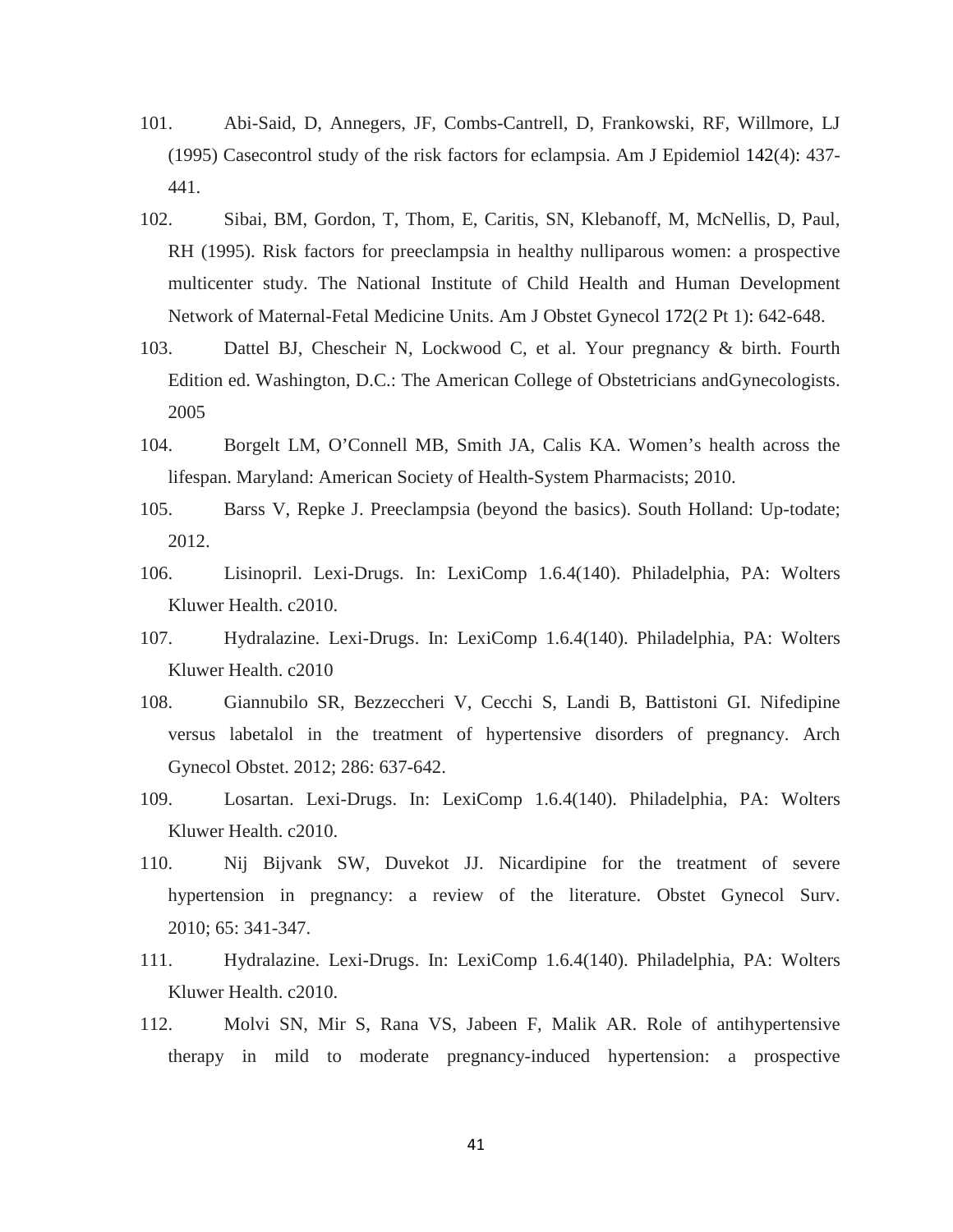randomized study comparing labetalol with alpha methyldopa. Arch Gynecol Obstet. 2012; 285: 1553-1562.

- 113. Methyldopa. Lexi-Drugs. In: LexiComp 1.6.4(140). Philadelphia, PA: Wolters Kluwer Health. c2010.
- 114. Cockburn J, Moar VA, Ounsted M, Redman CW. Final report of study on hypertension during pregnancy: the effects of specifc treatment on the growth and development of the children. Lancet. 1982; 1: 647-649.
- 115. Nifedipine. Lexi-Drugs. In: LexiComp 1.6.4(140). Philadelphia, PA: Wolters Kluwer Health. c2010.
- 116. Aya AG, Mangin R, Hoffet M, Eledjam JJ. Intravenous nicardipine for severe hypertension in pre-eclampsia--effects of an acute treatment on mother and foetus. Intensive Care Med. 1999; 25: 1277-1281
- 117. Arshad A, Pasha W, Khattak T. A and Kiyani RB. Impact of Pregnancy Induced Hypertension on Birth Weight of Newborn at Term. Journal of Rawalpindi Medical College (JRMC);2011;15(2):113-115. Available at [http://www.journalrmc.com/volumes/1394781698.pdf. accessed 19/11/2014](http://www.journalrmc.com/volumes/1394781698.pdf.%20accessed%2019/11/2014)
- 118. www.health.gov.ng/index.php/parastatals/federal-medical-centres
- 119. Muti M, Tshimanga M, Notion GT, Bangure D, Chonzi P. Prevalence of pregnancy induced hypertension and pregnancy outcomes among women seeking maternity services in Harare, Zimbabwe. BMC Cardiovascular Disorders. 2015;15:111. doi:10.1186/s12872-015-0110-5.
- 120. Redman, C.W.G., Beilin, L.J. &Bonner, J. (1977). Treatment of hypertension in pregnancy with methyldopa: blood pressure control and side effects. Br. J. Obstet. Gynaec., 84, 419-426.
- 121. Henderson JT, Whitlock EP, O'Connor E, Senger CA, Thompson JH, Rowland MG. Low-dose aspirin for prevention of morbidity and mortality from preeclampsia: a systematic evidence review for the U.S. Preventive Services Task Force. Ann Intern Med.. 2014; 160( 10): 695– 703.
- 122. Goonewardene I M, Deeyagaha Waduge R P. Adverese effects of teenage pregnancy. Ceylon Med J. 2005; 50(3):116-20.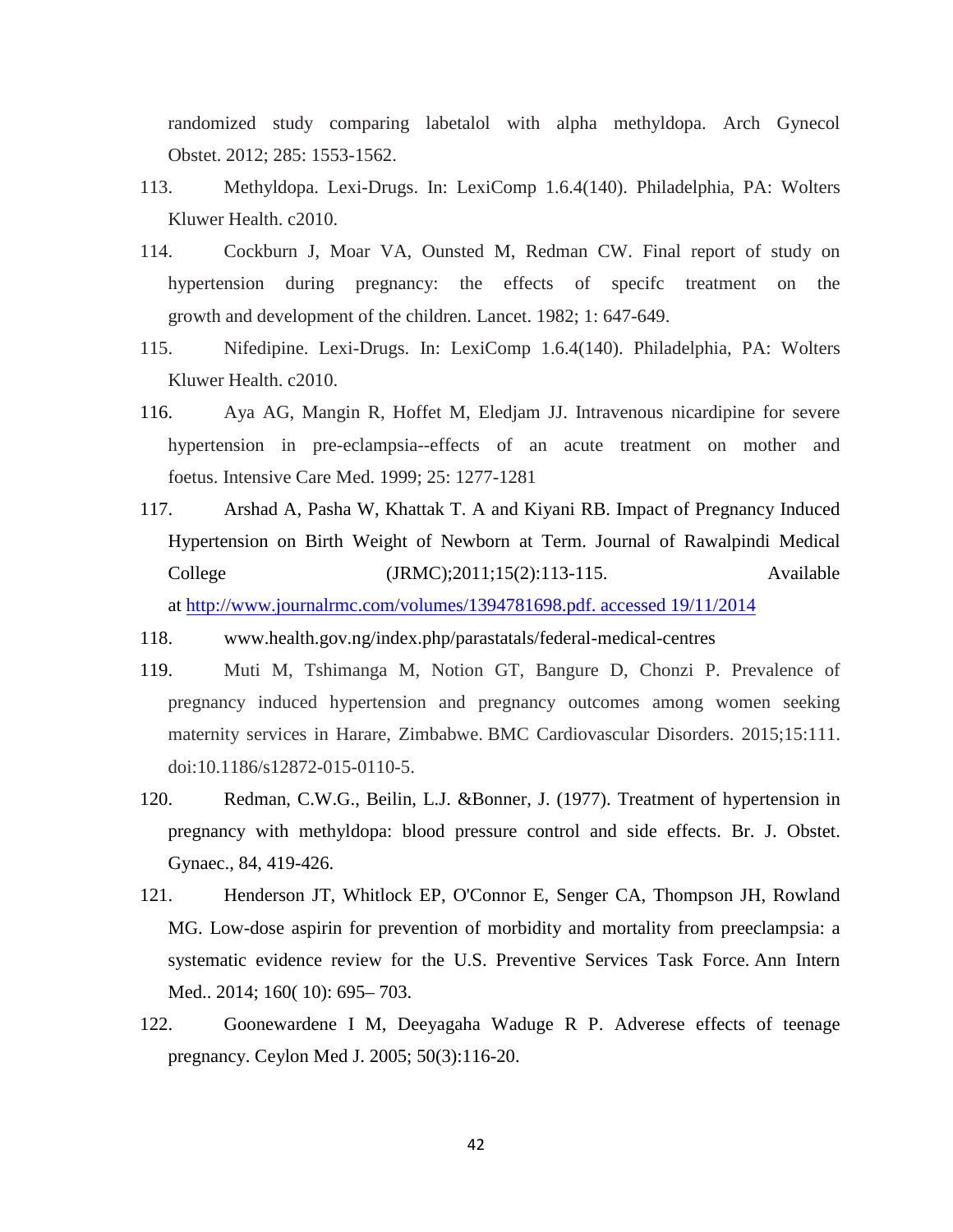- 123. Sajith M, Nimbargi V, Modi A, Sumariya R, Pawar A. Incidence of pregnancy induced hypertension and prescription pattern of antihypertensive drugs in pregnancy. Int J Pharm Sci Res. 2014; 5 (4) : 163-170.
- 124. Lavanya S, Jeevana Jyothi B, Lochana G, Minu Kurian, Surya renjan, Sruth P Jose, Krishna Kumar D. Impact of Clinical Pharmacist Education on Knowledge of Pregnancy Induced Hypertension (PIH) among Pregnant Women. IJPTP, 2015, 6(4), 2603-2608.



#### **Appendix I; Figure 1. Age Variation**

**Figure 1. Illustrates the age distribution of the study participants.**

**Figure 2. Literacy Level**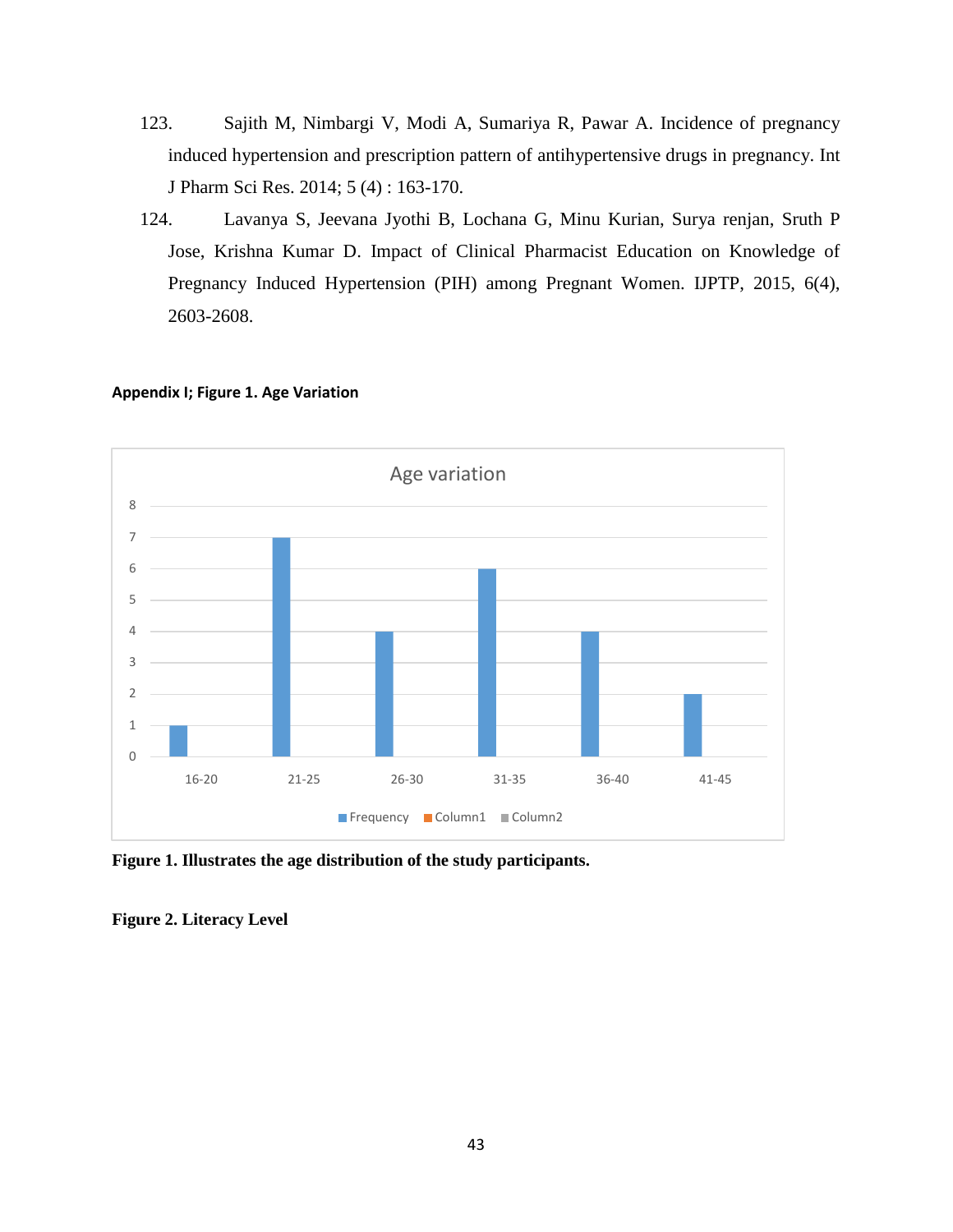

**Figure 2. A Bar Chart describing distribution of literacy level.**

**Appendıx II.**

# **CHECK LIST.**

# **I. DEMOGRAPHICS**

Age

Weight

Height

Level of literacy

Gestational age and type

**Comorbidities** 

Baseline BP

Others; Name and phone number

# **II. KNOWLEDGE ON PREGNANCY-INDUCED HYPERTENSION (PIH)**

- 1. Do you have a prior knowledge about Pregnancy Induced Hypertension, symptomsand its complications?
- 2. Do you have any cultural view on PIH?
	- a. If yes, does it have any effect on your present perception about PIH?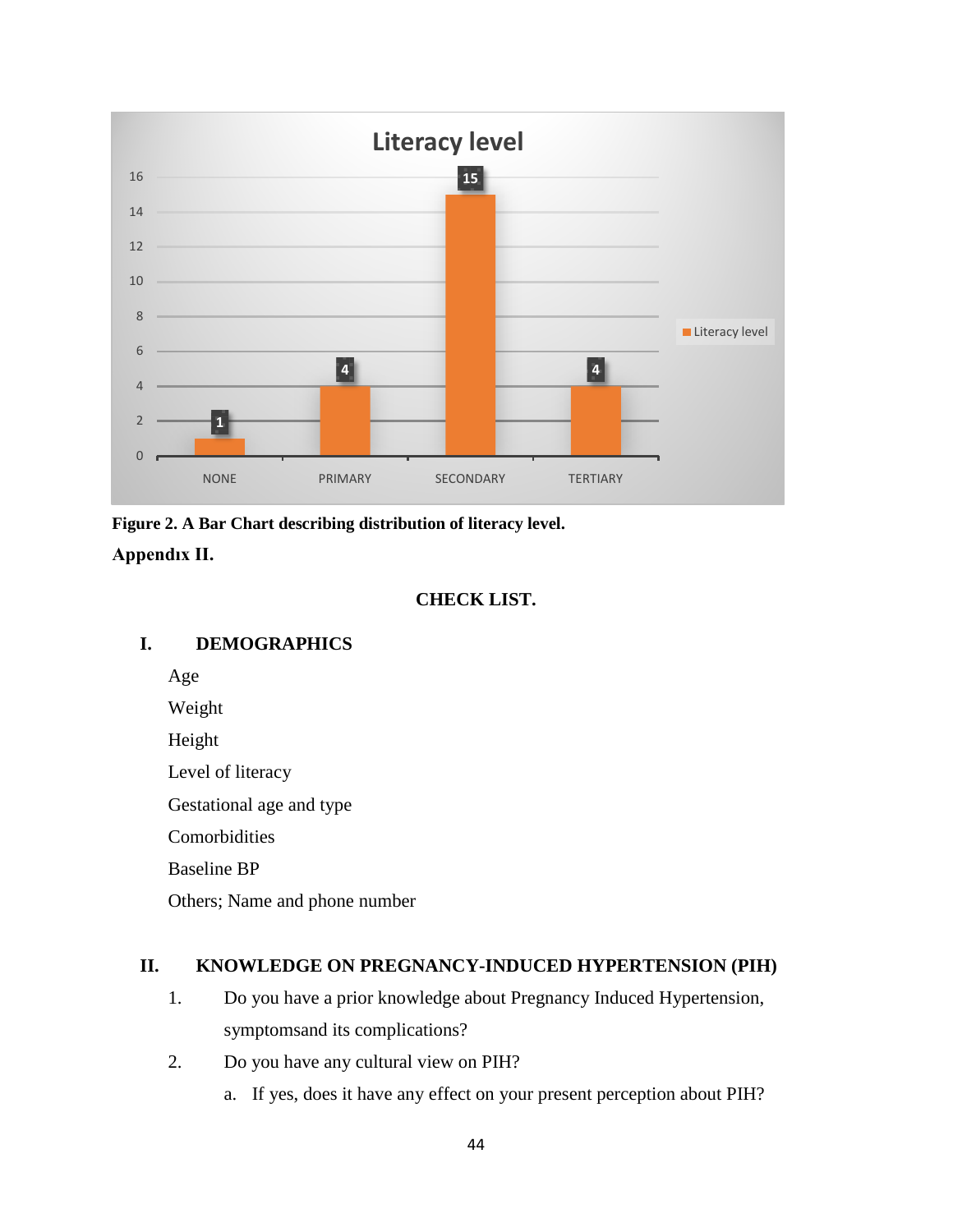- 3. Are you on any diet and salt restriction?
	- a. If yes, how well do you comply?
- 4. How much rest and exercise do you do?
- 5. Are you on any medication(s) for PIH, Prescriptions, OTCs and Herbal medications?
- 6. How regular do you take your medications (drug specific and frequency)?
- 7. Do you experience any side-effect(s) from taking these medications?
	- a. If yes, have you discussed this with the Physician?
- 8. How regular are you on your scheduled antenatal visits?
- 9. Which one of the following risk factors relates to you?
	- Age less than 20 years,
	- Age more than 40 years,
	- History of Chronic Hypertension,
	- History of previous PIH,
	- Have a female relative with a history of PIH,
	- Underweight or Overweight,
	- Diabetes prior to pregnancy,
	- Have an immune system disorder e.g. lupus or rheumatoid arthritis,
	- Kidney disease,
	- History of alcohol, drug or tobacco use,
	- Expecting twins or triplets.
	- Have you used any contraceptive method?
	- If yes, what type of contraceptive method?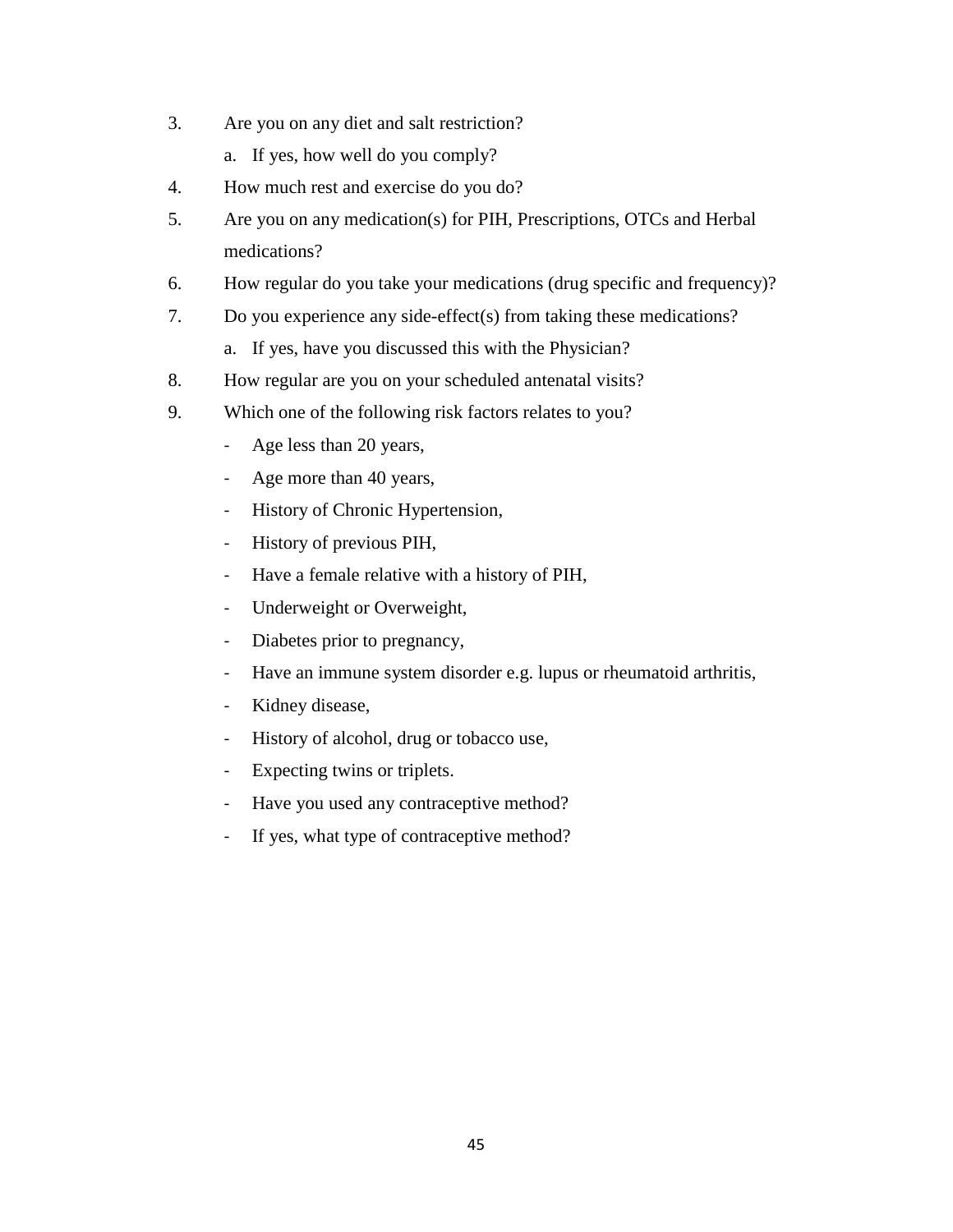# **T.R.N.C**

# **NEAR EAST UNIVERSITY INSTITUTE OF HEALTH SCIENCES**

**Effects of Clinical Pharmacist's Intervention on Pregnancy Induced Hypertensive Patients in Federal Medical Centre Katsina, Nigeria** 

# **A THESIS SUBMITTED TO THE GRADUATE INSTITUTE OF HEALTH SCIENCES, NEAR EAST UNIVERSITY**

**BY:**

# **FARIDAH SULEIMAN ABDULKADIR**

# **In Partial Fulfillment of the Requirements for the Degree of Master of Science in**

# **Clinical Pharmacy**

**NICOSIA 2017**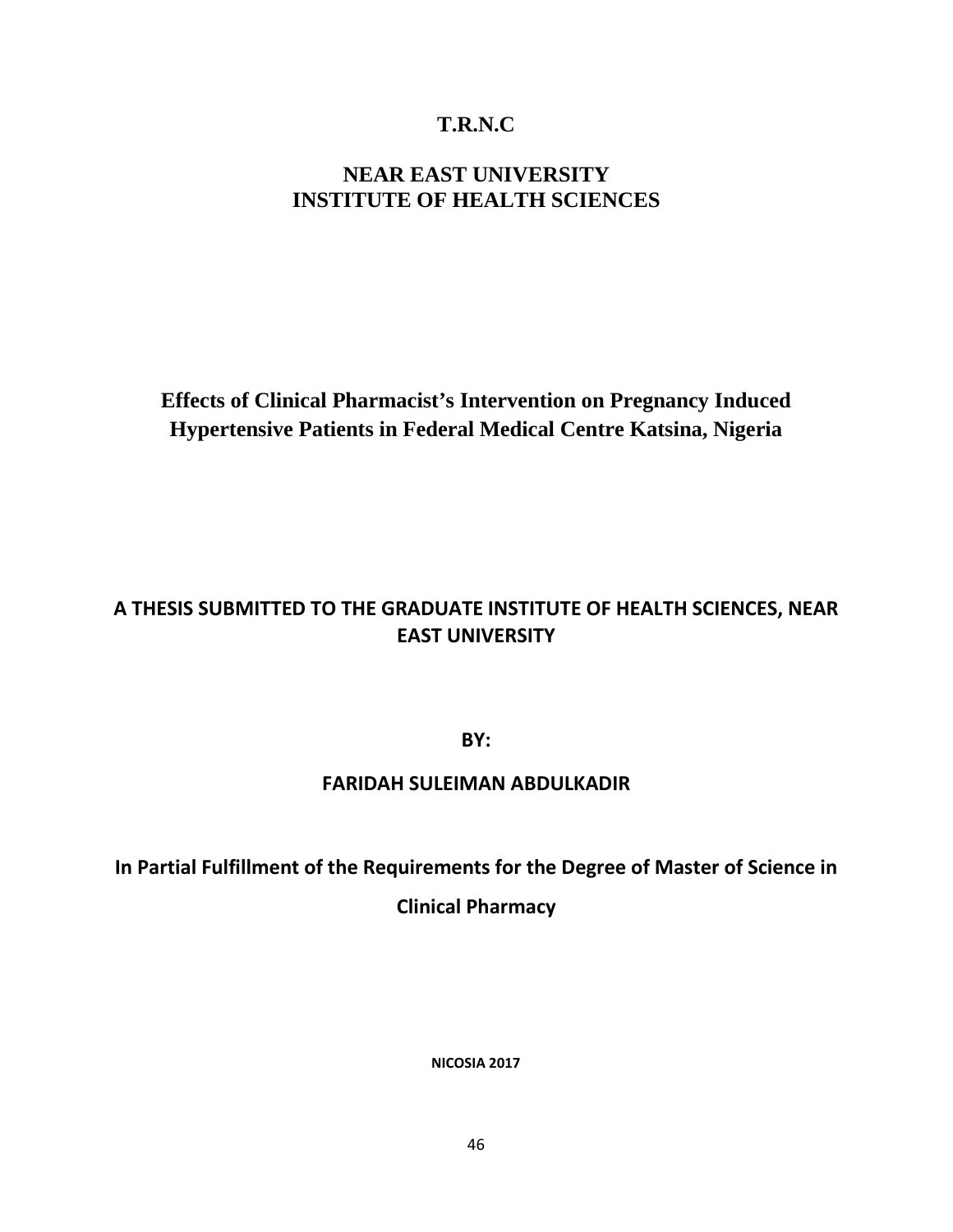

# **NEAR EAST UNIVERSITY**

# **INSTITUTE OF HEALTH SCIENCES, DEPARTMENT OF CLINICAL PHARMACY**

**Effects of Clinical Pharmacist's Intervention on Pregnancy Induced Hypertensive Patients** 

# **in Federal Medical Centre Katsina, Nigeria**

# **A THESIS SUBMITTED TO THE GRADUATE INSTITUTE OF HEALTH SCIENCES**

# **NEAR EAST UNIVERSITY**

**BY**

# **FARIDAH SULEIMAN ABDULKADIR**

**In Partial Fulfillment of the Requirements for the Degree of Master of Science in Clinical Pharmacy**

**NICOSIA 2017**

# **NEAR EAST UNIVERSITY**

# **INSTITUTE OF HEALTH SCIENCES, DEPARTMENT OF CLINICAL PHARMACY**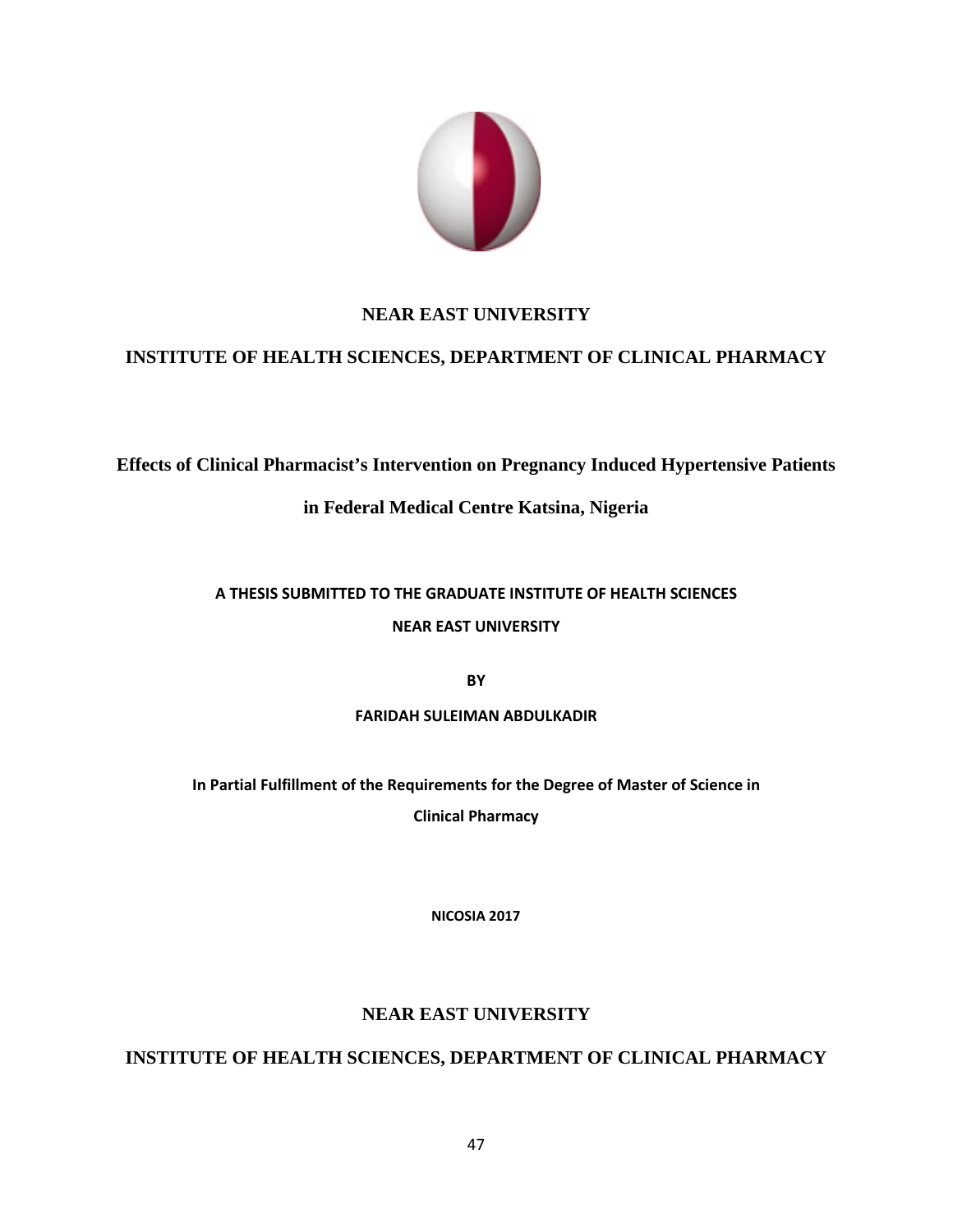# **Effects of Clinical Pharmacist's Intervention on Pregnancy Induced Hypertensive Patients**

**in Federal Medical Centre Katsina, Nigeria** 

## **FARIDAH SULEIMAN ABDULKADIR**

**Master of Science in Clinical Pharmacy**

## **Advisor**

Assoc. Prof. Dr. Bilgen BASGUT

## **NICOSIA 2017**

## **Dedication**

This work is dedicated to my parents, husband, siblings, twodaughters;and toall women who were/are predisposed, suffered, survived and died from Pregnancy-Induced Hypertension (PIH). I pray for an improved global approach to preventing and managing PIH.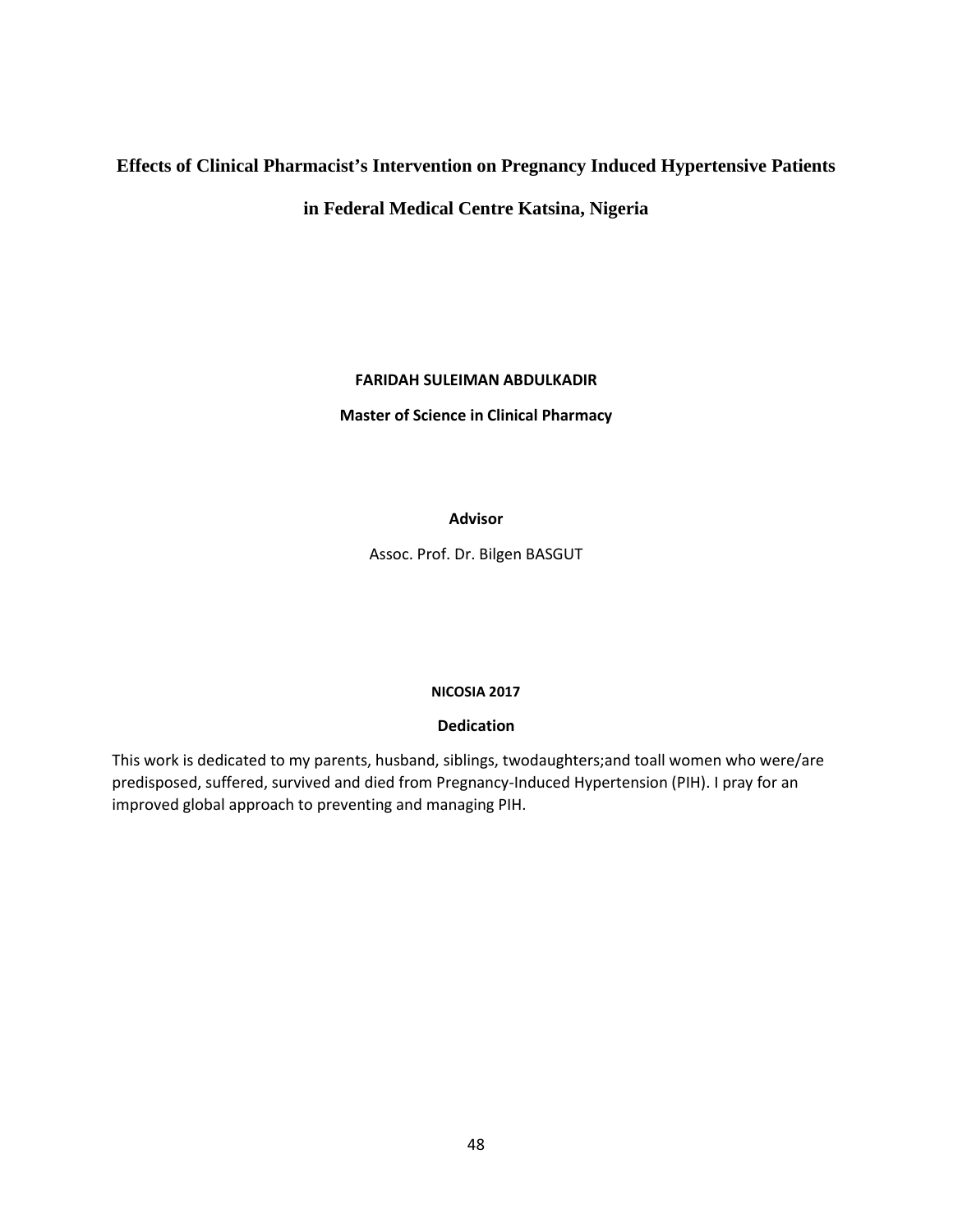#### **Approval**

Thesis submitted to the Institute of Health Sciences of Near East University in partial fulfillment of the requirements for the degree of **Master of Science in Clinical Pharmacy.**

#### **Thesis Committee:**

|                                      | Chair of the committee: Prof. Dr. Nurettin Abacioglu |      |                                                         |
|--------------------------------------|------------------------------------------------------|------|---------------------------------------------------------|
|                                      | <b>Near East University</b>                          |      | Sig:                                                    |
| Advisor:Assoc.Prof. Dr. BilgenBasgut |                                                      |      |                                                         |
|                                      | Near East University                                 |      | $Sig: \ldots \ldots \ldots \ldots \ldots \ldots \ldots$ |
|                                      | Member:Assoc.Prof. Dr. Kemal Buharalioğlu            |      |                                                         |
|                                      | Cyprus International University Sig:                 |      |                                                         |
|                                      |                                                      |      |                                                         |
|                                      | Approved by: Prof.Dr. K. Hüsnü Can Başer             |      |                                                         |
|                                      | Director of Health Sciences Institute                |      |                                                         |
|                                      | <b>Near East University</b>                          | Sig: |                                                         |
|                                      |                                                      |      |                                                         |

#### **Acknowledgements**

My deep appreciation is to;

- The Almighty Allah for giving me the opportunity, good health, strength and wisdom to undertake this research work.
- **Assoc. Prof. Dr. Bilgen Basgut** my advisor, supervisor and motherwho never fails in her mentorship, tutoring, guidance, support and understanding; you made this program a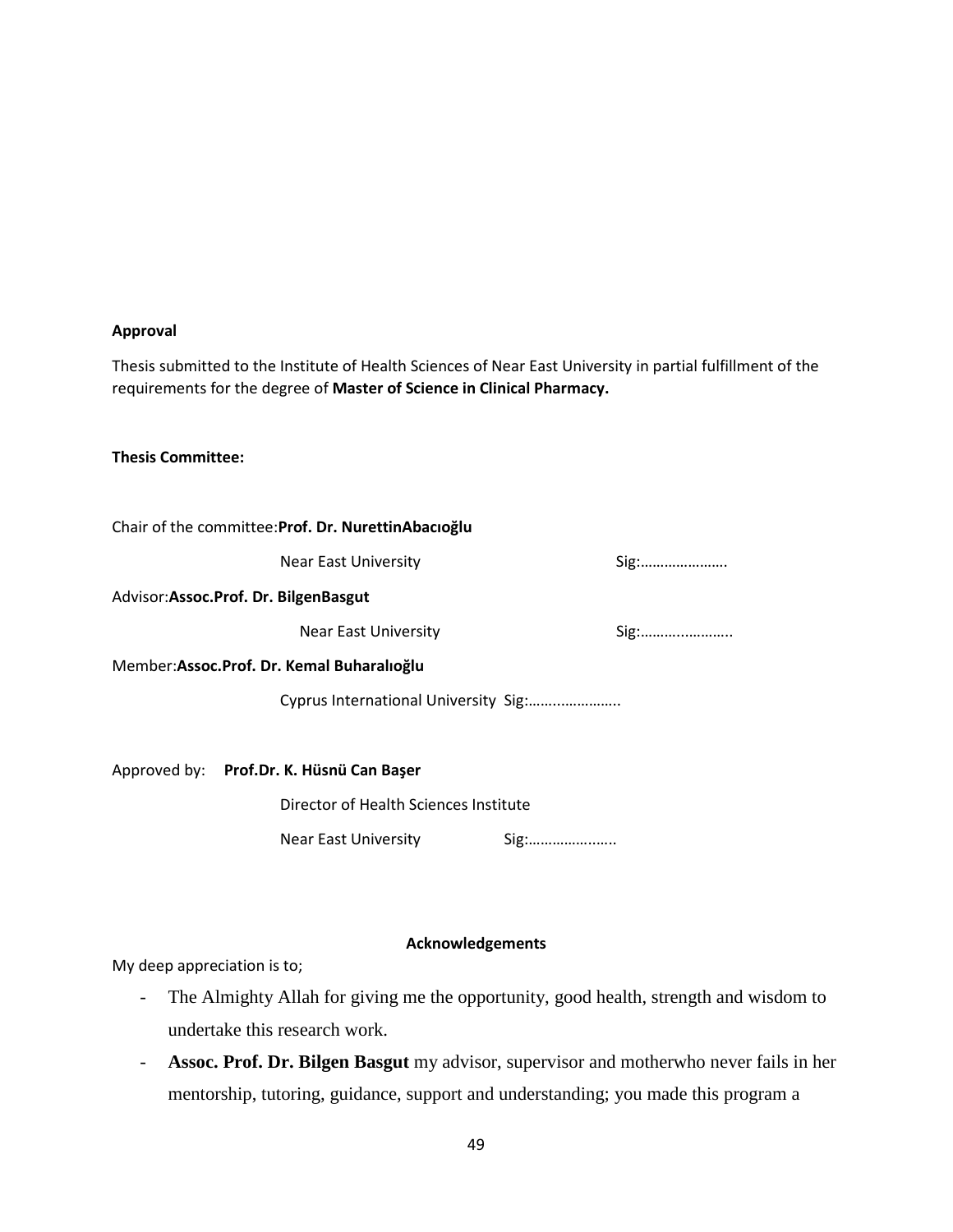reality and worthwhile. Also same goes to **Assoc. Prof.Dr. Kemal Buharalıoğlu** of Faculty of Pharmacy, Cyprus International University (CIU) – North Cyprus for all the professional input during this research period.

- My parents; **Alhaji Suleiman Abdulkadir** and **Hajia Mariya S. Abdulkadir**, my husband; **Sadiq Ibrahim**, daughters; **Aisha** and **Maryam Sadiq Ibrahim**, siblings;**Jamilah**, **Muhammad**, **Fatimah**, **Aisha**, **Ja'afar**, **Bilqis** and **Mariya Suleiman Abdulkadir**, I say a big thank you for all the love, support and endurance in whatever way possible I enjoyed from you all before and during the course of this program; may The Almighty reward you bountifully.
- My friends, lecturers and staff at The Faculty of Pharmacy, Near East University North Cyprus. Special thanks to **Dr. Abdulkarim Muhammad Dawud**, **Ugochukwu Chukwunyere**, **Mustapha Muhammad**, **Sagir Mustapha**, **Sayed Sikandar**, **Sarah YahyaKhamis** and **Omar Ayash**.
- The Head (**Dr. Nuraddeen Abdulkarim**) and staff of Obstetrics and Gynecology department of Federal Medical Centre (FMC) Katsina; you really were helpful during the data collection.
- My colleagues at work place; for sharing valuable information even whilst away, I never missed out on anything; Thank you so much.

Faridah Suleiman Abdulkadir [fsabdulkadir@gmail.com](mailto:fsabdulkadir@gmail.com) Nigeria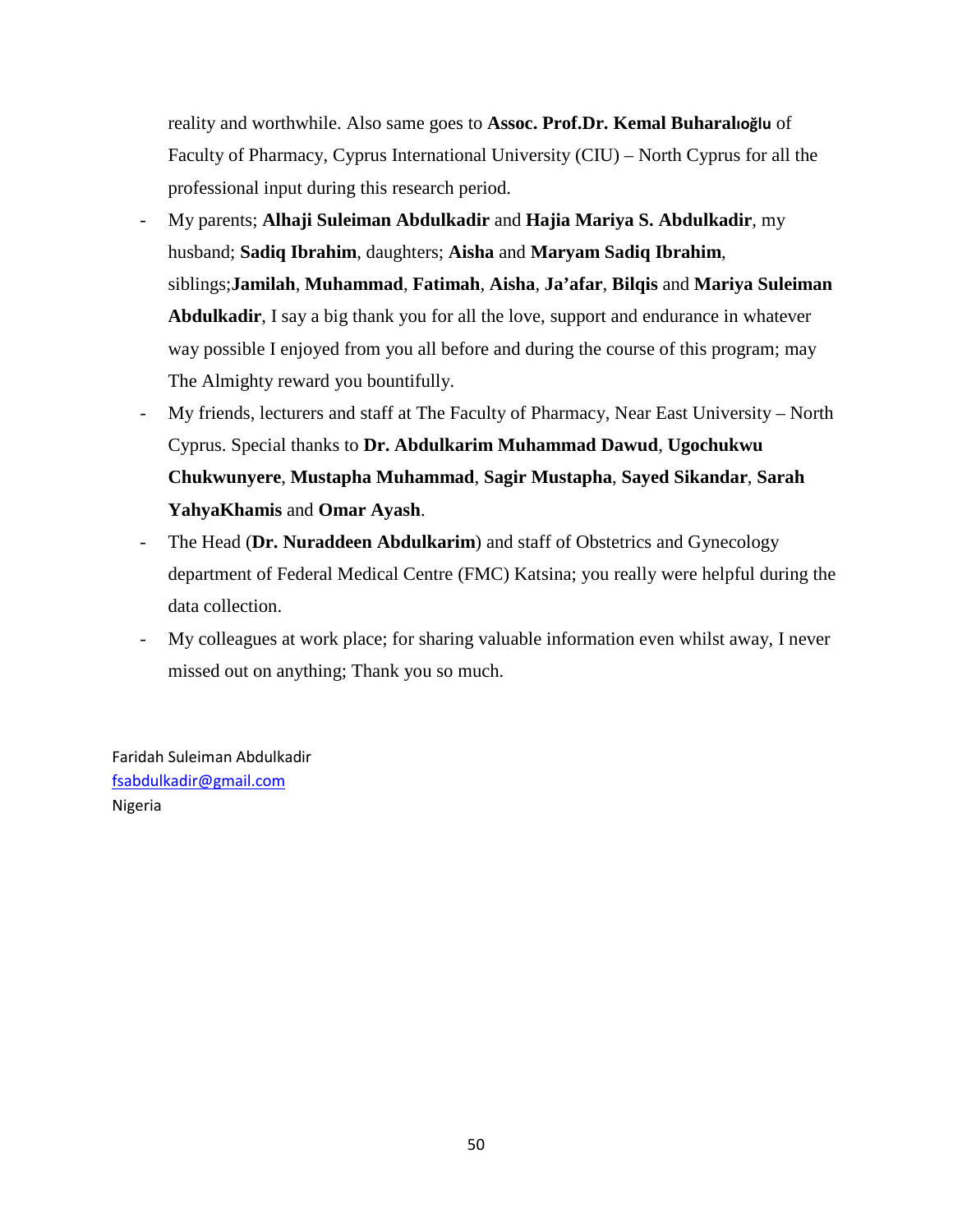# **List of Abbreviations**

| S/No. | <b>Abbreviations</b> | <b>Meaning</b>                                                   |
|-------|----------------------|------------------------------------------------------------------|
| 1.    | PIH                  | <b>Pregnancy-Induced Hypertension</b>                            |
| 2.    | <b>WHO</b>           | <b>World Health Organization</b>                                 |
| 3.    | <b>FMC</b>           | <b>Federal Medical Centre</b>                                    |
| 4.    | <b>ACOG</b>          | <b>American College Of Obstetrics and Gynecology</b>             |
| 5.    | <b>BP</b>            | <b>Blood Pressure</b>                                            |
| 6.    | <b>JNC</b>           | <b>Joint National Committee</b>                                  |
| 7.    | <b>SPSS</b>          | <b>Statistical Program for Social Science</b>                    |
| 8.    | CI                   | <b>Confidence Interval</b>                                       |
| 9.    | <b>CIU</b>           | <b>Cyprus International University</b>                           |
| 10.   | <b>ACOG</b>          | <b>American College of Obstetricians and Gynecologists</b>       |
| 11.   | <b>ISSHP</b>         | International Society for the Study of Hypertension in Pregnancy |
| 12.   | <b>RCOG</b>          | <b>Royal College of Obstetricians and Gynecologists</b>          |
| 13.   | <b>NICE</b>          | <b>National Institute for Health Care Excellence</b>             |
| 14.   | eNOs                 | <b>Endothelial Nitric Oxide Synthase</b>                         |
| 15.   | BH4                  | <b>Cofactor Tetrahydrobiopterin</b>                              |
| 16.   | <b>HELLP</b>         | Hemolysis Elevated Liver function enzymes and Low Platelets      |
| 17.   | <b>LDL</b>           | <b>Low-Density Lipoprotein</b>                                   |
| 18.   | PTB                  | <b>Pre-Term Birth</b>                                            |
| 19.   | Wt                   | Weight                                                           |
| 20.   | Ht                   | <b>Height</b>                                                    |
| 21.   | PI                   | <b>Ponderal Index</b>                                            |
| 22.   | <b>BMI</b>           | <b>Body Mass Index</b>                                           |
| 23.   | <b>THR</b>           | Thigh circumference/ Head circumference Ratio                    |
| 24.   | <b>WHR</b>           | <b>Waist-to-Hip Ratio</b>                                        |
| 25.   | MAC/OFC              | Mid-Arm Circumference to Occipito-Frontal Circumference          |
| 26.   | W/OFC                | <b>Weight to Occipito-Frontal Circumference</b>                  |
| 27.   | W/L                  | Weight/Length                                                    |
| 28.   | OR                   | <b>Odds Ratio</b>                                                |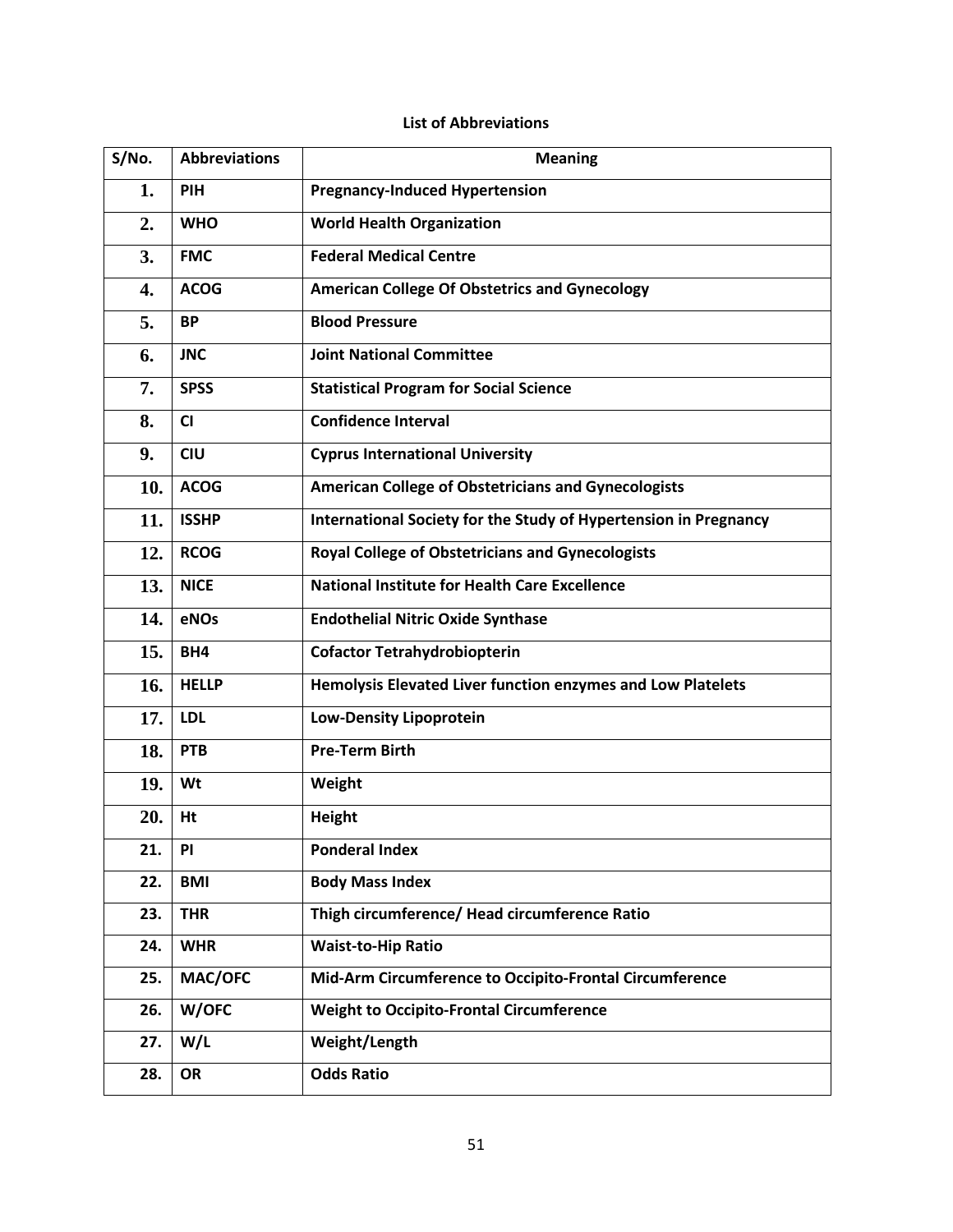| 29  | <b>ACEI</b> | <b>Angiotensin Converting Enzyme Inhibitor</b> |
|-----|-------------|------------------------------------------------|
| 30. | <b>ARB</b>  | <b>Angiotensin II Receptor Blocker</b>         |
| 31. | <b>DASH</b> | Dietary approaches to Stop Hypertension        |
| 32. | <b>CS</b>   | <b>Caesarean Section</b>                       |
| 33. | <b>ND</b>   | <b>Normal Delivery</b>                         |

#### **Abstract**

The study evaluated prospectively for a period of 3 months (February to April, 2017)the effects of Clinical Pharmacist's Intervention on Blood Pressure control in a cohort of Pregnancy-Induced Hypertensive women visiting the outpatient unit of the Obstetrics and Gynecology Department of Federal Medical Centre Katsina. The aim of the study was to educate patients on the disease, lifestyle modification and adherence to medications; evaluate the impact of patient education on Blood Pressure control and recommend ways in which Pharmacist's intervention will reduce morbidities and mortalities from Pregnancy-Induced Hypertension.Pregnancy-Induced Hypertension otherwise referred to as Gestational Hypertension is a newly diagnosed hypertension after 20 weeks of gestation, devoid of proteinuria and other signs of Preeclampsia.This shows the need to involve the Clinical Pharmacist in managing Pregnancy-Induced Hypertensive patients in such a clinical setting. Mean  $\pm$  SD results for demographics were found to be 30.95years  $\pm$  6.72, 78.66kg  $\pm$  20.29, 160.73cm  $\pm$ 6.53, 5.62  $\pm$  3.62, 34.66 weeks + 2.76 for Age, Weight, Height, Parity and Gestational Age respectively. Patients in 21-25 years age bracket, Secondary School level of Education, and between 20-30 minutes daily physical activity showed highest percentages of 29.17%, 62.5% and 33.3% respectively. The Mean Pre-Intervention Systolic and Diastolic Blood Pressures were 150.00 mmHg + 16.68 and 100.83 mmHg + 8.29 respectively, while Post-Intervention the Systolic and Diastolic values were 142.70 mmHg  $\pm$  17.75 and 93.95 mmHg  $\pm$  8.72 respectively. The Paired T-test for Pre Systolic – Post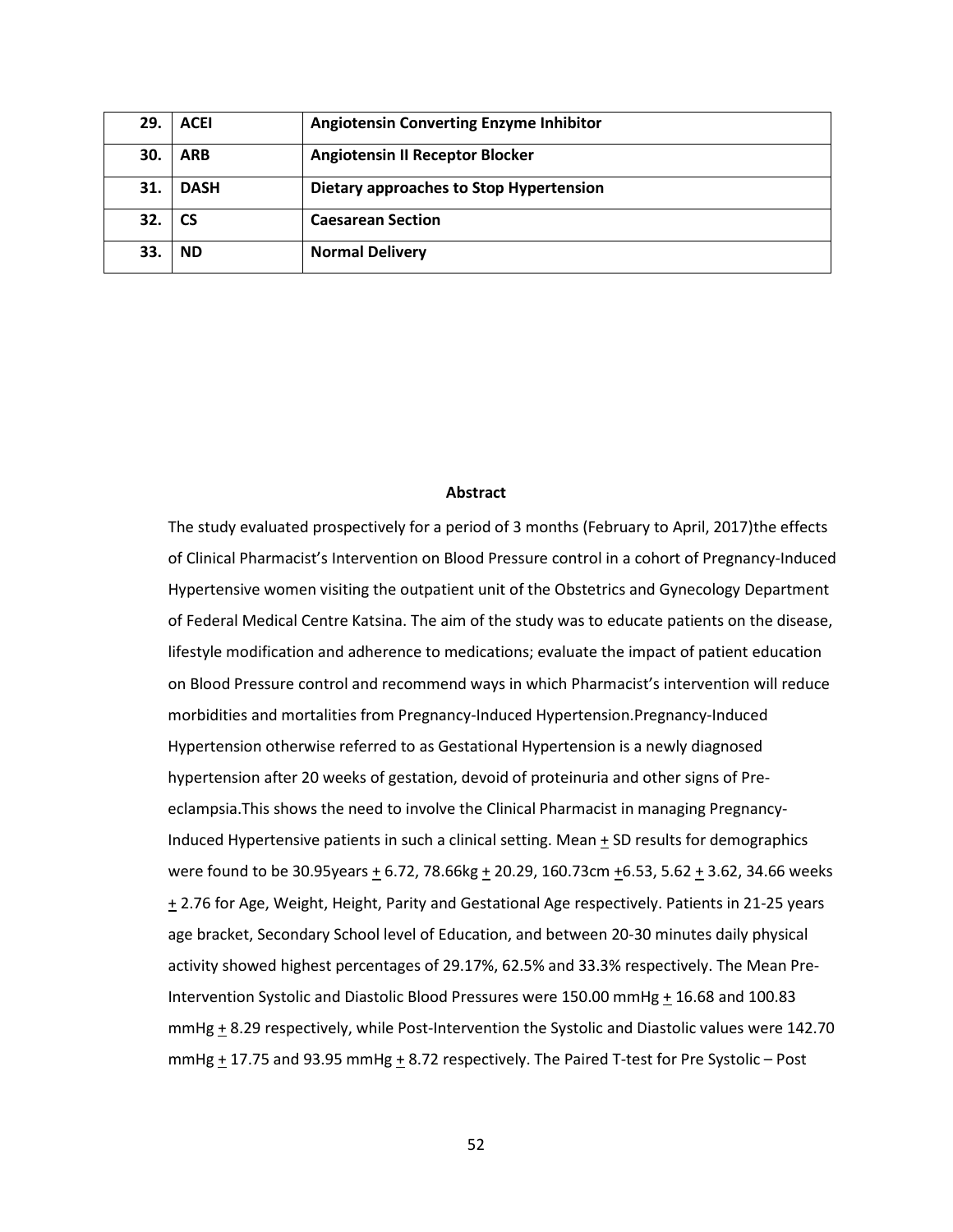Systolic BP was 7.29 mmHg  $\pm$  9.44 while that of Pre Diastolic – Post Diastolic BP was 6.88 mmHg  $\pm$  10.20; showing a positive association between the Intervention and Blood Pressure control.

**Keywords** – Clinical Pharmacist's Intervention, Pregnancy-Induced Hypertension, Federal Medical Centre Katsina, Blood Pressure Control, Delivery Outcome.

**OZET**

## **Table of Contents**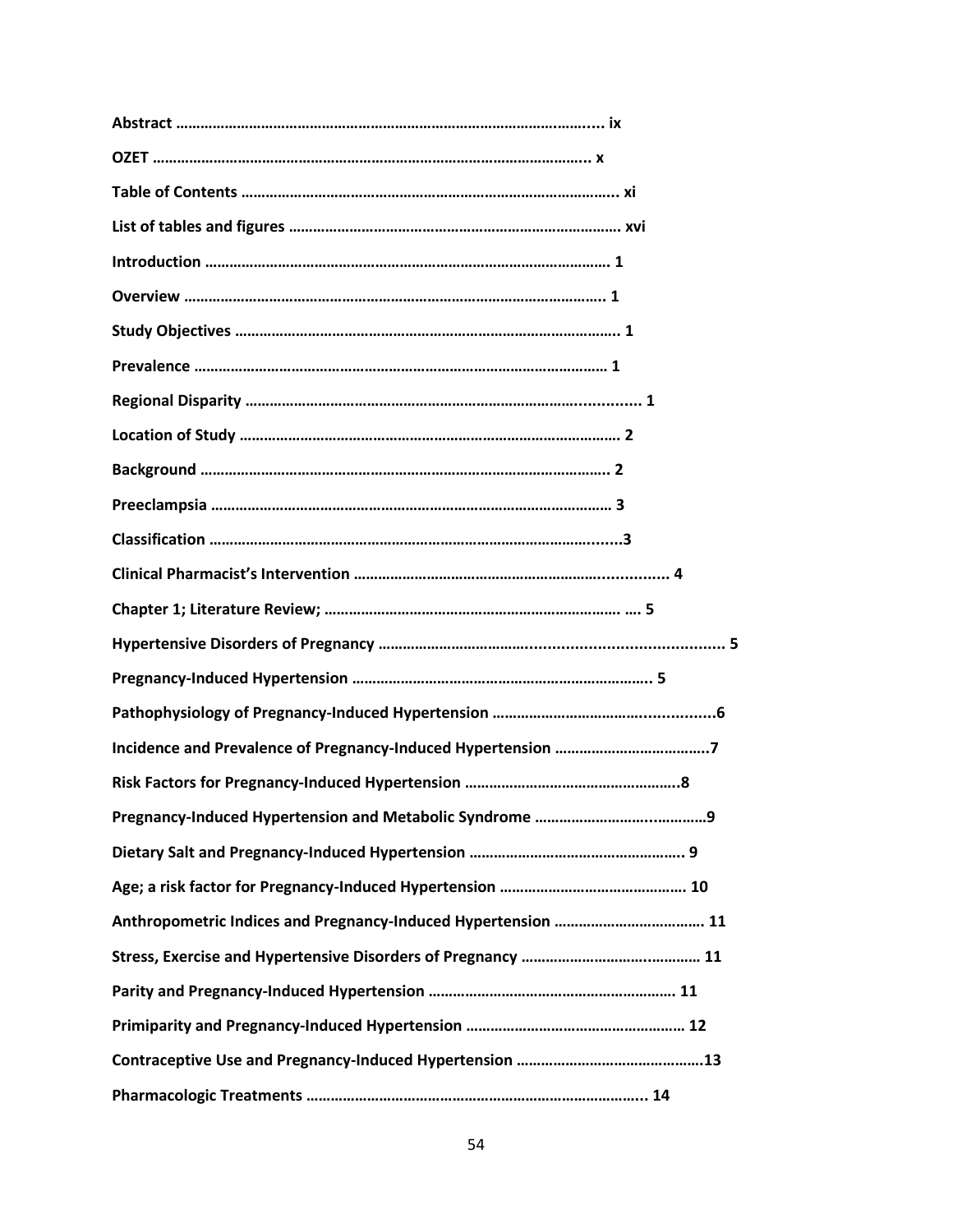| Non-Pharmacological Management of Pregnancy-Induced Hypertension  17       |
|----------------------------------------------------------------------------|
| Role of Pharmacist in Management of pregnancy-Induced Hypertension  18     |
|                                                                            |
|                                                                            |
|                                                                            |
|                                                                            |
|                                                                            |
|                                                                            |
|                                                                            |
|                                                                            |
|                                                                            |
|                                                                            |
|                                                                            |
|                                                                            |
|                                                                            |
|                                                                            |
|                                                                            |
|                                                                            |
|                                                                            |
| Documentation, Inclusion Criteria, Exclusion Criteria, Data Collection  23 |
|                                                                            |
|                                                                            |
|                                                                            |
|                                                                            |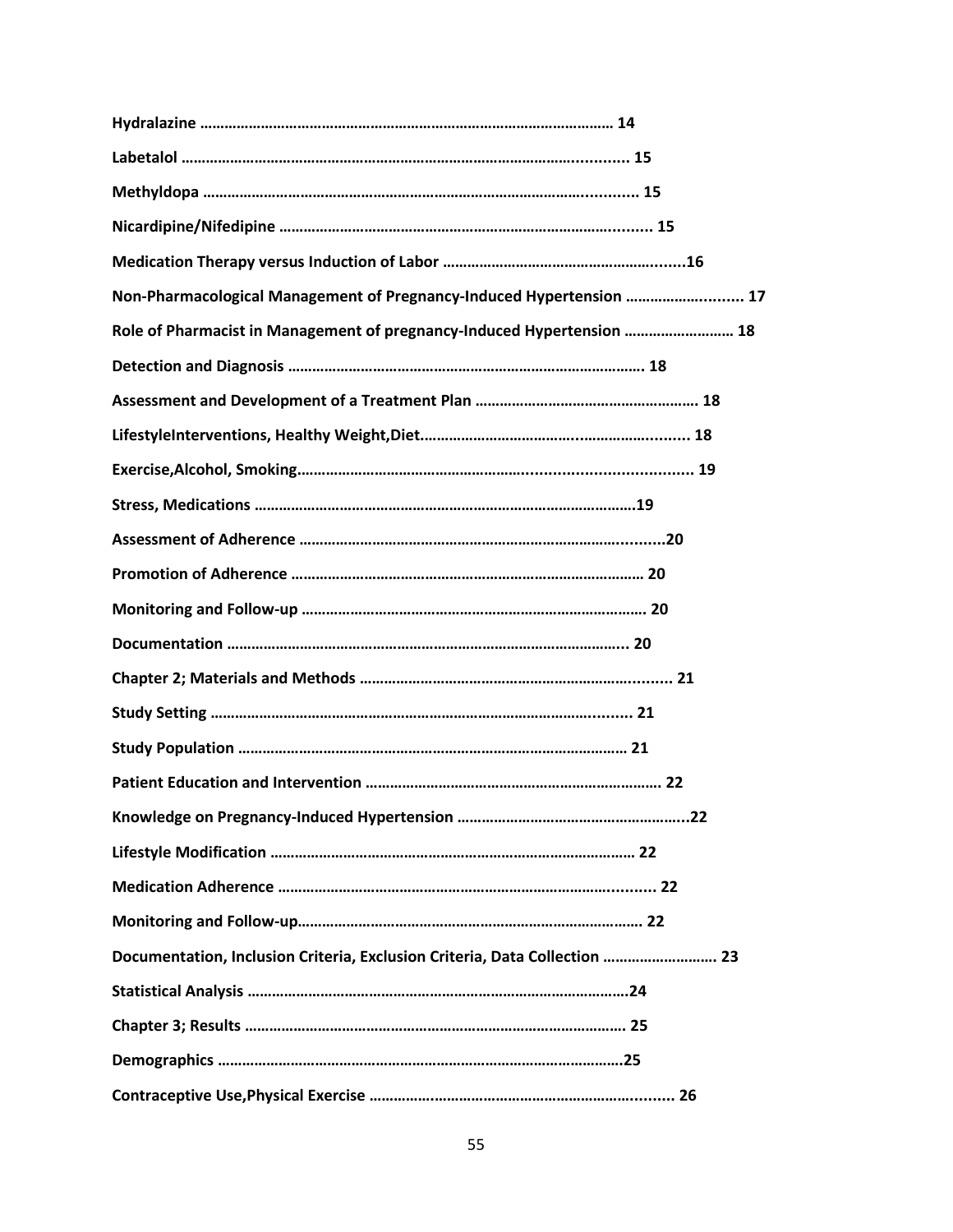**List of tables**

| 25 |
|----|

**Tables Page**